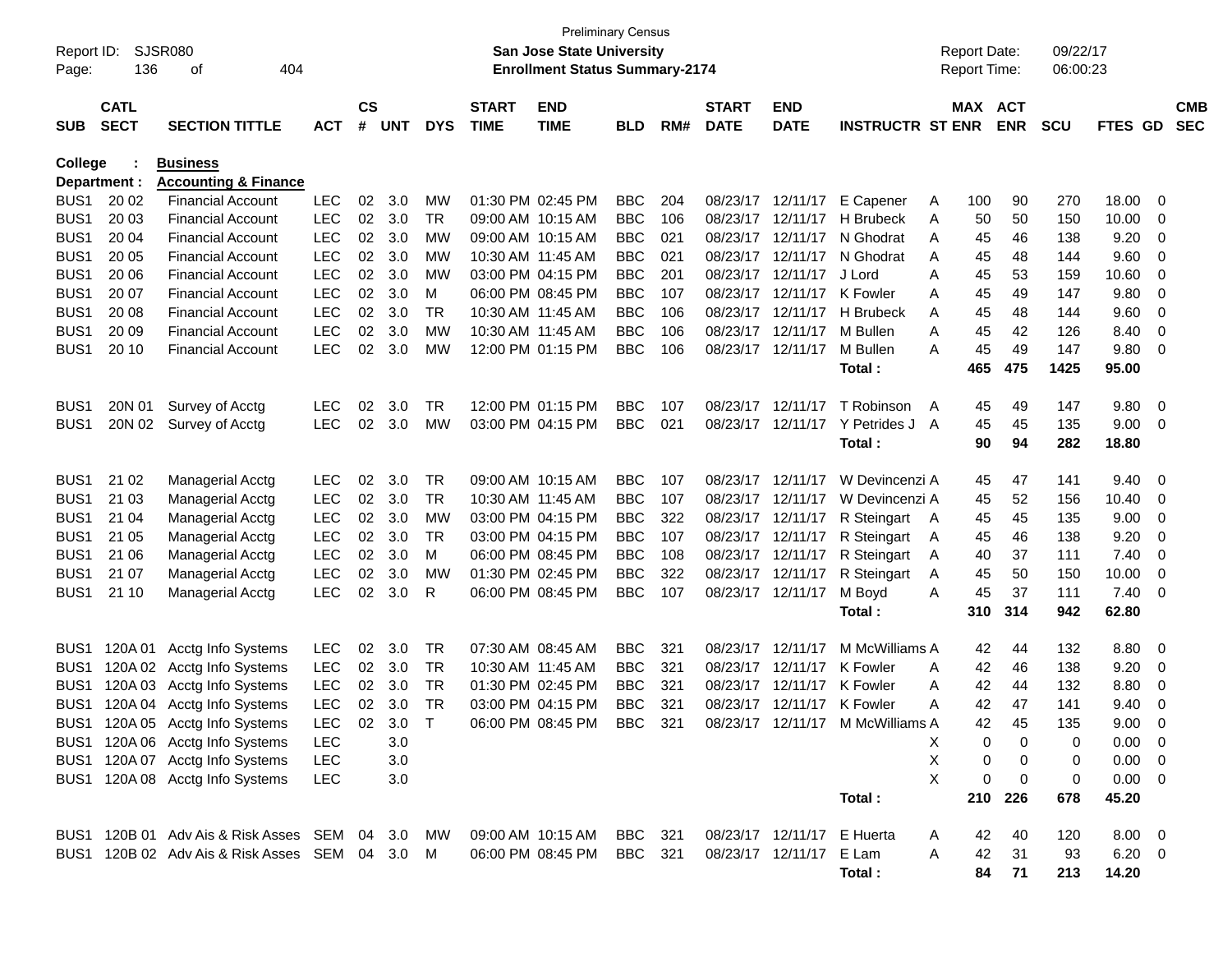| Page:                                                    | Report ID: SJSR080<br>137  | 404<br>оf                                                       |                                        |                    |                   |                              |                             | <b>Preliminary Census</b><br><b>San Jose State University</b><br><b>Enrollment Status Summary-2174</b> |                                        |                   |                             |                                                    |                                        | <b>Report Date:</b><br><b>Report Time:</b> |                              | 09/22/17<br>06:00:23 |                                         |                          |                          |
|----------------------------------------------------------|----------------------------|-----------------------------------------------------------------|----------------------------------------|--------------------|-------------------|------------------------------|-----------------------------|--------------------------------------------------------------------------------------------------------|----------------------------------------|-------------------|-----------------------------|----------------------------------------------------|----------------------------------------|--------------------------------------------|------------------------------|----------------------|-----------------------------------------|--------------------------|--------------------------|
| SUB                                                      | <b>CATL</b><br><b>SECT</b> | <b>SECTION TITTLE</b>                                           | <b>ACT</b>                             | $\mathsf{cs}$<br># | <b>UNT</b>        | <b>DYS</b>                   | <b>START</b><br><b>TIME</b> | <b>END</b><br><b>TIME</b>                                                                              | <b>BLD</b>                             | RM#               | <b>START</b><br><b>DATE</b> | <b>END</b><br><b>DATE</b>                          | <b>INSTRUCTR ST ENR</b>                |                                            | <b>MAX ACT</b><br><b>ENR</b> | <b>SCU</b>           | <b>FTES GD</b>                          |                          | <b>CMB</b><br><b>SEC</b> |
|                                                          |                            | BUS1 120C 01 Ntwk Env & Acctg Cnt LEC                           |                                        |                    | 02 3.0 W          |                              |                             | 06:00 PM 08:45 PM                                                                                      | <b>BBC</b>                             | 321               |                             | 08/23/17 12/11/17                                  | E Lam<br>Total:                        | Α<br>42<br>42                              | 39<br>39                     | 117<br>117           | 7.80 0<br>7.80                          |                          |                          |
| BUS1                                                     |                            | 120G 01 Systms Develop in AI LEC                                |                                        |                    | 02 3.0            | МW                           |                             | 10:30 AM 11:45 AM                                                                                      | BBC                                    | 321               |                             | 08/23/17 12/11/17                                  | E Huerta<br>Total:                     | 42<br>A<br>42                              | 42<br>42                     | 126<br>126           | 8.40 0<br>8.40                          |                          |                          |
| BUS <sub>1</sub><br>BUS <sub>1</sub>                     | BUS1 121A01                | Inter Acctg I<br>121A 02 Inter Acctg I<br>121A 03 Inter Acctg I | <b>LEC</b><br><b>LEC</b><br><b>LEC</b> | 02<br>02<br>02     | 3.0<br>3.0<br>3.0 | <b>TR</b><br>МW<br><b>TR</b> |                             | 10:30 AM 11:45 AM<br>12:00 PM 01:15 PM<br>12:00 PM 01:15 PM                                            | <b>BBC</b><br><b>BBC</b><br><b>BBC</b> | 003<br>003<br>003 | 08/23/17                    | 08/23/17 12/11/17<br>12/11/17<br>08/23/17 12/11/17 | D He<br><b>B</b> Anderson<br>D He      | A<br>45<br>45<br>A<br>А<br>45              | 45<br>45<br>49               | 135<br>135<br>147    | $9.00 \quad 0$<br>$9.00 \t 0$<br>9.80 0 |                          |                          |
| BUS <sub>1</sub><br>BUS <sub>1</sub><br>BUS <sub>1</sub> | 121A 05                    | 121A 04 Inter Acctg I<br>Inter Acctg I<br>121A 06 Inter Acctg I | <b>LEC</b><br><b>LEC</b><br><b>LEC</b> | 02<br>02           | 3.0<br>3.0<br>3.0 | <b>MW</b><br>W               |                             | 03:00 PM 04:15 PM<br>06:00 PM 08:45 PM                                                                 | <b>BBC</b><br><b>BBC</b>               | 106<br>107        |                             | 08/23/17 12/11/17<br>08/23/17 12/11/17             | <b>B</b> Anderson<br><b>B</b> Anderson | 45<br>A<br>45<br>A<br>х                    | 46<br>45<br>0<br>$\Omega$    | 138<br>135<br>0      | 9.20<br>$9.00 \t 0$<br>$0.00 \t 0$      | $\overline{\phantom{0}}$ |                          |
| BUS <sub>1</sub><br>BUS1                                 |                            | 121A 07 Inter Acctg I<br>121A 08 Inter Acctg I                  | <b>LEC</b><br><b>LEC</b>               | 02                 | 3.0<br>3.0        | TR                           |                             | 07:30 AM 08:45 AM                                                                                      | <b>BBC</b>                             | 106               | 08/23/17 12/11/17           |                                                    | H Brubeck<br>Total:                    | X<br>45<br>А<br>270                        | 0<br>$\Omega$<br>50<br>280   | 0<br>150<br>840      | $0.00 \t 0$<br>$10.00 \t 0$<br>56.00    |                          |                          |
|                                                          |                            | BUS1 121B 01 Inter Acctg II                                     | <b>LEC</b>                             | 02                 | 3.0               | TR                           |                             | 09:00 AM 10:15 AM                                                                                      | <b>BBC</b>                             | 202               | 08/23/17 12/11/17           |                                                    | M Calegari<br>Total:                   | A<br>100                                   | 100 117<br>117               | 351<br>351           | 23.40 0<br>23.40                        |                          |                          |
| BUS1                                                     | 122A 01                    | Mgmt Actg Cntrl Sys                                             | LEC                                    | 03                 | 3.0               | MW                           |                             | 12:00 PM 01:15 PM                                                                                      | <b>BBC</b>                             | 322               |                             | 08/23/17 12/11/17                                  | Y Tian                                 | 45<br>Α                                    | 46                           | 138                  | $9.20 \ 0$                              |                          |                          |
| BUS <sub>1</sub><br>BUS <sub>1</sub>                     | 122A 03                    | 122A 02 Mgmt Actg Cntrl Sys<br>Mgmt Actg Cntrl Sys              | LEC<br>LEC                             | 03<br>03           | 3.0<br>3.0        | MW<br>MW                     | 10:30 AM 11:45 AM           | 09:00 AM 10:15 AM                                                                                      | <b>BBC</b><br><b>BBC</b>               | 322<br>107        |                             | 08/23/17 12/11/17 Y Tian                           | 08/23/17 12/11/17 E Capener            | 45<br>A<br>45<br>A                         | 44<br>44                     | 132<br>132           | 8.80 0<br>8.80                          | $\overline{\phantom{0}}$ |                          |
| BUS1<br>BUS <sub>1</sub>                                 | 122A 04<br>122A 05         | Mgmt Actg Cntrl Sys<br>Mgmt Actg Cntrl Sys                      | <b>LEC</b><br><b>LEC</b>               | 03                 | 3.0<br>3.0        | MW                           |                             | 09:00 AM 10:15 AM                                                                                      | <b>BBC</b>                             | 107               |                             | 08/23/17 12/11/17                                  | E Capener                              | 45<br>Α<br>X                               | 46<br>0<br>$\mathbf 0$       | 138<br>0             | 9.20<br>$0.00 \t 0$                     | $\overline{\phantom{0}}$ |                          |
|                                                          |                            |                                                                 |                                        |                    |                   |                              |                             |                                                                                                        |                                        |                   |                             |                                                    | Total:                                 | 180                                        | 180                          | 540                  | 36.00                                   |                          |                          |
| BUS1<br>BUS1                                             | 123A 01<br>123A 02         | Tax Factor Bus Inv<br>Tax Factor Bus Inv                        | LEC.<br><b>LEC</b>                     | 02<br>02           | 3.0<br>3.0        | TR<br><b>TR</b>              |                             | 01:30 PM 02:45 PM<br>03:00 PM 04:15 PM                                                                 | <b>BBC</b><br><b>BBC</b>               | 106<br>106        | 08/23/17                    | 08/23/17 12/11/17<br>12/11/17                      | J Busch<br>J Busch                     | 45<br>Α<br>45<br>Α                         | 44<br>43                     | 132<br>129           | $8.80\quad 0$<br>8.60                   | $\overline{\phantom{0}}$ |                          |
| BUS1                                                     |                            | 123A 03 Tax Factor Bus Inv                                      | <b>LEC</b>                             | 02                 | 3.0               | МW                           | 10:30 AM 11:45 AM           |                                                                                                        | <b>BBC</b>                             | 322               |                             | 08/23/17 12/11/17 C Chen                           |                                        | 45<br>Α                                    | 47                           | 141                  | 9.40                                    | - 0                      |                          |
|                                                          |                            | BUS1 123A 04 Tax Factor Bus Inv                                 |                                        |                    |                   |                              |                             | LEC 02 3.0 MW 01:30 PM 02:45 PM BBC 106                                                                |                                        |                   |                             | 08/23/17 12/11/17 C Chen                           |                                        | Α<br>45                                    | 44                           | 132                  | $8.80\ 0$                               |                          |                          |
|                                                          |                            |                                                                 |                                        |                    |                   |                              |                             |                                                                                                        |                                        |                   |                             |                                                    | Total:                                 |                                            | 180 178                      | 534                  | 35.60                                   |                          |                          |
|                                                          |                            | BUS1 123C 01 Tax Indv Pass Ent                                  | SEM 04 3.0 TR                          |                    |                   |                              |                             | 09:00 AM 10:15 AM                                                                                      | BBC 003                                |                   |                             | 08/23/17 12/11/17 K Fowler                         |                                        | 45<br>A                                    | 38                           | 114                  | 7.60 0                                  |                          |                          |
|                                                          |                            | BUS1 123C 02 Tax Indv Pass Ent                                  | SEM 04 3.0 W                           |                    |                   |                              |                             | 06:00 PM 08:45 PM                                                                                      | <b>BBC</b> 106                         |                   |                             | 08/23/17 12/11/17 L Boman                          | Total:                                 | 45<br>А<br>90                              | 52<br>90                     | 156<br>270           | $10.40 \ 0$<br>18.00                    |                          |                          |
|                                                          | BUS1 124 01                | Forensic Acctg                                                  | LEC 02 3.0 MW                          |                    |                   |                              |                             | 09:00 AM 10:15 AM BBC 220                                                                              |                                        |                   | 08/23/17 12/11/17           |                                                    | M Bullen<br>Total:                     | 45<br>A                                    | 45<br>45<br>45               | 135<br>135           | $9.00 \t 0$<br>9.00                     |                          |                          |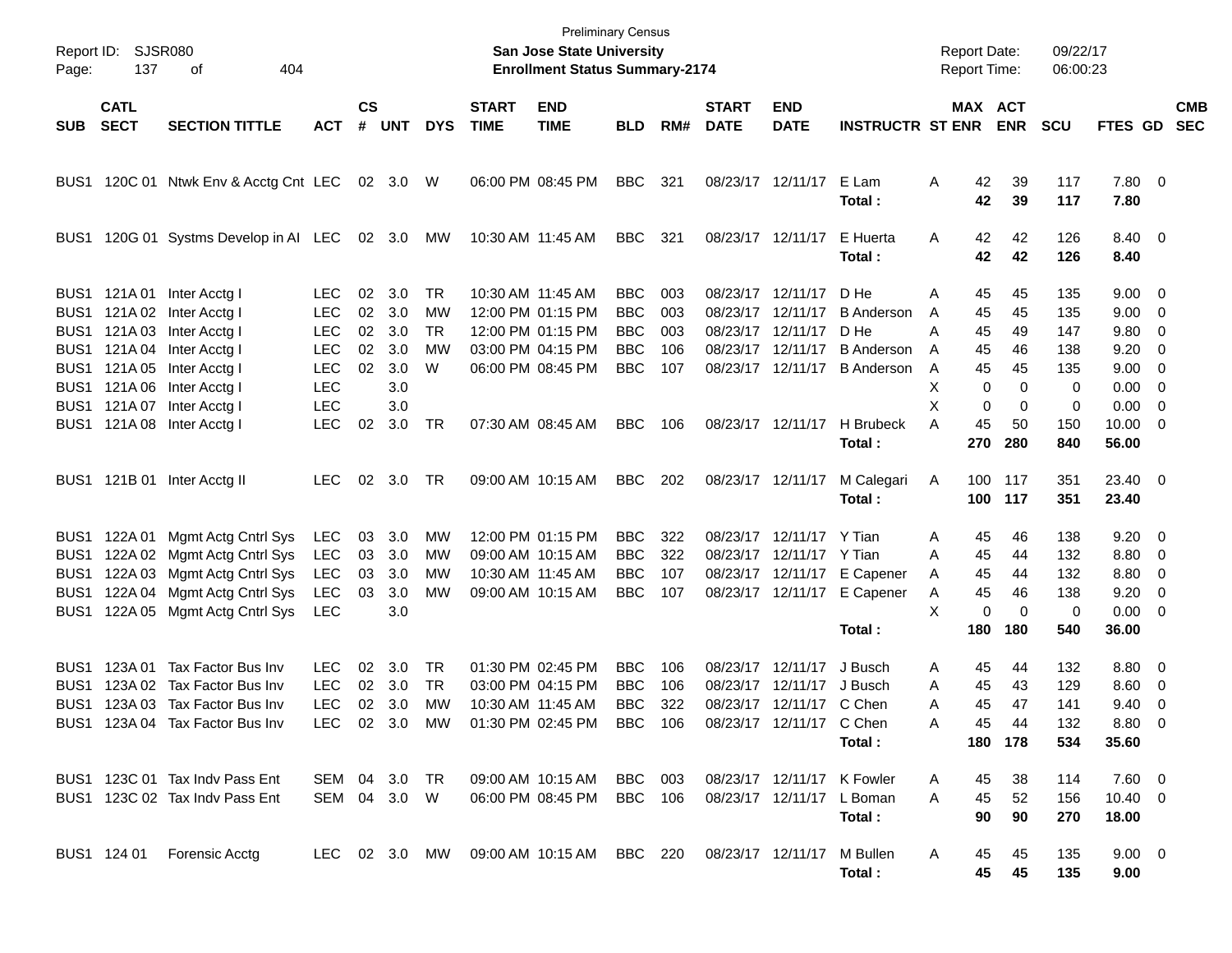| Report ID:<br>Page: | 138                        | SJSR080<br>404<br>οf       |                    |                             |            |            |                             | <b>Preliminary Census</b><br><b>San Jose State University</b><br><b>Enrollment Status Summary-2174</b> |                          |            |                                        |                            |                                            |              | <b>Report Date:</b><br><b>Report Time:</b> |                | 09/22/17<br>06:00:23 |                                |                          |                          |
|---------------------|----------------------------|----------------------------|--------------------|-----------------------------|------------|------------|-----------------------------|--------------------------------------------------------------------------------------------------------|--------------------------|------------|----------------------------------------|----------------------------|--------------------------------------------|--------------|--------------------------------------------|----------------|----------------------|--------------------------------|--------------------------|--------------------------|
| <b>SUB</b>          | <b>CATL</b><br><b>SECT</b> | <b>SECTION TITTLE</b>      | <b>ACT</b>         | $\mathbf{c}\mathbf{s}$<br># | <b>UNT</b> | <b>DYS</b> | <b>START</b><br><b>TIME</b> | <b>END</b><br><b>TIME</b>                                                                              | <b>BLD</b>               | RM#        | <b>START</b><br><b>DATE</b>            | <b>END</b><br><b>DATE</b>  | <b>INSTRUCTR ST ENR</b>                    |              | <b>MAX ACT</b>                             | <b>ENR</b>     | <b>SCU</b>           | <b>FTES GD</b>                 |                          | <b>CMB</b><br><b>SEC</b> |
| BUS1                |                            | 125A 81 WritingforAcctg    | <b>LEC</b>         | 03                          | 3.0        | TBA        |                             |                                                                                                        |                          |            |                                        | 08/23/17 12/11/17          | C Lycurgus<br>Total:                       | $\mathsf{A}$ | 20<br>20                                   | 10<br>10       | 30<br>30             | $2.00 \t 0$<br>2.00            |                          |                          |
| BUS1<br>BUS1        | 126 01<br>126 02           | Adv Acctg<br>Adv Acctg     | LEC.<br><b>LEC</b> | 02<br>02                    | 3.0<br>3.0 | TR<br>TR   |                             | 09:00 AM 10:15 AM<br>10:30 AM 11:45 AM                                                                 | <b>BBC</b><br><b>BBC</b> | 302<br>302 | 08/23/17 12/11/17<br>08/23/17 12/11/17 |                            | M McWilliams A<br>M McWilliams A<br>Total: |              | 45<br>45<br>90                             | 18<br>35<br>53 | 54<br>105<br>159     | 3.60 0<br>$7.00 \t 0$<br>10.60 |                          |                          |
| BUS1                |                            | 127A 01 Corp Fin Mgmt      | SEM 04             |                             | 3.0        | М          |                             | 06:00 PM 08:45 PM                                                                                      | <b>BBC</b>               | 322        | 08/23/17 12/11/17                      |                            | <b>B</b> Parineh<br>Total:                 | Α            | 45<br>45                                   | 25<br>25       | 75<br>75             | $5.00 \t 0$<br>5.00            |                          |                          |
| BUS <sub>1</sub>    | 128 01                     | Acct Non-Prf Org           | <b>LEC</b>         | 02                          | 3.0        | W          |                             | 06:00 PM 08:45 PM                                                                                      | <b>BBC</b>               | 322        | 08/23/17 12/11/17                      |                            | J Lord<br>Total:                           | Α            | 45<br>45                                   | 58<br>58       | 174<br>174           | 11.60 0<br>11.60               |                          |                          |
| BUS1                |                            | 129A 01 Financial Auditing | <b>LEC</b>         | 02                          | 3.0        | м          |                             | 06:00 PM 08:45 PM                                                                                      | <b>BBC</b>               | 320        | 08/23/17 12/11/17                      |                            | M Williams                                 | A            | 45                                         | 30             | 90                   | $6.00 \quad 0$                 |                          |                          |
| BUS <sub>1</sub>    |                            | 129A 02 Financial Auditing | <b>LEC</b>         | 02                          | 3.0        | МW         |                             | 09:00 AM 10:15 AM                                                                                      | <b>BBC</b>               | 302        | 08/23/17 12/11/17                      |                            | J Zhang                                    | A            | 45                                         | 23             | 69                   | 4.60                           | $\overline{\phantom{0}}$ |                          |
| BUS1                |                            | 129A 03 Financial Auditing | <b>LEC</b>         | 02                          | 3.0        | <b>MW</b>  |                             | 10:30 AM 11:45 AM                                                                                      | <b>BBC</b>               | 302        |                                        | 08/23/17 12/11/17          | J Zhang                                    | А            | 45                                         | 27             | 81                   | $5.40 \quad 0$                 |                          |                          |
|                     |                            |                            |                    |                             |            |            |                             |                                                                                                        |                          |            |                                        |                            | Total:                                     |              | 135                                        | 80             | 240                  | 16.00                          |                          |                          |
|                     | BUS1 170 01                | <b>Fund of Finance</b>     | LEC.               | 02                          | 3.0        | TR         |                             | 03:00 PM 04:15 PM                                                                                      | <b>BBC</b>               | 021        |                                        | 08/23/17 12/11/17          | A MeshcheryaA                              |              | 45                                         | 47             | 141                  | $9.40 \quad 0$                 |                          |                          |
| BUS <sub>1</sub>    | 170 02                     | Fund of Finance            | <b>LEC</b>         | 02                          | 3.0        | MW         |                             | 07:30 AM 08:45 AM                                                                                      | <b>BBC</b>               | 106        |                                        | 08/23/17 12/11/17          | <b>B</b> Parineh                           | A            | 45                                         | 49             | 147                  | 9.80 0                         |                          |                          |
| BUS <sub>1</sub>    | 170 03                     | Fund of Finance            | <b>LEC</b>         |                             | 3.0        |            |                             |                                                                                                        |                          |            |                                        |                            |                                            | Х            | 0                                          | 0              | 0                    | 0.00                           | $\overline{\mathbf{0}}$  |                          |
| BUS1                | 170 04                     | Fund of Finance            | <b>LEC</b>         | 02                          | 3.0        | TR.        |                             | 12:00 PM 01:15 PM                                                                                      | <b>BBC</b>               | 322        |                                        | 08/23/17 12/11/17          | A Meshcherya A                             |              | 45                                         | 49             | 147                  | 9.80                           | 0                        |                          |
| BUS <sub>1</sub>    | 170 05                     | Fund of Finance            | <b>LEC</b>         | 02                          | 3.0        | МW         |                             | 09:00 AM 10:15 AM                                                                                      | <b>BBC</b>               | 003        |                                        | 08/23/17 12/11/17          | L Roden                                    | A            | 45                                         | 50             | 150                  | 10.00                          | 0                        |                          |
| BUS <sub>1</sub>    | 170 06                     | Fund of Finance            | <b>LEC</b>         | 02                          | 3.0        | TR         |                             | 01:30 PM 02:45 PM                                                                                      | <b>BBC</b>               | 322        |                                        | 08/23/17 12/11/17          | T Rajkovic                                 | A            | 45                                         | 51             | 153                  | 10.20                          | $\overline{\mathbf{0}}$  |                          |
| BUS1                | 170 08                     | Fund of Finance            | <b>LEC</b>         | 02                          | 3.0        | МW         |                             | 09:00 AM 10:15 AM                                                                                      | <b>BBC</b>               | 204        |                                        | 08/23/17 12/11/17          | <b>B</b> Parineh                           | A            | 100                                        | 106            | 318                  | 21.20                          | - 0                      |                          |
| BUS1                | 170 10                     | Fund of Finance            | <b>LEC</b>         | 02                          | 3.0        | TR         |                             | 09:00 AM 10:15 AM                                                                                      | <b>BBC</b>               | 108        |                                        | 08/23/17 12/11/17          | M Burak                                    | Α            | 45                                         | 56             | 168                  | 11.20                          | $\overline{\mathbf{0}}$  |                          |
| BUS1                | 170 11                     | Fund of Finance            | <b>LEC</b>         | 02                          | 3.0        | МW         | 10:30 AM 11:45 AM           |                                                                                                        | <b>BBC</b>               | 003        |                                        | 08/23/17 12/11/17          | L Roden                                    | Α            | 45                                         | 47             | 141                  | 9.40                           | 0                        |                          |
| BUS <sub>1</sub>    | 170 12                     | Fund of Finance            | LEC                | 02                          | 3.0        | TR         |                             | 10:30 AM 11:45 AM                                                                                      | <b>BBC</b>               | 108        |                                        | 08/23/17 12/11/17          | M Burak                                    | Α            | 45                                         | 54             | 162                  | 10.80                          | 0                        |                          |
|                     | BUS1 170 13                | <b>Fund of Finance</b>     | <b>LEC</b>         | 02                          | 3.0        | <b>MW</b>  |                             | 12:00 PM 01:15 PM                                                                                      | <b>BBC</b>               | 107        |                                        | 08/23/17 12/11/17          | M Boland                                   | Α            | 45                                         | 48             | 144                  | 9.60                           | $\overline{\phantom{0}}$ |                          |
|                     | BUS1 170 14                | Fund of Finance            | <b>LEC</b>         |                             | 02 3.0     |            |                             | 06:00 PM 08:45 PM                                                                                      | BBC                      | 106        |                                        | 08/23/17 12/11/17 D Abbott |                                            | A            | 45                                         | 44             | 132                  | 8.80 0                         |                          |                          |
|                     | BUS1 170 15                | Fund of Finance            | <b>LEC</b>         | 02                          | 3.0        | МW         |                             | 03:00 PM 04:15 PM                                                                                      | <b>BBC</b>               | 108        |                                        |                            | 08/23/17 12/11/17 M Boland                 | Α            | 45                                         | 49             | 147                  | 9.80 0                         |                          |                          |
|                     | BUS1 170 16                | Fund of Finance            | <b>LEC</b>         |                             | 02 3.0     | M          |                             | 06:00 PM 08:45 PM                                                                                      | <b>BBC</b>               | 106        |                                        | 08/23/17 12/11/17 D Abbott |                                            | Α            | 45                                         | 56             | 168                  | 11.20 0                        |                          |                          |
|                     | BUS1 170 17                | Fund of Finance            | <b>LEC</b>         |                             | 02 3.0     | W          |                             | 06:00 PM 08:45 PM                                                                                      | <b>BBC</b> 108           |            |                                        | 08/23/17 12/11/17 E Webb   |                                            | Α            | 45                                         | 43             | 129                  | $8.60$ 0                       |                          |                          |
|                     | BUS1 170 18                | Fund of Finance            | <b>LEC</b>         |                             | 3.0        |            |                             |                                                                                                        |                          |            |                                        |                            |                                            | х            | 0                                          | 0              | 0                    | $0.00 \t 0$                    |                          |                          |
|                     | BUS1 170 19                | Fund of Finance            | <b>LEC</b>         |                             | 02 3.0     | МW         |                             | 04:30 PM 05:45 PM                                                                                      | BBC 107                  |            |                                        | 08/23/17 12/11/17 R Smyth  |                                            | Α            | 45                                         | 47             | 141                  | $9.40 \quad 0$                 |                          |                          |
|                     | BUS1 17082                 | Fund of Finance            | <b>LEC</b>         |                             | 02 3.0 TBA |            |                             |                                                                                                        |                          |            |                                        | 08/23/17 12/11/17 X Xu     |                                            | Α            | 45                                         | 49             | 147                  | 9.80 0                         |                          |                          |
|                     |                            |                            |                    |                             |            |            |                             |                                                                                                        |                          |            |                                        |                            | Total:                                     |              |                                            | 775 845        | 2535                 | 169.00                         |                          |                          |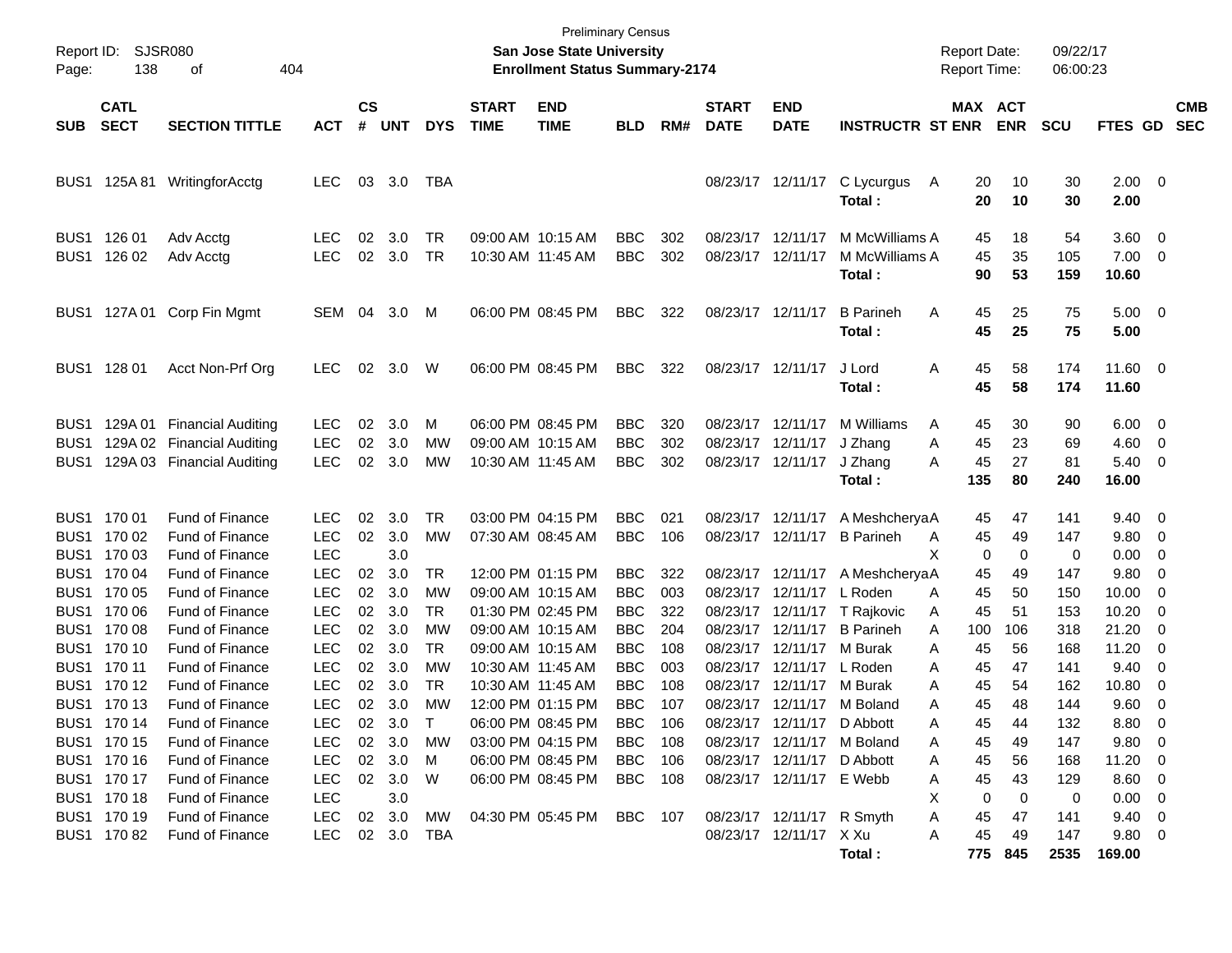|                     |                       |                                   |            |               |            |            |                   | <b>Preliminary Census</b>                                                 |            |     |                   |                           |                         |                                            |                  | 09/22/17   |                |                          |
|---------------------|-----------------------|-----------------------------------|------------|---------------|------------|------------|-------------------|---------------------------------------------------------------------------|------------|-----|-------------------|---------------------------|-------------------------|--------------------------------------------|------------------|------------|----------------|--------------------------|
| Report ID:<br>Page: | <b>SJSR080</b><br>139 | 404<br>оf                         |            |               |            |            |                   | <b>San Jose State University</b><br><b>Enrollment Status Summary-2174</b> |            |     |                   |                           |                         | <b>Report Date:</b><br><b>Report Time:</b> |                  | 06:00:23   |                |                          |
|                     | <b>CATL</b>           |                                   |            | $\mathsf{cs}$ |            |            | <b>START</b>      | <b>END</b>                                                                |            |     | <b>START</b>      | <b>END</b>                |                         |                                            | <b>MAX ACT</b>   |            |                | <b>CMB</b>               |
| <b>SUB</b>          | <b>SECT</b>           | <b>SECTION TITTLE</b>             | <b>ACT</b> | #             | <b>UNT</b> | <b>DYS</b> | <b>TIME</b>       | <b>TIME</b>                                                               | <b>BLD</b> | RM# | <b>DATE</b>       | <b>DATE</b>               | <b>INSTRUCTR ST ENR</b> |                                            | <b>ENR</b>       | <b>SCU</b> | <b>FTES</b>    | <b>SEC</b><br><b>GD</b>  |
| BUS <sub>1</sub>    |                       | 171A 01 Financial Instit          | <b>LEC</b> | 02            | 3.0        | TR.        | 09:00 AM 10:15 AM |                                                                           | <b>BBC</b> | 021 | 08/23/17          | 12/11/17                  | S Ivanov                | 45<br>A                                    | 35               | 105        | 7.00           | - 0                      |
|                     |                       | BUS1 171A 02 Financial Instit     | <b>LEC</b> | 02            | 3.0        | <b>TR</b>  | 10:30 AM 11:45 AM |                                                                           | <b>BBC</b> | 021 | 08/23/17          | 12/11/17                  | S Ivanov                | A<br>45                                    | 43               | 129        | 8.60           | - 0                      |
|                     |                       | BUS1 171A 03 Financial Instit     | <b>LEC</b> | 02            | 3.0        | МW         | 09:00 AM 10:15 AM |                                                                           | <b>BBC</b> | 106 | 08/23/17          | 12/11/17                  | X Xu                    | A<br>45                                    | 46               | 138        | 9.20           | 0                        |
|                     |                       | BUS1 171A 04 Financial Instit     | <b>LEC</b> | 02            | 3.0        | MW         | 12:00 PM 01:15 PM |                                                                           | <b>BBC</b> | 022 | 08/23/17          | 12/11/17                  | X Xu                    | 45<br>A                                    | 49               | 147        | 9.80           | - 0                      |
|                     |                       |                                   |            |               |            |            |                   |                                                                           |            |     |                   |                           | Total:                  | 180                                        | 173              | 519        | 34.60          |                          |
|                     |                       | BUS1 171B 01 Commercial Banking   | LEC        | 02            | 3.0        | MW         |                   | 12:00 PM 01:15 PM                                                         | <b>BBC</b> | 108 | 08/23/17          | 12/11/17                  | M Pagani                | A<br>45                                    | 42               | 126        | 8.40           | - 0                      |
|                     |                       |                                   |            |               |            |            |                   |                                                                           |            |     |                   |                           | Total:                  | 45                                         | 42               | 126        | 8.40           |                          |
|                     |                       | BUS1 172A 01 Investmt Analysis    | <b>LEC</b> | 02            | 3.0        | TR.        |                   | 12:00 PM 01:15 PM                                                         | <b>BBC</b> | 108 | 08/23/17          | 12/11/17                  | J Cho                   | A<br>45                                    | 46               | 138        | 9.20           | - 0                      |
|                     |                       | BUS1 172A 02 Investmt Analysis    | LEC        | 02            | 3.0        | <b>TR</b>  | 10:30 AM 11:45 AM |                                                                           | <b>BBC</b> | 322 | 08/23/17          | 12/11/17                  | A MeshcheryaA           | 45                                         | 45               | 135        | 9.00           | - 0                      |
|                     |                       | BUS1 172A 03 Investmt Analysis    | <b>LEC</b> | 02            | 3.0        | <b>TR</b>  | 01:30 PM 02:45 PM |                                                                           | <b>BBC</b> | 108 | 08/23/17          | 12/11/17                  | J Cho                   | A<br>45                                    | 46               | 138        | 9.20           | - 0                      |
|                     |                       |                                   |            |               |            |            |                   |                                                                           |            |     |                   |                           | Total:                  | 135                                        | 137              | 411        | 27.40          |                          |
|                     |                       | BUS1 172B 01 Portfolio Mgmt       | <b>LEC</b> | 02            | 3.0        | MW         | 09:00 AM 10:15 AM |                                                                           | <b>BBC</b> | 108 |                   | 08/23/17 12/11/17         | F Jones                 | A<br>45                                    | 38               | 114        | 7.60           | - 0                      |
|                     |                       |                                   |            |               |            |            |                   |                                                                           |            |     |                   |                           | Total:                  | 45                                         | 38               | 114        | 7.60           |                          |
|                     |                       | BUS1 172C 01 Futures and Options  | LEC        |               | 02 3.0     | <b>TR</b>  |                   | 03:00 PM 04:15 PM                                                         | <b>BBC</b> | 108 |                   | 08/23/17 12/11/17         | J Cho                   | A<br>45                                    | 35               | 105        | 7.00           | - 0                      |
|                     |                       |                                   |            |               |            |            |                   |                                                                           |            |     |                   |                           | Total:                  | 45                                         | 35               | 105        | 7.00           |                          |
|                     |                       | BUS1 172D 01 Student Fund         | <b>LEC</b> | 03            | 3.0        | TR.        |                   | 01:30 PM 02:45 PM                                                         | <b>BBC</b> | 303 | 08/23/17 12/11/17 |                           | S Ivanov                | A<br>20                                    | 18               | 54         | 3.60           | $\overline{\phantom{0}}$ |
|                     |                       |                                   |            |               |            |            |                   |                                                                           |            |     |                   |                           | Total:                  | 20                                         | 18               | 54         | 3.60           |                          |
|                     |                       | BUS1 173A 01 Fin Mgt Theory Pol   | <b>LEC</b> | 02            | 3.0        | TR         |                   | 12:00 PM 01:15 PM                                                         | <b>BBC</b> | 106 | 08/23/17          | 12/11/17                  | <b>B Campsey</b>        | 45<br>A                                    | 50               | 150        | 10.00          | - 0                      |
|                     |                       | BUS1 173A 02 Fin Mgt Theory Pol   | LEC        | 02            | 3.0        | <b>TR</b>  | 03:00 PM 04:15 PM |                                                                           | <b>BBC</b> | 322 | 08/23/17          | 12/11/17                  | T Rajkovic              | 45<br>A                                    | 54               | 162        | 10.80          | - 0                      |
|                     |                       | BUS1 173A 03 Fin Mgt Theory Pol   | <b>LEC</b> | 02            | 3.0        | <b>TR</b>  | 09:00 AM 10:15 AM |                                                                           | <b>BBC</b> | 322 | 08/23/17 12/11/17 |                           | T Rajkovic              | A<br>45                                    | 54               | 162        | 10.80          | - 0                      |
|                     |                       |                                   |            |               |            |            |                   |                                                                           |            |     |                   |                           | Total:                  | 135                                        | 158              | 474        | 31.60          |                          |
|                     |                       | BUS1 173B 01 Prob in Fin Mgmt     | <b>LEC</b> | 02            | 3.0        | $\top$     |                   | 06:00 PM 08:45 PM                                                         | <b>BBC</b> | 302 | 08/23/17          | 12/11/17                  | A Vuorikoski A          | 45                                         | 42               | 126        | 8.40           | - 0                      |
|                     |                       |                                   |            |               |            |            |                   |                                                                           |            |     |                   |                           | Total:                  | 45                                         | 42               | 126        | 8.40           |                          |
|                     |                       | BUS1 173C 01 Entrepreneurial Fina | LEC 02 3.0 |               |            | MW         |                   | 03:00 PM 04:15 PM BBC 107                                                 |            |     |                   | 08/23/17 12/11/17 L Roden |                         | 45<br>A                                    | 43               | 129        | 8.60           | - 0                      |
|                     |                       | BUS1 173C 02 Entrepreneurial Fina | <b>LEC</b> |               | 3.0        |            |                   |                                                                           |            |     |                   |                           |                         | X                                          | $\mathbf 0$<br>0 | 0          | 0.00           | - 0                      |
|                     |                       | BUS1 173C 03 Entrepreneurial Fina | LEC        |               | 02 3.0     | MW         |                   | 01:30 PM 02:45 PM BBC 107                                                 |            |     |                   | 08/23/17 12/11/17         | <b>B</b> Parineh        | A<br>45                                    | 45               | 135        | $9.00 \t 0$    |                          |
|                     |                       |                                   |            |               |            |            |                   |                                                                           |            |     |                   |                           | Total:                  | 90                                         | 88               | 264        | 17.60          |                          |
|                     | BUS1 175 01           | <b>Real Est Finance</b>           | <b>LEC</b> |               | 3.0        |            |                   |                                                                           |            |     |                   |                           |                         | X                                          | 0<br>0           | 0          | $0.00 \quad 0$ |                          |
|                     |                       |                                   |            |               |            |            |                   |                                                                           |            |     |                   |                           | Total:                  |                                            | 0<br>0           | 0          | 0.00           |                          |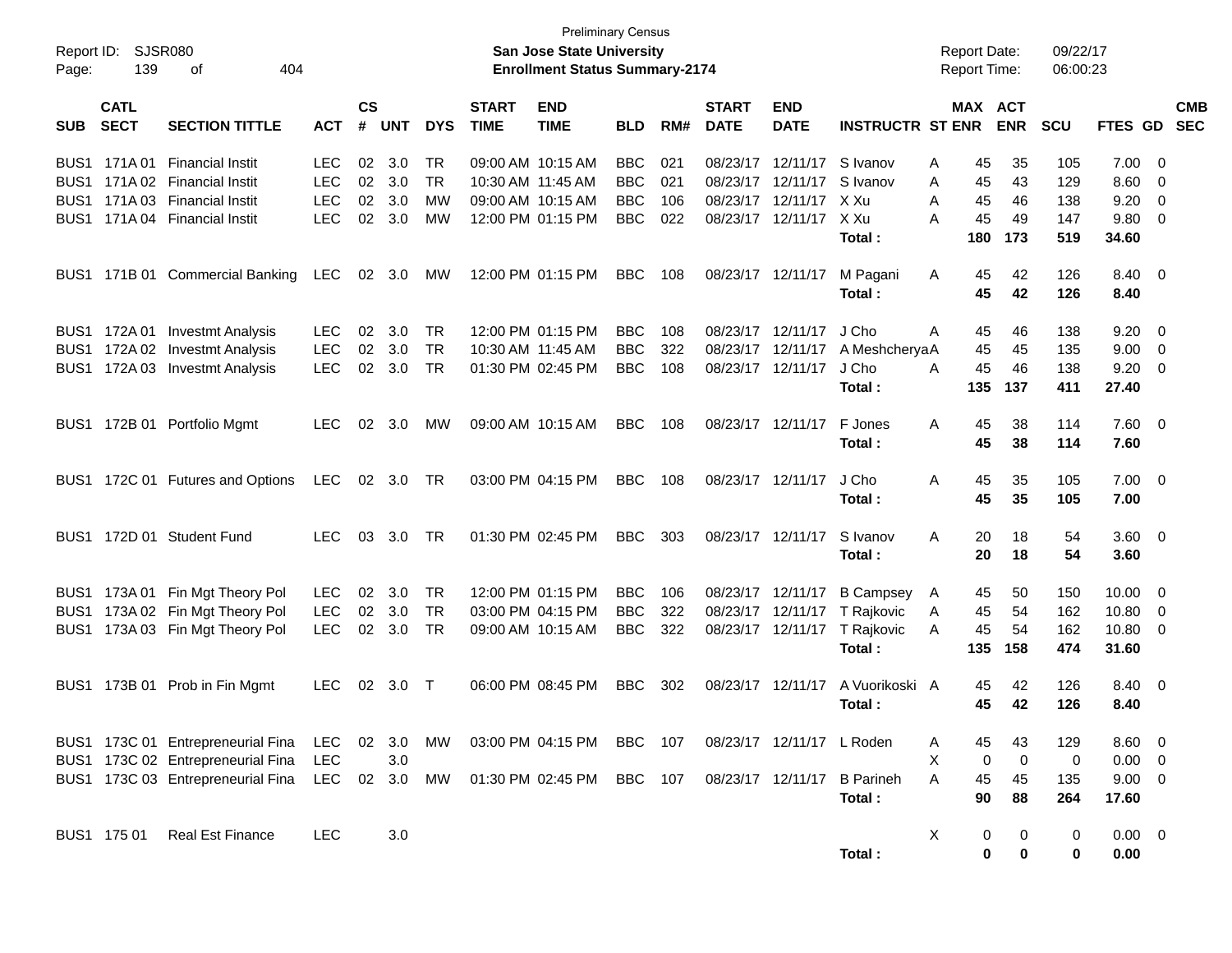| Report ID:<br>Page:                                                          | 140                                   | SJSR080<br>404<br>оf                                                             |                                                      |                      |                          |                                        |                                        | <b>Preliminary Census</b><br><b>San Jose State University</b><br><b>Enrollment Status Summary-2174</b> |                   |            |                                              |                                              |                                            | <b>Report Date:</b><br><b>Report Time:</b> |                                               | 09/22/17<br>06:00:23  |                                      |                                 |                          |
|------------------------------------------------------------------------------|---------------------------------------|----------------------------------------------------------------------------------|------------------------------------------------------|----------------------|--------------------------|----------------------------------------|----------------------------------------|--------------------------------------------------------------------------------------------------------|-------------------|------------|----------------------------------------------|----------------------------------------------|--------------------------------------------|--------------------------------------------|-----------------------------------------------|-----------------------|--------------------------------------|---------------------------------|--------------------------|
| <b>SUB</b>                                                                   | <b>CATL</b><br><b>SECT</b>            | <b>SECTION TITTLE</b>                                                            | <b>ACT</b>                                           | <b>CS</b><br>#       | <b>UNT</b>               | <b>DYS</b>                             | <b>START</b><br><b>TIME</b>            | <b>END</b><br><b>TIME</b>                                                                              | <b>BLD</b>        | RM#        | <b>START</b><br><b>DATE</b>                  | <b>END</b><br><b>DATE</b>                    | <b>INSTRUCTR ST ENR</b>                    | MAX                                        | <b>ACT</b><br><b>ENR</b>                      | <b>SCU</b>            | FTES GD                              |                                 | <b>CMB</b><br><b>SEC</b> |
| BUS <sub>1</sub><br>BUS <sub>1</sub>                                         | 177 01<br>17702                       | Inter Bus Fin<br>Inter Bus Fin                                                   | <b>LEC</b><br><b>LEC</b>                             | 02<br>02             | 3.0<br>3.0               | W<br>W                                 | 01:30 PM 04:15 PM<br>06:00 PM 08:45 PM |                                                                                                        | BBC<br><b>BBC</b> | 321<br>302 | 08/23/17<br>08/23/17                         | 12/11/17<br>12/11/17                         | A Vuorikoski A<br>A Vuorikoski A<br>Total: | 42<br>45<br>87                             | 29<br>29<br>58                                | 87<br>87<br>174       | 5.80<br>5.80<br>11.60                | - 0<br>-0                       |                          |
| BUS <sub>1</sub><br>BUS <sub>1</sub>                                         | 179B 01                               | Selec Top Bus Fin<br>179B 02 Selec Top Bus Fin                                   | LEC.<br><b>LEC</b>                                   | 02<br>02             | 3.0<br>3.0               | МW<br><b>MW</b>                        |                                        | 10:30 AM 11:45 AM<br>01:30 PM 02:45 PM                                                                 | BBC<br><b>BBC</b> | 108<br>108 | 08/23/17<br>08/23/17                         | 12/11/17<br>12/11/17                         | F Jones<br>F Jones<br>Total:               | 45<br>$\mathsf{A}$<br>45<br>A<br>90        | 45<br>15<br>60                                | 135<br>45<br>180      | 9.00<br>3.00<br>12.00                | -0<br>$\Omega$                  |                          |
| BUS <sub>1</sub><br>BUS <sub>1</sub><br>BUS <sub>1</sub><br>BUS <sub>1</sub> | 180A01<br>180A02<br>180A03<br>180A 04 | Indiv Study Acctg<br>Indiv Study Acctg<br>Indiv Study Acctg<br>Indiv Study Acctg | <b>SUP</b><br><b>SUP</b><br><b>SUP</b><br><b>SUP</b> | 36<br>36<br>36<br>36 | 1.0<br>1.0<br>1.0<br>1.0 | <b>TBA</b><br>TBA<br>TBA<br><b>TBA</b> |                                        |                                                                                                        |                   |            | 08/23/17<br>08/23/17<br>08/23/17<br>08/23/17 | 12/11/17<br>12/11/17<br>12/11/17<br>12/11/17 | E Grace<br>Total:                          | A<br>A<br>A<br>A<br>12                     | 5<br>0<br>0<br>$\Omega$<br>5<br>$\Omega$<br>0 | 0<br>0<br>0<br>0<br>0 | 0.00<br>0.00<br>0.00<br>0.00<br>0.00 | $\overline{0}$<br>0<br>0<br>- 0 |                          |

**Department : Accounting & Finance Department Total : 4147 4071 12213 814.20 Lower Division : 865 883 2649 176.60 Upper Division : 3282 3188 9564 637.60 Graduate Division : 0 0 0 0.00**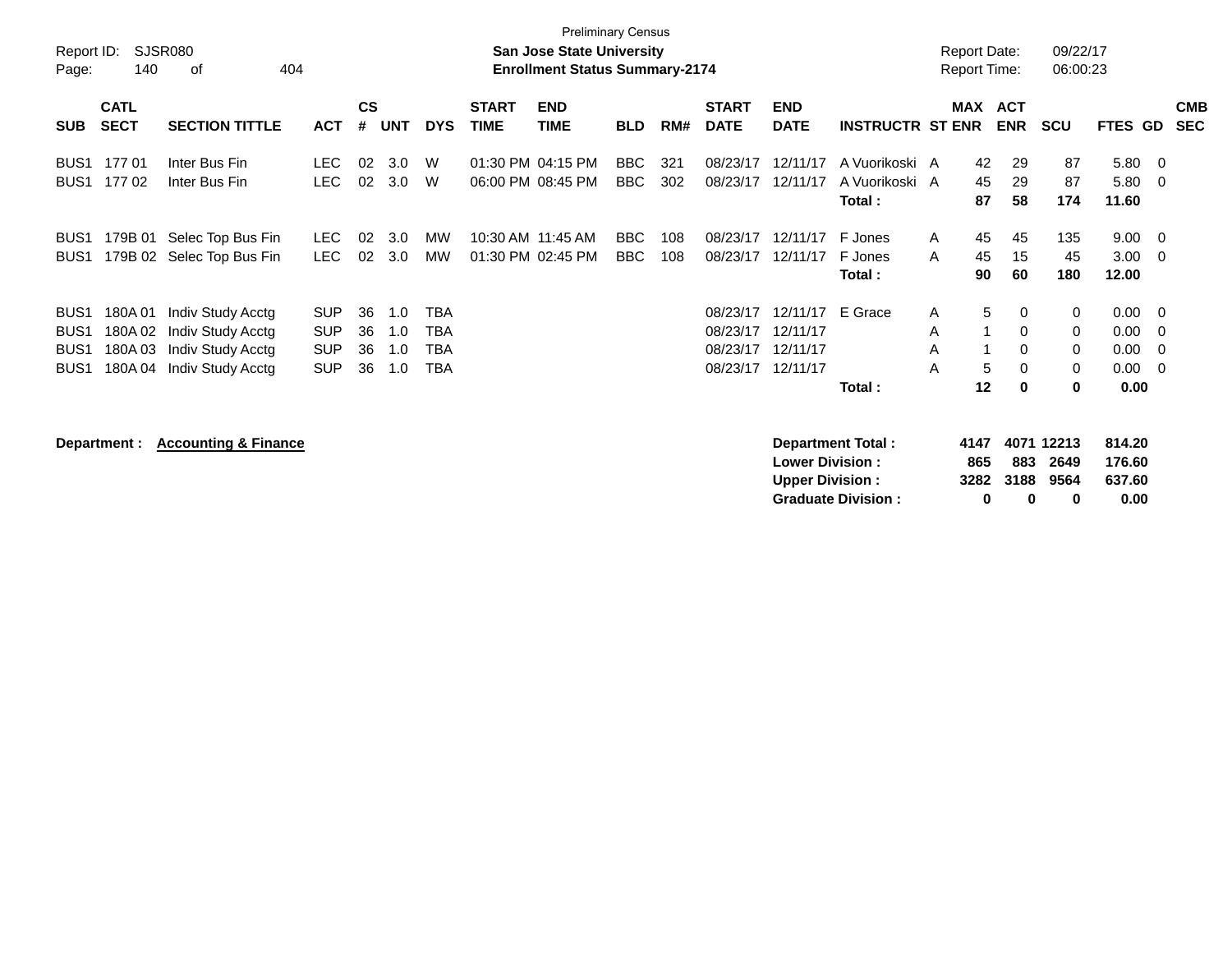| Report ID:<br>Page: | 141                        | <b>SJSR080</b><br>404<br>οf                                                                             |              |                    |            |            |                             | <b>Preliminary Census</b><br><b>San Jose State University</b><br><b>Enrollment Status Summary-2174</b> |            |         |                             |                           |                         |   | <b>Report Date:</b><br><b>Report Time:</b> |                       | 09/22/17<br>06:00:23 |          |                          |
|---------------------|----------------------------|---------------------------------------------------------------------------------------------------------|--------------|--------------------|------------|------------|-----------------------------|--------------------------------------------------------------------------------------------------------|------------|---------|-----------------------------|---------------------------|-------------------------|---|--------------------------------------------|-----------------------|----------------------|----------|--------------------------|
| <b>SUB</b>          | <b>CATL</b><br><b>SECT</b> | <b>SECTION TITTLE</b>                                                                                   | <b>ACT</b>   | $\mathsf{cs}$<br># | <b>UNT</b> | <b>DYS</b> | <b>START</b><br><b>TIME</b> | <b>END</b><br><b>TIME</b>                                                                              | BLD        | RM#     | <b>START</b><br><b>DATE</b> | <b>END</b><br><b>DATE</b> | <b>INSTRUCTR ST ENR</b> |   |                                            | MAX ACT<br><b>ENR</b> | <b>SCU</b>           | FTES GD  | <b>CMB</b><br><b>SEC</b> |
| <b>College</b>      |                            | <b>Business</b>                                                                                         |              |                    |            |            |                             |                                                                                                        |            |         |                             |                           |                         |   |                                            |                       |                      |          |                          |
| <b>BUS</b>          | Department :<br>201 01     | <b>Business Graduate Programs</b><br>Bus Communications LEC                                             |              | 02                 | 1.0        | M          |                             | 06:00 PM 10:00 PM                                                                                      | <b>BBC</b> | 021     | 08/21/17                    | 09/18/17                  | C Lycurgus              | A | 27                                         | 27                    | 27                   | 2.25 27  |                          |
| <b>BUS</b>          | 201 02                     | <b>Bus Communications</b>                                                                               | LEC          | 02                 | 1.0        | W          |                             | 06:00 PM 10:00 PM                                                                                      | <b>BBC</b> | 021     | 08/23/17                    | 09/13/17                  | C Lycurgus              | A | 27                                         | 25                    | 25                   | 2.08 25  |                          |
|                     |                            |                                                                                                         |              |                    |            |            |                             |                                                                                                        |            |         |                             |                           | Total:                  |   | 54                                         | 52                    | 52                   | 4.33     |                          |
| <b>BUS</b>          | 210 01                     | Devel & Mng People                                                                                      | LEC          | 02                 | 3.0        | TBA        |                             |                                                                                                        |            |         |                             | 10/16/17 12/11/17         |                         | A | 35                                         | 38                    | 114                  | 9.50 38  |                          |
| <b>BUS</b>          | 210 02                     | Devel & Mng People                                                                                      | <b>LEC</b>   |                    | 02 3.0     | M          |                             | 06:00 PM 10:00 PM                                                                                      | <b>BBC</b> | 021     |                             | 09/25/17 12/11/17         | T Altura                | A | 35                                         | 33                    | 99                   | 8.25 33  |                          |
|                     |                            |                                                                                                         |              |                    |            |            |                             |                                                                                                        |            |         |                             |                           | Total:                  |   | 70                                         | 71                    | 213                  | 17.75    |                          |
| <b>BUS</b>          | 220 01                     | Fin & Mgnrl Accounti                                                                                    | <b>LEC</b>   | 02                 | 3.0        | S          |                             | 08:30 AM 01:00 PM                                                                                      | <b>BBC</b> | 021     | 09/30/17                    | 09/30/17                  |                         | A | 35                                         | 36                    | 108                  | 9.00 36  |                          |
| <b>BUS</b>          | 220 02                     | Fin & Mgnrl Accounti                                                                                    | LEC          |                    | 02 3.0     | <b>TBA</b> |                             |                                                                                                        |            |         |                             | 09/25/17 10/14/17         |                         | A | 30                                         | 27                    | 81                   | 6.75 27  |                          |
|                     |                            |                                                                                                         |              |                    |            |            |                             |                                                                                                        |            |         |                             |                           | Total:                  |   | 65                                         | 63                    | 189                  | 15.75    |                          |
| <b>BUS</b>          | 220A 01                    | Fin Stmt Anal for Ac                                                                                    | <b>LEC</b>   | 02                 | 3.0        | TR         |                             | 01:30 PM 05:30 PM                                                                                      | <b>BBC</b> | 003     |                             | 09/28/17 10/31/17         | Y Tian                  | Α | 30                                         | 25                    | 75                   | 6.25 25  |                          |
|                     |                            |                                                                                                         |              |                    |            |            |                             |                                                                                                        |            |         |                             |                           | Total:                  |   | 30                                         | 25                    | 75                   | 6.25     |                          |
| <b>BUS</b>          |                            | 220D 01 Fin Analysis & Mkt                                                                              | <b>LEC</b>   | 02                 | 3.0        | МW         |                             | 01:30 PM 05:30 PM                                                                                      | <b>BBC</b> | 003     |                             | 11/06/17 12/11/17         | S Ivanov                | Α | 30                                         | 23                    | 69                   | 5.75 23  |                          |
|                     |                            |                                                                                                         |              |                    |            |            |                             |                                                                                                        |            |         |                             |                           | Total:                  |   | 30                                         | 23                    | 69                   | 5.75     |                          |
| <b>BUS</b>          |                            | 220H 01 Audit Cncpt/Pract                                                                               | <b>LEC</b>   | 02                 | 3.0        | <b>TR</b>  |                             | 01:30 PM 05:30 PM                                                                                      | <b>BBC</b> | 003     |                             | 11/02/17 12/07/17         | J Zhang                 | A | 30                                         | 20                    | 60                   | 5.00 20  |                          |
|                     |                            |                                                                                                         |              |                    |            |            |                             |                                                                                                        |            |         |                             |                           | Total:                  |   | 30                                         | 20                    | 60                   | 5.00     |                          |
| <b>BUS</b>          | 220J 01                    | <b>Bus Comm &amp; Ethics</b>                                                                            | <b>LEC</b>   | 02                 | 3.0        | МW         |                             | 01:30 PM 05:30 PM                                                                                      | <b>BBC</b> | 003     |                             | 08/23/17 10/03/17         | E Grace                 | Α | 30                                         | 25                    | 75                   | 6.25 25  |                          |
|                     |                            |                                                                                                         |              |                    |            |            |                             |                                                                                                        |            |         |                             |                           | Total:                  |   | 30                                         | 25                    | 75                   | 6.25     |                          |
| <b>BUS</b>          |                            | 220K 01 Practicum                                                                                       | <b>LEC</b>   |                    | 02 3.0     | <b>TBA</b> |                             |                                                                                                        |            |         |                             | 08/25/17 12/11/17         | E Grace                 | Α | 5                                          | 2                     | 6                    | $0.50$ 2 |                          |
|                     |                            |                                                                                                         |              |                    |            |            |                             |                                                                                                        |            |         |                             |                           | Total:                  |   | 5                                          | $\mathbf{2}$          | 6                    | 0.50     |                          |
| <b>BUS</b>          |                            | 220R 01 Software Application                                                                            | LEC          | 03                 | 3.0        | - F        |                             | 09:00 AM 01:00 PM                                                                                      | <b>BBC</b> | 321     | 08/25/17                    | 11/03/17                  | E Huerta                | A | 30                                         | 13                    | 39                   | 3.25 13  |                          |
|                     |                            |                                                                                                         |              |                    |            |            |                             |                                                                                                        |            |         |                             |                           | Total:                  |   | 30                                         | 13                    | 39                   | 3.25     |                          |
|                     |                            | BUS 220S 01 Finan Rpt & Analy II LEC 02 3.0 TR 01:30 PM 05:30 PM BBC 003 08/24/17 09/26/17 M Calegari A |              |                    |            |            |                             |                                                                                                        |            |         |                             |                           |                         |   | 30                                         | 17                    | 51                   | 4.25 17  |                          |
|                     |                            |                                                                                                         |              |                    |            |            |                             |                                                                                                        |            |         |                             |                           | Total:                  |   | 30                                         | 17                    | 51                   | 4.25     |                          |
|                     |                            | BUS 253 01 Negot/Conflict Mgmt LEC 03 3.0 S                                                             |              |                    |            |            |                             | 01:30 PM 06:00 PM                                                                                      | BBC 205    |         |                             | 09/23/17 09/23/17         |                         | A | 32                                         | 32                    | 96                   | 8.00 32  |                          |
|                     |                            |                                                                                                         |              |                    |            |            |                             |                                                                                                        |            |         |                             |                           | Total:                  |   | 32                                         | 32                    | 96                   | 8.00     |                          |
| BUS                 | 260 01                     | Mgrl Dec Analysis                                                                                       | LEC 02 3.0 S |                    |            |            |                             | 08:30 AM 01:00 PM                                                                                      |            | BBC 022 |                             | 09/30/17 09/30/17         |                         | A | 35                                         | 36                    | 108                  | 9.00 36  |                          |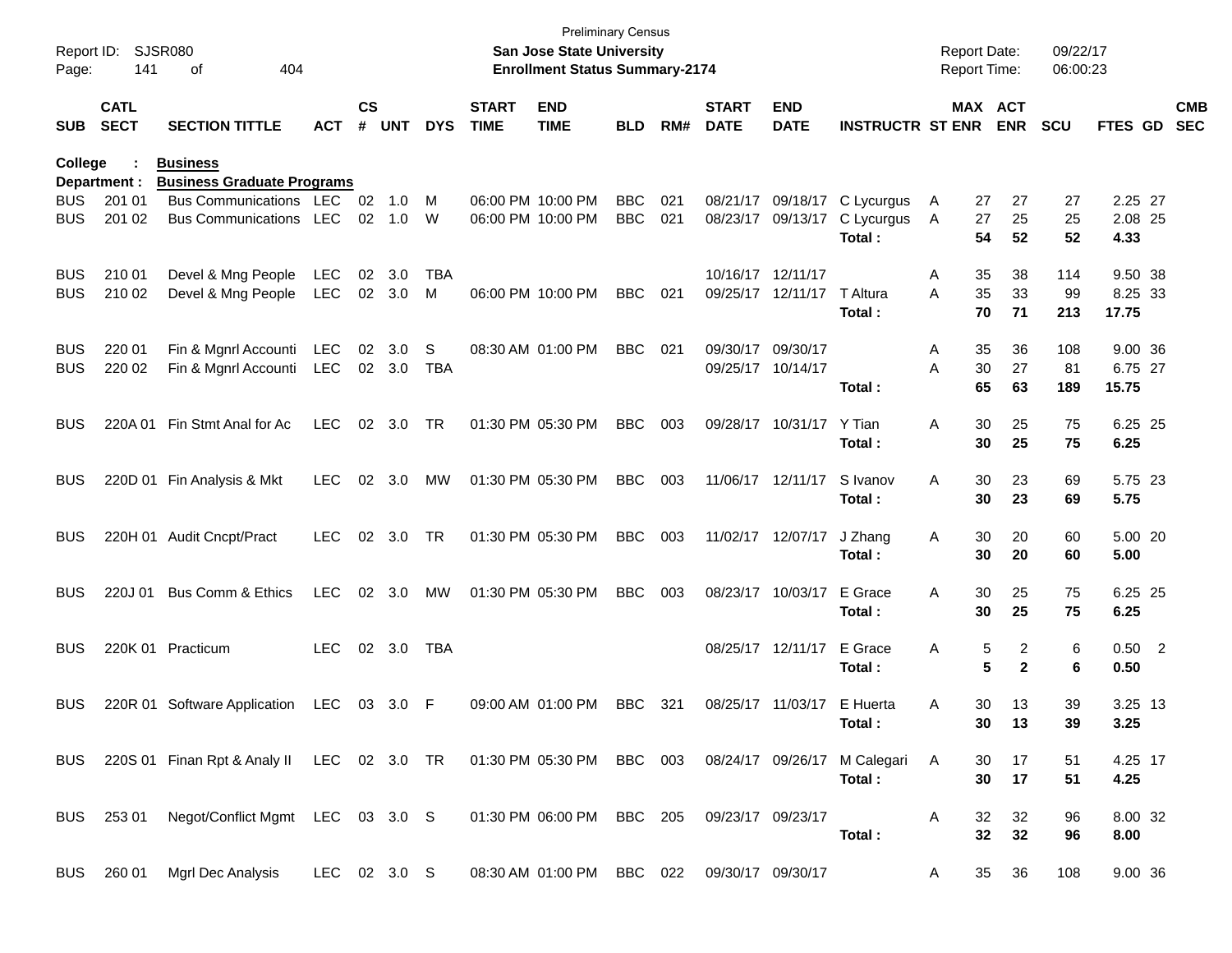| Report ID:<br>Page:                                                                                                        | 142                                  | <b>SJSR080</b><br>404<br>οf                                                                                                                                                                                                                                                                                             |                          |                |                                                                |                                                       |                             | <b>Preliminary Census</b><br>San Jose State University<br><b>Enrollment Status Summary-2174</b> |                          |            |                             |                                        |                                                 | <b>Report Date:</b><br>Report Time:                   |                                                                                | 09/22/17<br>06:00:23                       |                                                                                                                              |            |
|----------------------------------------------------------------------------------------------------------------------------|--------------------------------------|-------------------------------------------------------------------------------------------------------------------------------------------------------------------------------------------------------------------------------------------------------------------------------------------------------------------------|--------------------------|----------------|----------------------------------------------------------------|-------------------------------------------------------|-----------------------------|-------------------------------------------------------------------------------------------------|--------------------------|------------|-----------------------------|----------------------------------------|-------------------------------------------------|-------------------------------------------------------|--------------------------------------------------------------------------------|--------------------------------------------|------------------------------------------------------------------------------------------------------------------------------|------------|
| <b>SUB</b>                                                                                                                 | <b>CATL</b><br><b>SECT</b>           | <b>SECTION TITTLE</b>                                                                                                                                                                                                                                                                                                   | <b>ACT</b>               | <b>CS</b><br># | <b>UNT</b>                                                     | <b>DYS</b>                                            | <b>START</b><br><b>TIME</b> | <b>END</b><br><b>TIME</b>                                                                       | <b>BLD</b>               | RM#        | <b>START</b><br><b>DATE</b> | <b>END</b><br><b>DATE</b>              | <b>INSTRUCTR ST ENR</b>                         |                                                       | <b>MAX ACT</b><br><b>ENR</b>                                                   | <b>SCU</b>                                 | FTES GD SEC                                                                                                                  | <b>CMB</b> |
| <b>BUS</b>                                                                                                                 | 260 02                               | Mgrl Dec Analysis                                                                                                                                                                                                                                                                                                       | <b>LEC</b>               | 02             | 3.0                                                            | S                                                     |                             | 01:30 PM 06:00 PM                                                                               | <b>BBC</b>               | 021        |                             | 10/07/17 10/07/17                      | Total:                                          | 35<br>Α                                               | 40<br>70<br>76                                                                 | 120<br>228                                 | 10.00 40<br>19.00                                                                                                            |            |
| <b>BUS</b>                                                                                                                 | 265 04                               | Silicon Valley Exp                                                                                                                                                                                                                                                                                                      | <b>LEC</b>               |                | 02 2.0                                                         | TBA                                                   |                             |                                                                                                 |                          |            |                             | 08/23/17 12/11/17                      | C Beasley<br>Total:                             | A<br>10                                               | 10<br>$\blacktriangleleft$                                                     | 2<br>$\mathbf{2}$                          | $0.17$ 1<br>0.17                                                                                                             |            |
| <b>BUS</b><br><b>BUS</b>                                                                                                   | 270 01<br>270 02                     | <b>Financial Mgmt</b><br><b>Financial Mgmt</b>                                                                                                                                                                                                                                                                          | LEC<br><b>LEC</b>        | 02<br>02       | 3.0<br>3.0                                                     | S<br>-S                                               |                             | 08:30 AM 01:00 PM<br>01:30 PM 06:00 PM                                                          | <b>BBC</b><br><b>BBC</b> | 003<br>022 |                             | 10/21/17 10/21/17<br>11/04/17 11/04/17 | Total:                                          | 35<br>A<br>35<br>Α                                    | 28<br>37<br>70<br>65                                                           | 84<br>111<br>195                           | 7.00 28<br>9.25 37<br>16.25                                                                                                  |            |
| <b>BUS</b><br><b>BUS</b>                                                                                                   | 280 01<br>280 02                     | Op & Supply Chain Mg LEC<br>Op & Supply Chain Mg LEC                                                                                                                                                                                                                                                                    |                          |                | 02 3.0<br>02 3.0 S                                             | - S                                                   |                             | 08:30 AM 01:00 PM<br>08:30 AM 01:00 PM                                                          | <b>BBC</b><br><b>BBC</b> | 021<br>022 |                             | 11/11/17 11/18/17<br>11/11/17 11/18/17 | Total:                                          | 40<br>A<br>Α<br>40<br>80                              | 43<br>27<br>70                                                                 | 129<br>81<br>210                           | 10.75 43<br>6.75 27<br>17.50                                                                                                 |            |
| <b>BUS</b>                                                                                                                 | 28304                                | Entrepreneurship                                                                                                                                                                                                                                                                                                        | <b>LEC</b>               | 02             | 3.0 <sup>5</sup>                                               |                                                       |                             | 08:30 AM 01:00 PM                                                                               | <b>BBC</b>               | 022        |                             | 12/02/17 12/09/17                      | Total:                                          | 40<br>Α<br>40                                         | 19<br>19                                                                       | 57<br>57                                   | 4.75 19<br>4.75                                                                                                              |            |
| <b>BUS</b><br><b>BUS</b><br><b>BUS</b><br><b>BUS</b><br><b>BUS</b><br><b>BUS</b><br><b>BUS</b><br><b>BUS</b><br><b>BUS</b> |                                      | 297D 01 Spec Topics Bus Adm LEC<br>297D 04 Spec Topics Bus Adm LEC<br>297D 05 Spec Topics Bus Adm LEC<br>297D 06 Spec Topics Bus Adm LEC<br>297D 07 Spec Topics Bus Adm LEC<br>297D 08 Spec Topics Bus Adm LEC<br>297D 09 Spec Topics Bus Adm LEC<br>297D 10 Spec Topics Bus Adm LEC<br>297D 11 Spec Topics Bus Adm LEC |                          | 02             | 02 3.0<br>3.0<br>3.0<br>3.0<br>3.0<br>3.0<br>3.0<br>3.0<br>3.0 | S<br>S                                                |                             | 08:30 AM 05:30 PM<br>01:30 PM 06:00 PM                                                          | <b>BBC</b><br><b>BBC</b> | 022<br>205 |                             | 09/23/17 09/23/17<br>12/09/17 12/09/17 |                                                 | 35<br>Α<br>40<br>Α<br>Χ<br>Χ<br>X<br>X<br>X<br>X<br>X | -1<br>14<br>0<br>0<br>0<br>0<br>0<br>0<br>0<br>0<br>0<br>0<br>0<br>0<br>0<br>0 | 3<br>42<br>0<br>0<br>0<br>0<br>0<br>0<br>0 | $0.25$ 1<br>3.50 14<br>$0.00 \t 0$<br>$0.00 \t 0$<br>$0.00 \t 0$<br>$0.00 \t 0$<br>$0.00 \t 0$<br>$0.00 \t 0$<br>$0.00 \t 0$ |            |
| <b>BUS</b><br><b>BUS</b><br><b>BUS</b><br>BUS                                                                              | 298 01<br>298 02<br>298 03<br>298 10 | Ind Study Prob<br>Ind Study Prob<br>Ind Study Prob<br>Ind Study Prob                                                                                                                                                                                                                                                    | <b>SUP</b><br><b>SUP</b> | 24<br>24       | 3.0<br>3.0                                                     | TBA<br><b>TBA</b><br>SUP 24 1.0 TBA<br>SUP 24 3.0 TBA |                             |                                                                                                 |                          |            | 08/23/17 12/11/17           | 08/23/17 12/11/17<br>08/23/17 12/11/17 | Total:<br>08/21/17 10/14/17 B Campsey<br>Total: | 75<br>Α<br>Α<br>Α<br>A                                | 15<br>0<br>1<br>1<br>0<br>2<br>0<br>10<br>3<br>14<br>3                         | 45<br>0<br>0<br>0<br>9<br>9                | 3.75<br>$0.00 \t 0$<br>$0.00 \t 0$<br>$0.00 \t 0$<br>$0.75$ 3<br>0.75                                                        |            |
| <b>BUS</b>                                                                                                                 |                                      | 298C 01 CMBA Internship                                                                                                                                                                                                                                                                                                 | SUP 48 3.0 TBA           |                |                                                                |                                                       |                             |                                                                                                 |                          |            |                             |                                        | 08/23/17 12/11/17 B Campsey A<br>Total:         |                                                       | 7<br>5<br>5<br>$\overline{7}$                                                  | 21<br>21                                   | $1.75$ 7<br>1.75                                                                                                             |            |
| <b>BUS</b>                                                                                                                 |                                      | 298I 01 Applied Bus Intern                                                                                                                                                                                                                                                                                              | SUP 48 1.0 TBA           |                |                                                                |                                                       |                             |                                                                                                 |                          |            |                             |                                        | 08/23/17 12/11/17 B Campsey A<br>Total:         |                                                       | 5<br>5                                                                         | 1<br>1                                     | $0.08$ 1<br>0.08                                                                                                             |            |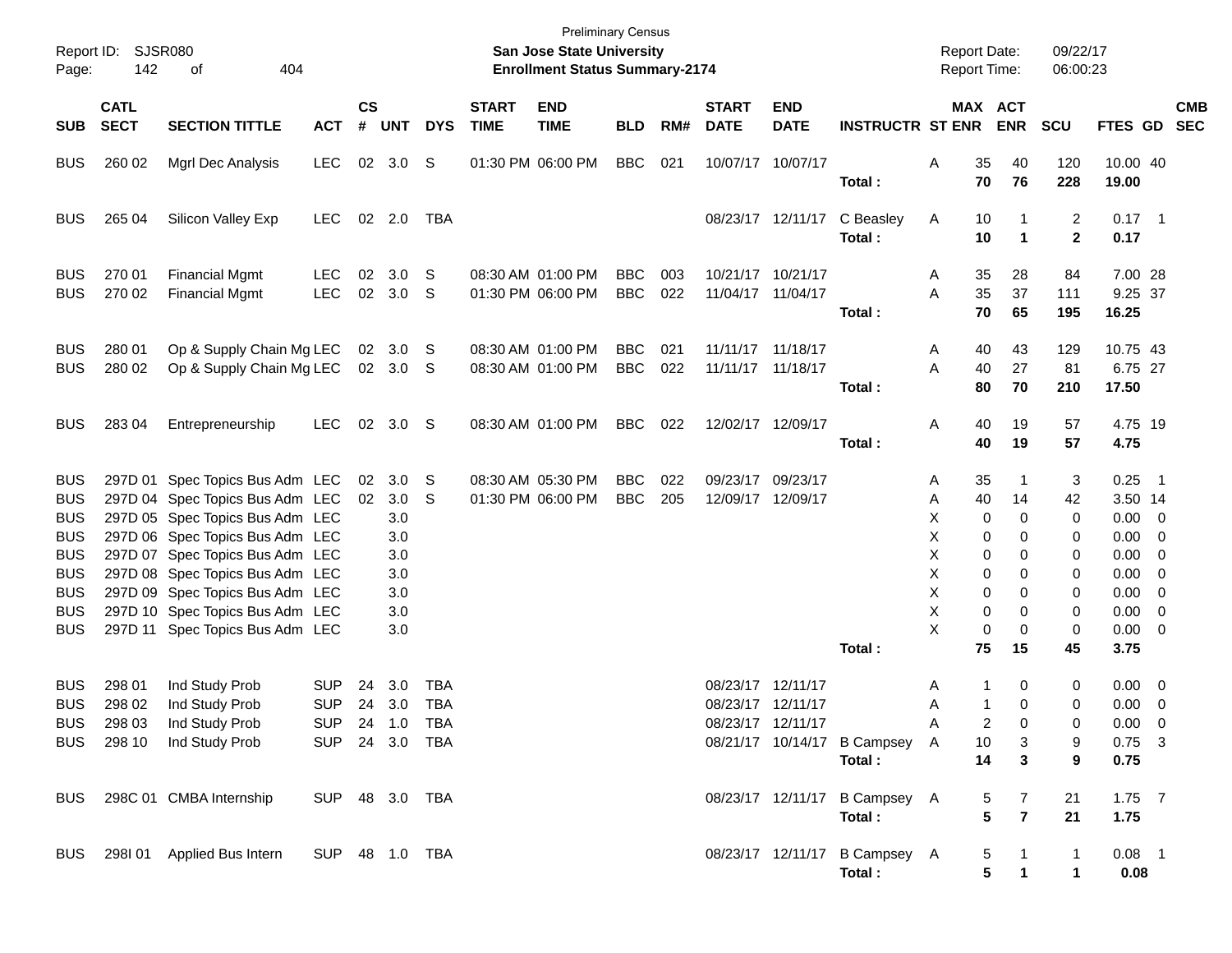| Page:      | Report ID: SJSR080<br>143 | of                    | 404     |           |            |                             | <b>San Jose State University</b><br><b>Enrollment Status Summary-2174</b> | <b>Preliminary Census</b> |     |                             |                           |                         | <b>Report Date:</b><br><b>Report Time:</b> |                   | 09/22/17<br>06:00:23 |                    |            |
|------------|---------------------------|-----------------------|---------|-----------|------------|-----------------------------|---------------------------------------------------------------------------|---------------------------|-----|-----------------------------|---------------------------|-------------------------|--------------------------------------------|-------------------|----------------------|--------------------|------------|
| <b>SUB</b> | CATL<br><b>SECT</b>       | <b>SECTION TITTLE</b> | $ACT$ # | CS<br>UNT | <b>DYS</b> | <b>START</b><br><b>TIME</b> | <b>END</b><br>TIME                                                        | <b>BLD</b>                | RM# | <b>START</b><br><b>DATE</b> | <b>END</b><br><b>DATE</b> | <b>INSTRUCTR ST ENR</b> | MAX                                        | ACT<br><b>ENR</b> | scu                  | <b>FTES GD SEC</b> | <b>CMB</b> |

**Department : Business Graduate Programs** 

| 775 |              |      | 141.08   |
|-----|--------------|------|----------|
|     | $\mathbf{u}$ | o    | 0.00     |
|     | n            | o    | 0.00     |
| 775 | 600          | 1693 | 141.08   |
|     |              |      | 600 1693 |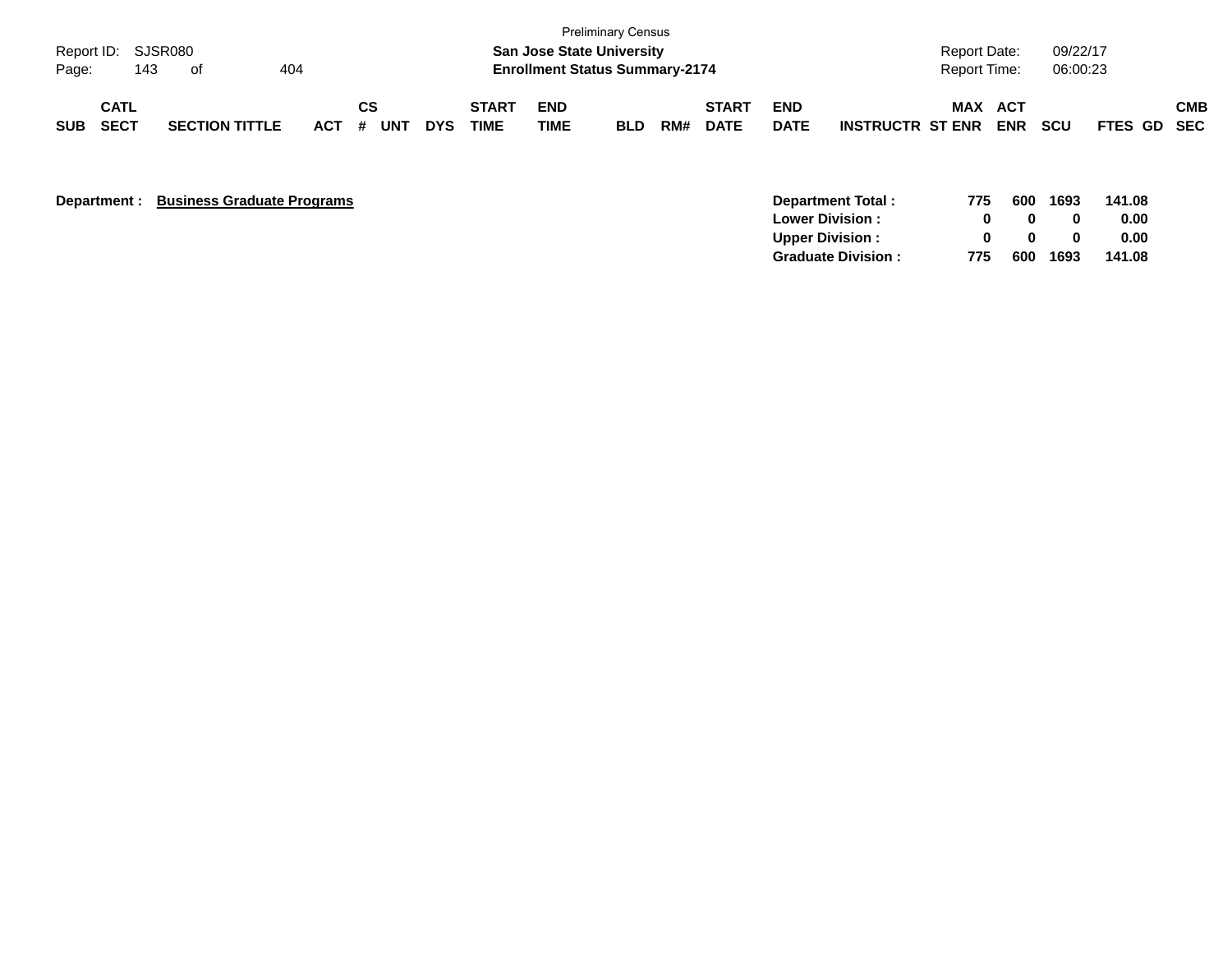| Report ID:       |                            | <b>SJSR080</b>                                      |                |                |       |            |                             | <b>San Jose State University</b>      | <b>Preliminary Census</b> |     |                             |                           |                            |   | <b>Report Date:</b> |            | 09/22/17   |             |                         |                          |
|------------------|----------------------------|-----------------------------------------------------|----------------|----------------|-------|------------|-----------------------------|---------------------------------------|---------------------------|-----|-----------------------------|---------------------------|----------------------------|---|---------------------|------------|------------|-------------|-------------------------|--------------------------|
| Page:            | 144                        | 404<br>οf                                           |                |                |       |            |                             | <b>Enrollment Status Summary-2174</b> |                           |     |                             |                           |                            |   | Report Time:        |            | 06:00:23   |             |                         |                          |
| <b>SUB</b>       | <b>CATL</b><br><b>SECT</b> | <b>SECTION TITTLE</b>                               | <b>ACT</b>     | <b>CS</b><br># | UNT   | <b>DYS</b> | <b>START</b><br><b>TIME</b> | <b>END</b><br><b>TIME</b>             | <b>BLD</b>                | RM# | <b>START</b><br><b>DATE</b> | <b>END</b><br><b>DATE</b> | <b>INSTRUCTR ST ENR</b>    |   | MAX ACT             | <b>ENR</b> | <b>SCU</b> | <b>FTES</b> | GD.                     | <b>CMB</b><br><b>SEC</b> |
| College          |                            | <b>Business</b>                                     |                |                |       |            |                             |                                       |                           |     |                             |                           |                            |   |                     |            |            |             |                         |                          |
|                  | Department :               | <b>School of Global Innovation &amp; Leadership</b> |                |                |       |            |                             |                                       |                           |     |                             |                           |                            |   |                     |            |            |             |                         |                          |
| BUS <sub>5</sub> | 16 60                      | Intro Lrdshp & Innov                                | <b>LEC</b>     | 02             | - 3.0 | W          |                             | 06:00 PM 08:45 PM                     | <b>BBC</b>                | 323 | 08/23/17                    | 12/11/17                  | R Pollard                  | Α | 45                  | 43         | 129        | 8.60        | 0                       |                          |
| BUS <sub>5</sub> | 16 61                      | Intro Lrdshp & Innov                                | LEC            | 02             | 3.0   | TR         |                             | 01:30 PM 02:45 PM                     | <b>BBC</b>                | 202 | 08/23/17                    | 12/11/17                  | L Dunn-Jense A             |   | 119                 | 110        | 330        | 22.00       | 0                       |                          |
| BUS <sub>5</sub> | 16 62                      | Intro Lrdshp & Innov                                | <b>LEC</b>     | 02             | 3.0   | TR         |                             | 03:00 PM 04:15 PM                     | <b>BBC</b>                | 202 | 08/23/17                    | 12/11/17                  | L Dunn-Jense A             |   | 119                 | 115        | 345        | 23.00       | 0                       |                          |
| BUS <sub>5</sub> | 1663                       | Intro Lrdshp & Innov                                | <b>LEC</b>     | 02             | 3.0   | МW         |                             | 12:00 PM 01:15 PM                     | <b>BBC</b>                | 204 | 08/23/17                    | 12/11/17                  | <b>B</b> Makani            | Α | 119                 | 110        | 330        | 22.00       | 0                       |                          |
| BUS <sub>5</sub> | 16 64                      | Intro Lrdshp & Innov                                | <b>LEC</b>     | 02             | 3.0   | МW         |                             | 10:30 AM 11:45 AM                     | <b>BBC</b>                | 301 | 08/23/17                    | 12/11/17                  | <b>B</b> Makani            | Α | 45                  | 43         | 129        | 8.60        | 0                       |                          |
| BUS5             | 16 65                      | Intro Lrdshp & Innov                                | <b>LEC</b>     | 02             | 3.0   | MW         |                             | 04:30 PM 05:45 PM                     | <b>BBC</b>                | 226 | 08/23/17                    | 12/11/17                  | R Pollard                  | A | 45                  | 45         | 135        | 9.00        | 0                       |                          |
|                  |                            |                                                     |                |                |       |            |                             |                                       |                           |     |                             |                           | Total:                     |   | 492                 | 466        | 1398       | 93.20       |                         |                          |
|                  |                            |                                                     |                |                |       |            |                             |                                       |                           |     |                             |                           |                            |   |                     |            |            |             |                         |                          |
| BUS <sub>5</sub> | 140 01                     | Fund of Oper Mgmt                                   | <b>LEC</b>     | 02             | 3.0   | МW         |                             | 07:30 AM 08:45 AM                     | <b>BBC</b>                | 220 | 08/23/17                    | 12/11/17                  | C Lim                      | Α | 45                  | 46         | 138        | 9.20        | 0                       |                          |
| BUS <sub>5</sub> | 140 02                     | Fund of Oper Mgmt                                   | LEC            | $02\,$         | 3.0   | MW         |                             | 09:00 AM 10:15 AM                     | <b>BBC</b>                | 226 | 08/23/17                    | 12/11/17                  | J Song                     | Α | 45                  | 44         | 132        | 8.80        | 0                       |                          |
| BUS <sub>5</sub> | 140 03                     | Fund of Oper Mgmt                                   | LEC            | 02             | 3.0   | МW         |                             | 10:30 AM 11:45 AM                     | <b>BBC</b>                | 226 |                             | 08/23/17 12/11/17         | J Song                     | Α | 45                  | 45         | 135        | 9.00        | 0                       |                          |
| BUS <sub>5</sub> | 140 04                     | Fund of Oper Mgmt                                   | LEC            | 02             | 3.0   | МW         |                             | 12:00 PM 01:15 PM                     | BBC                       | 226 | 08/23/17                    | 12/11/17                  | S Zhou                     | Α | 45                  | 44         | 132        | 8.80        | 0                       |                          |
| BUS <sub>5</sub> | 140 05                     | Fund of Oper Mgmt                                   | LEC            | 02             | 3.0   | МW         |                             | 01:30 PM 02:45 PM                     | <b>BBC</b>                | 021 | 08/23/17                    | 12/11/17                  | T Shi                      | Α | 45                  | 44         | 132        | 8.80        | 0                       |                          |
| BUS <sub>5</sub> | 140 06                     | Fund of Oper Mgmt                                   | LEC            | 02             | 3.0   | МW         |                             | 03:00 PM 04:15 PM                     | <b>BBC</b>                | 226 | 08/23/17                    | 12/11/17                  | S Ramakrishn A             |   | 45                  | 56         | 168        | 11.20       | 0                       |                          |
| BUS <sub>5</sub> | 140 07                     | Fund of Oper Mgmt                                   | LEC            | 02             | 3.0   | м          |                             | 06:00 PM 08:45 PM                     | <b>BBC</b>                | 220 | 08/23/17                    | 12/11/17                  | J Sung                     | Α | 45                  | 45         | 135        | 9.00        | 0                       |                          |
| BUS <sub>5</sub> | 140 09                     | Fund of Oper Mgmt                                   | LEC            | 02             | 3.0   | Т          |                             | 03:00 PM 05:45 PM                     | <b>BBC</b>                | 104 | 08/23/17                    | 12/11/17                  | R Salstrom                 | Α | 45                  | 54         | 162        | 10.80       | 0                       |                          |
| BUS <sub>5</sub> | 140 10                     | Fund of Oper Mgmt                                   | LEC            | 02             | 3.0   | R          |                             | 06:00 PM 08:45 PM                     | <b>BBC</b>                | 222 | 08/23/17                    | 12/11/17                  | G Pundoor                  | A | 45                  | 51         | 153        | 10.20       | 0                       |                          |
| BUS <sub>5</sub> | 140 14                     | Fund of Oper Mgmt                                   | LEC            | 02             | 3.0   | TR         |                             | 07:30 AM 08:45 AM                     | <b>BBC</b>                | 220 | 08/23/17                    | 12/11/17                  | R Salstrom                 | A | 45                  | 46         | 138        | 9.20        | 0                       |                          |
| BUS <sub>5</sub> | 140 15                     | Fund of Oper Mgmt                                   | LEC            | 02             | 3.0   | TR         |                             | 09:00 AM 10:15 AM                     | <b>DMH</b>                | 231 | 08/23/17                    | 12/11/17                  | C Lim                      | Α | 40                  | 45         | 135        | 9.00        | 0                       |                          |
| BUS <sub>5</sub> | 140 16                     | Fund of Oper Mgmt                                   | LEC            | 02             | 3.0   | <b>TR</b>  |                             | 12:00 PM 01:15 PM                     | <b>BBC</b>                | 220 |                             | 08/23/17 12/11/17 S Lee   |                            | Α | 45                  | 46         | 138        | 9.20        | 0                       |                          |
| BUS <sub>5</sub> | 140 17                     | Fund of Oper Mgmt                                   | <b>LEC</b>     |                | 3.0   |            |                             |                                       |                           |     |                             |                           |                            | х | 0                   | 0          | 0          | 0.00        | 0                       |                          |
| BUS <sub>5</sub> | 140 18                     | Fund of Oper Mgmt                                   | <b>LEC</b>     |                | 3.0   |            |                             |                                       |                           |     |                             |                           |                            | Χ | 0                   | 0          | 0          | 0.00        | 0                       |                          |
| BUS <sub>5</sub> | 140 19                     | Fund of Oper Mgmt                                   | <b>LEC</b>     |                | 3.0   |            |                             |                                       |                           |     |                             |                           |                            | Χ | 0                   | 0          | 0          | 0.00        | 0                       |                          |
| BUS <sub>5</sub> | 140 20                     | Fund of Oper Mgmt                                   | <b>LEC</b>     |                | 3.0   |            |                             |                                       |                           |     |                             |                           |                            | Χ | 0                   | 0          | 0          | 0.00        | 0                       |                          |
| BUS <sub>5</sub> | 140 21                     | Fund of Oper Mgmt                                   | <b>LEC</b>     |                | 3.0   |            |                             |                                       |                           |     |                             |                           |                            | Χ | 0                   | 0          | 0          | 0.00        | 0                       |                          |
| BUS <sub>5</sub> | 140 22                     | Fund of Oper Mgmt                                   | LEC            | 02             | 3.0   | TR         |                             | 03:00 PM 04:15 PM                     | <b>BBC</b>                | 226 | 08/23/17                    | 12/11/17                  | X Qi                       | Α | 45                  | 49         | 147        | 9.80        | 0                       |                          |
| BUS <sub>5</sub> | 140 80                     | Fund of Oper Mgmt                                   | LEC            | 02             | 3.0   | <b>TBA</b> |                             |                                       |                           |     | 08/23/17                    | 12/11/17                  | S Zhou                     | Α | 45                  | 44         | 132        | 8.80        | 0                       |                          |
| BUS5             | 140 81                     | Fund of Oper Mgmt                                   | LEC            | 02             | 3.0   | TBA        |                             |                                       |                           |     | 08/23/17                    | 12/11/17                  | A Loomba                   | А | 45                  | 45         | 135        | 9.00        | 0                       |                          |
|                  | BUS5 140 82                | Fund of Oper Mgmt                                   | LEC 02 3.0 TBA |                |       |            |                             |                                       |                           |     |                             |                           | 08/23/17 12/11/17 A Loomba | Α | 45                  | 44         | 132        | 8.80        | $\overline{\mathbf{0}}$ |                          |
|                  | BUS5 140 83                | Fund of Oper Mgmt                                   | LEC 02 3.0 TBA |                |       |            |                             |                                       |                           |     |                             | 08/23/17 12/11/17 X Qi    |                            | A | 45                  | 47         | 141        | 9.40        | - 0                     |                          |
|                  |                            |                                                     |                |                |       |            |                             |                                       |                           |     |                             |                           | Total:                     |   | 760                 | 795        | 2385       | 159.00      |                         |                          |
|                  | BUS5 141 01                | Proc & Supply Mgmt LEC 02 3.0 TR                    |                |                |       |            |                             | 10:30 AM 11:45 AM                     | BBC 022                   |     |                             | 08/23/17 12/11/17         | C Lim                      | A | 45                  | 45         | 135        | $9.00 \t 0$ |                         |                          |
|                  |                            |                                                     |                |                |       |            |                             |                                       |                           |     |                             |                           | Total:                     |   | 45                  | 45         | 135        | 9.00        |                         |                          |
|                  | BUS5 142 01                | <b>Total Quality Mgmt</b>                           | LEC 02 3.0     |                |       | MW         |                             | 12:00 PM 01:15 PM                     | BBC 220                   |     |                             | 08/23/17 12/11/17 T Shi   |                            | A | 45                  | 42         | 126        | 8.40 0      |                         |                          |
|                  | BUS5 142 02                | <b>Total Quality Mgmt</b>                           | LEC 02 3.0 TR  |                |       |            |                             | 03:00 PM 04:15 PM                     | <b>BBC</b> 220            |     |                             | 08/23/17 12/11/17 C Lim   |                            | Α | 45                  | 40         | 120        | $8.00 \t 0$ |                         |                          |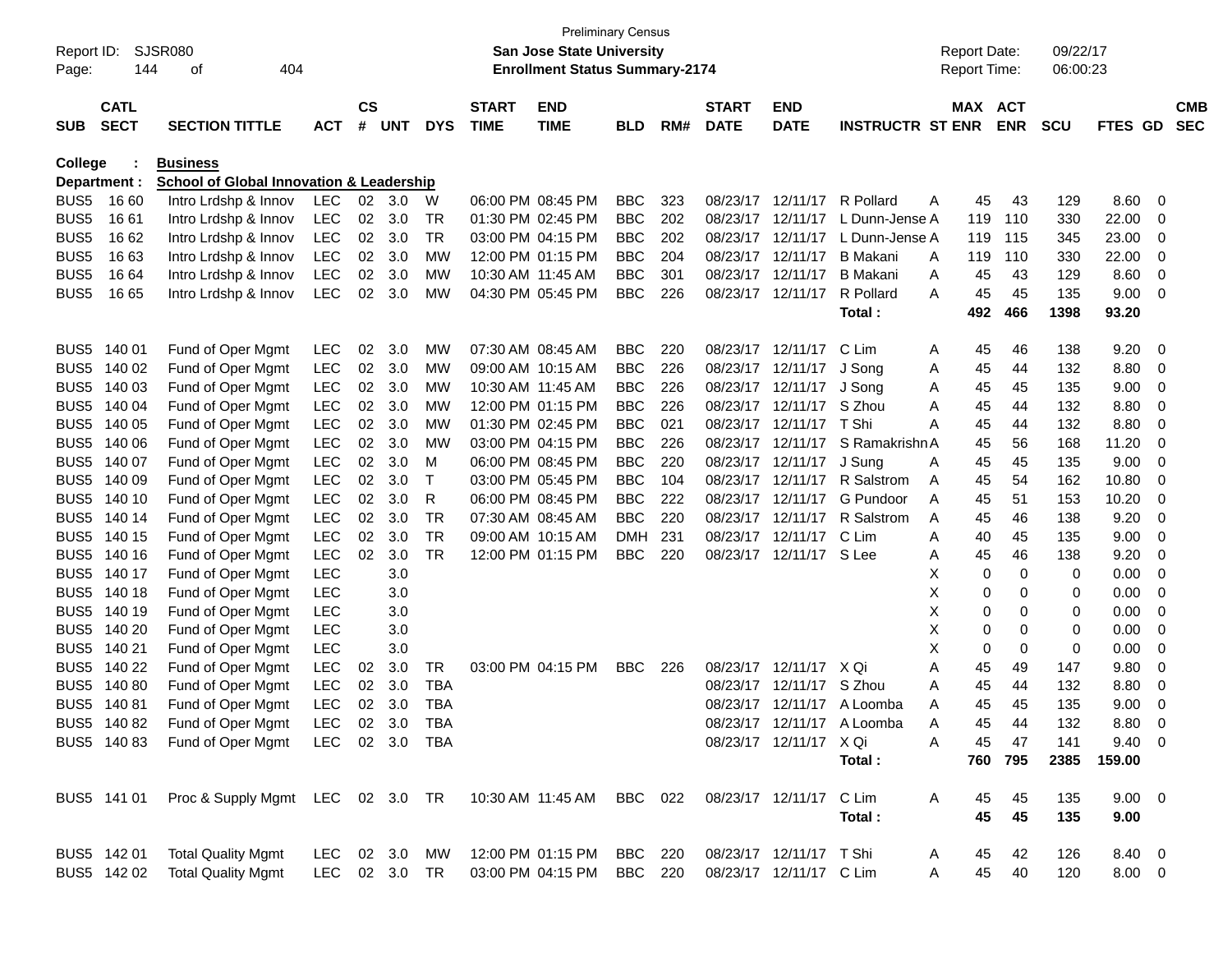| Page:      | Report ID: SJSR080<br>145                                | 404<br>οf                                                                            |                                                      |                    |                          |                 |                             | <b>Preliminary Census</b><br>San Jose State University<br><b>Enrollment Status Summary-2174</b> |                                        |                   |                               |                                                             |                                            |                  | <b>Report Date:</b><br><b>Report Time:</b> |                               | 09/22/17<br>06:00:23  |                                                        |                          |
|------------|----------------------------------------------------------|--------------------------------------------------------------------------------------|------------------------------------------------------|--------------------|--------------------------|-----------------|-----------------------------|-------------------------------------------------------------------------------------------------|----------------------------------------|-------------------|-------------------------------|-------------------------------------------------------------|--------------------------------------------|------------------|--------------------------------------------|-------------------------------|-----------------------|--------------------------------------------------------|--------------------------|
| <b>SUB</b> | <b>CATL</b><br><b>SECT</b>                               | <b>SECTION TITTLE</b>                                                                | <b>ACT</b>                                           | $\mathsf{cs}$<br># | <b>UNT</b>               | <b>DYS</b>      | <b>START</b><br><b>TIME</b> | <b>END</b><br><b>TIME</b>                                                                       | <b>BLD</b>                             | RM#               | <b>START</b><br><b>DATE</b>   | <b>END</b><br><b>DATE</b>                                   | <b>INSTRUCTR ST ENR</b>                    |                  | MAX ACT                                    | <b>ENR</b>                    | <b>SCU</b>            | <b>FTES GD</b>                                         | <b>CMB</b><br><b>SEC</b> |
|            | BUS5 142 03                                              | <b>Total Quality Mgmt</b>                                                            | <b>LEC</b>                                           | 02                 | 3.0                      | R               |                             | 06:00 PM 08:45 PM                                                                               | <b>BBC</b>                             | 220               | 08/23/17                      | 12/11/17                                                    | G Naroola<br>Total:                        | A                | 45<br>135                                  | 45<br>127                     | 135<br>381            | $9.00 \t 0$<br>25.40                                   |                          |
|            | BUS5 144 01<br>BUS5 144 82                               | Supply Chain Mgmt<br>Supply Chain Mgmt                                               | <b>LEC</b><br><b>LEC</b>                             | 02                 | 3.0<br>02 3.0            | R<br><b>TBA</b> |                             | 06:00 PM 08:45 PM                                                                               | <b>BBC</b>                             | 226               | 08/23/17<br>08/23/17 12/11/17 | 12/11/17                                                    | M Zhou<br>M Zhou<br>Total :                | A<br>A           | 45<br>45<br>90                             | 34<br>43<br>77                | 102<br>129<br>231     | $6.80\quad 0$<br>$8.60$ 0<br>15.40                     |                          |
|            | BUS5 145 01                                              | Global Operations St LEC                                                             |                                                      |                    | 02 3.0                   | TR              |                             | 01:30 PM 02:45 PM                                                                               | <b>BBC</b>                             | 220               | 08/23/17 12/11/17             |                                                             | S Lee<br>Total :                           | Α                | 45<br>45                                   | 38<br>38                      | 114<br>114            | $7.60$ 0<br>7.60                                       |                          |
|            | BUS5 146 01<br>BUS5 146 82                               | Global Project Manag LEC<br>Global Project Manag LEC                                 |                                                      | 02                 | 3.0<br>02 3.0            | F<br>TBA        |                             | 09:30 AM 12:15 PM                                                                               | <b>BBC</b>                             | 220               | 08/23/17                      | 12/11/17<br>08/23/17 12/11/17                               | X Qi<br>X Qi<br>Total :                    | A<br>A           | 45<br>45<br>90                             | 45<br>46<br>91                | 135<br>138<br>273     | $9.00 \t 0$<br>$9.20 \ 0$<br>18.20                     |                          |
|            | BUS5 147 01                                              | Servic Oper Mgmt                                                                     | LEC.                                                 | 02                 | 3.0                      | MW              |                             | 01:30 PM 02:45 PM                                                                               | <b>BBC</b>                             | 226               | 08/23/17 12/11/17             |                                                             | S Zhou<br>Total:                           | Α                | 45<br>45                                   | 45<br>45                      | 135<br>135            | $9.00 \t 0$<br>9.00                                    |                          |
|            | BUS5 162 01<br>BUS5 162 02<br>BUS5 162 03<br>BUS5 162 04 | Intl & Compar Mgmt<br>Intl & Compar Mgmt<br>Intl & Compar Mgmt<br>Intl & Compar Mgmt | <b>LEC</b><br><b>LEC</b><br><b>LEC</b><br><b>LEC</b> | 02<br>02<br>02     | 3.0<br>3.0<br>3.0<br>3.0 | MW<br>MW<br>TR  |                             | 09:00 AM 10:15 AM<br>04:30 PM 05:45 PM<br>10:30 AM 11:45 AM                                     | <b>BBC</b><br><b>BBC</b><br><b>BBC</b> | 326<br>326<br>323 |                               | 08/23/17 12/11/17<br>08/23/17 12/11/17<br>08/23/17 12/11/17 | T Shirley<br><b>T</b> Shirley<br>A Semenov | A<br>A<br>х<br>A | 45<br>45<br>0<br>40                        | 45<br>42<br>$\mathbf 0$<br>25 | 135<br>126<br>0<br>75 | $9.00 \quad 0$<br>8.40 0<br>$0.00 \t 0$<br>$5.00 \t 0$ |                          |
|            | BUS5 162A 01                                             | <b>IB Strategy</b>                                                                   | SEM                                                  | 05                 | 3.0                      | TR              |                             | 12:00 PM 01:15 PM                                                                               | <b>BBC</b>                             | 323               | 08/23/17 12/11/17             |                                                             | Total :<br>A Semenov<br>Total:             | A                | 130<br>45<br>45                            | 112<br>23<br>23               | 336<br>69<br>69       | 22.40<br>$4.60 \ 0$<br>4.60                            |                          |
| BUS5       |                                                          | 163B 01 Emerging Markets                                                             | SEM                                                  | 05                 | 3.0                      | TR              |                             | 12:00 PM 01:15 PM                                                                               | <b>BBC</b>                             | 302               | 08/23/17 12/11/17             |                                                             | T Kothari<br>Total :                       | A                | 45<br>45                                   | 12<br>12                      | 36<br>36              | $2.40 \quad 0$<br>2.40                                 |                          |
| BUS5       |                                                          | 164A 01 Country Bus & Mgmt LEC                                                       |                                                      | 01                 | 3.0 TR                   |                 |                             | 09:00 AM 10:15 AM                                                                               | <b>BBC</b>                             | 226               | 08/23/17                      | 12/11/17                                                    | C Reade<br>Total :                         | Α                | 45<br>45                                   | 31<br>31                      | 93<br>93              | $6.20 \ 0$<br>6.20                                     |                          |
|            |                                                          | BUS5 165A 01 Global Leadership                                                       | LEC 02 3.0 T                                         |                    |                          |                 |                             | 03:00 PM 05:45 PM BBC 323                                                                       |                                        |                   |                               | 08/23/17 12/11/17 P Wells                                   | Total:                                     | A                | 40<br>40                                   | 40<br>40                      | 120<br>120            | $8.00 \t 0$<br>8.00                                    |                          |
|            | BUS5 167 01<br>ENVS 167 01                               | Managing Envir Iss<br><b>Managing Envir Iss</b>                                      | LEC 02 3.0 TR<br>LEC                                 |                    | 02 3.0 TR                |                 |                             | 12:00 PM 01:15 PM<br>12:00 PM 01:15 PM                                                          | BBC 022<br><b>BBC</b>                  | 022               | 08/23/17 12/11/17             | 08/23/17 12/11/17                                           | R Roman<br>R Roman<br>Total:               | A<br>A           | 45<br>0<br>45                              | 36<br>$\overline{7}$<br>43    | 108<br>21<br>129      | 7.20 0 C<br>1.40 0 C<br>8.60                           |                          |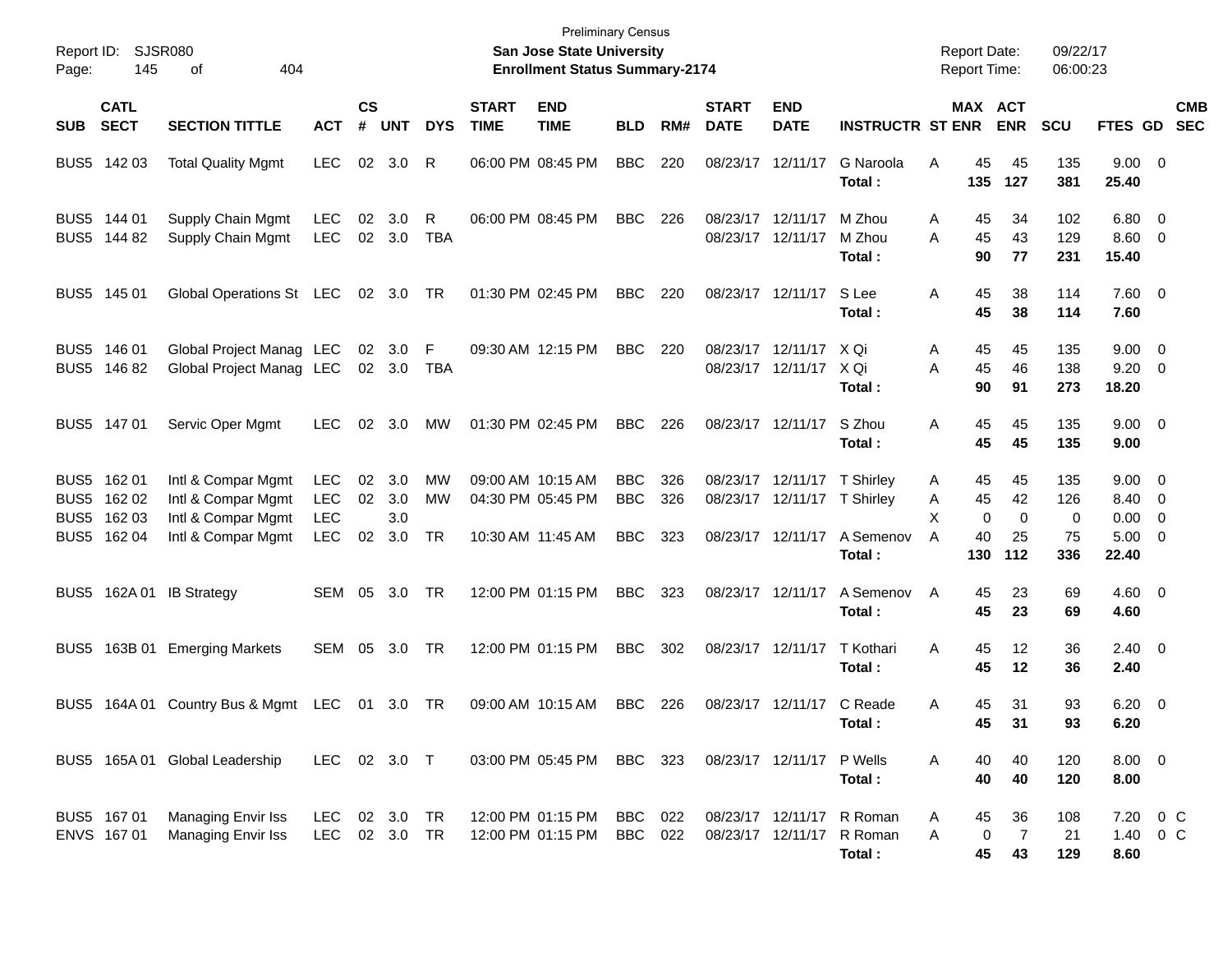| Report ID:<br>Page: | <b>SJSR080</b><br>146      |                               |            |                    |            |            | <b>Preliminary Census</b><br><b>San Jose State University</b><br><b>Enrollment Status Summary-2174</b> |                           |            |     |                             |                           |                                 | <b>Report Date:</b><br><b>Report Time:</b> |         | 09/22/17<br>06:00:23 |            |         |                          |                          |
|---------------------|----------------------------|-------------------------------|------------|--------------------|------------|------------|--------------------------------------------------------------------------------------------------------|---------------------------|------------|-----|-----------------------------|---------------------------|---------------------------------|--------------------------------------------|---------|----------------------|------------|---------|--------------------------|--------------------------|
| <b>SUB</b>          | <b>CATL</b><br><b>SECT</b> | <b>SECTION TITTLE</b>         | <b>ACT</b> | $\mathsf{cs}$<br># | <b>UNT</b> | <b>DYS</b> | <b>START</b><br><b>TIME</b>                                                                            | <b>END</b><br><b>TIME</b> | <b>BLD</b> | RM# | <b>START</b><br><b>DATE</b> | <b>END</b><br><b>DATE</b> | <b>INSTRUCTR ST ENR</b>         |                                            | MAX ACT | <b>ENR</b>           | <b>SCU</b> | FTES GD |                          | <b>CMB</b><br><b>SEC</b> |
| BUS5                | 180D 01                    | <b>Individ Studies</b>        | <b>SUP</b> | 36                 | 1.0        | <b>TBA</b> |                                                                                                        |                           |            |     | 08/23/17 12/11/17           |                           |                                 | A                                          | 30      | 0                    | 0          | 0.00    | - 0                      |                          |
| BUS <sub>5</sub>    |                            | 180D 02 Individ Studies       | <b>SUP</b> | 36                 | 2.0        | <b>TBA</b> |                                                                                                        |                           |            |     | 08/23/17 12/11/17           |                           |                                 | A                                          | 30      | 0                    | 0          | 0.00    | - 0                      |                          |
| BUS <sub>5</sub>    |                            | 180D 03 Individ Studies       | <b>SUP</b> | 36                 | 3.0        | <b>TBA</b> |                                                                                                        |                           |            |     | 08/23/17 12/11/17           |                           |                                 | A                                          | 30      | 0                    | 0          | 0.00    | $\overline{0}$           |                          |
| BUS <sub>5</sub>    |                            | 180D 04 Individ Studies       | <b>SUP</b> | 36                 | 3.0        | <b>TBA</b> |                                                                                                        |                           |            |     |                             | 08/23/17 12/11/17         | I Yang                          | A                                          | 30      | -1                   | 3          | 0.20    | $\overline{0}$           |                          |
| BUS <sub>5</sub>    |                            | 180D 05 Individ Studies       | <b>SUP</b> | 36                 | 3.0        | <b>TBA</b> |                                                                                                        |                           |            |     |                             | 08/23/17 12/11/17         | R Pollard                       | A                                          | 30      | $\overline{2}$       | 6          | 0.40    | - 0                      |                          |
|                     |                            |                               |            |                    |            |            |                                                                                                        |                           |            |     |                             |                           | Total:                          |                                            | 150     | 3                    | 9          | 0.60    |                          |                          |
| BUS <sub>5</sub>    | 181 02                     | Intro to Entrepreneu          | <b>LEC</b> | 02                 | 3.0        | MW         |                                                                                                        | 03:00 PM 04:15 PM         | <b>BBC</b> | 220 | 08/23/17                    | 12/11/17                  | X Quan                          | A                                          | 45      | 38                   | 114        | 7.60    | - 0                      |                          |
| BUS <sub>5</sub>    | 181 03                     | Intro to Entrepreneu          | <b>LEC</b> | 02                 | 3.0        | <b>TR</b>  |                                                                                                        | 10:30 AM 11:45 AM         | <b>BBC</b> | 220 |                             | 08/23/17 12/11/17         | S Pruthi                        | A                                          | 45      | 28                   | 84         | 5.60    | $\overline{0}$           |                          |
| BUS <sub>5</sub>    | 181 04                     | Intro to Entrepreneu          | <b>LEC</b> |                    | 02 3.0     | <b>TR</b>  |                                                                                                        | 12:00 PM 01:15 PM         | <b>BBC</b> | 226 |                             | 08/23/17 12/11/17         | S Pruthi                        | A                                          | 45      | 30                   | 90         | 6.00    | $\overline{\mathbf{0}}$  |                          |
|                     |                            |                               |            |                    |            |            |                                                                                                        |                           |            |     |                             |                           | Total:                          |                                            | 135     | 96                   | 288        | 19.20   |                          |                          |
| BUS <sub>5</sub>    | 18301                      | Global Entreneurship          | <b>LEC</b> | 02                 | 3.0        | МW         |                                                                                                        | 10:30 AM 11:45 AM         | <b>BBC</b> | 220 | 08/23/17                    | 12/11/17                  | X Quan                          | A                                          | 45      | 43                   | 129        | 8.60    | - 0                      |                          |
| BUS <sub>5</sub>    | 18303                      | Global Entreneurship          | LEC        |                    | 02 3.0     | МW         |                                                                                                        | 01:30 PM 02:45 PM         | <b>BBC</b> | 220 |                             | 08/23/17 12/11/17         | X Quan                          | A                                          | 45      | 41                   | 123        | 8.20    | $\overline{\mathbf{0}}$  |                          |
|                     |                            |                               |            |                    |            |            |                                                                                                        |                           |            |     |                             |                           | Total:                          |                                            | 90      | 84                   | 252        | 16.80   |                          |                          |
| BUS5                |                            | 184A 01 Mgmt of Innovation    | SEM        | 05                 | 3.0        | $\top$     |                                                                                                        | 06:00 PM 08:45 PM         | <b>BBC</b> | 222 |                             | 08/23/17 12/11/17         | P Gupta                         | A                                          | 45      | 35                   | 105        | 7.00    | $\overline{\mathbf{0}}$  |                          |
|                     |                            |                               |            |                    |            |            |                                                                                                        |                           |            |     |                             |                           | Total:                          |                                            | 45      | 35                   | 105        | 7.00    |                          |                          |
| BUS <sub>5</sub>    | 185 01                     | <b>Family Business</b>        | <b>LEC</b> |                    | 3.0        |            |                                                                                                        |                           |            |     |                             |                           |                                 | Х                                          | 0       | 0                    | 0          | 0.00    | $\overline{\mathbf{0}}$  |                          |
|                     |                            |                               |            |                    |            |            |                                                                                                        |                           |            |     |                             |                           | Total:                          |                                            | 0       | 0                    | 0          | 0.00    |                          |                          |
| BUS <sub>5</sub>    | 186V 01 VLAB               |                               | <b>LEC</b> | 03                 | 3.0        | M          |                                                                                                        | 04:30 PM 07:15 PM         | <b>BBC</b> | 105 |                             | 08/23/17 12/11/17         | A Basu                          | A                                          | 15      | 15                   | 45         | 3.00    | $\overline{\phantom{0}}$ |                          |
|                     |                            |                               |            |                    |            |            |                                                                                                        |                           |            |     |                             |                           | Total:                          |                                            | 15      | 15                   | 45         | 3.00    |                          |                          |
| BUS <sub>5</sub>    | 18701                      | <b>Global Dimensn Bus</b>     | <b>LEC</b> | 02                 | 3.0        | F          |                                                                                                        | 09:30 AM 12:15 PM         | <b>BBC</b> | 226 | 08/23/17                    | 12/11/17                  | Y No                            | A                                          | 39      | 40                   | 120        | 8.00    | - 0                      |                          |
| BUS <sub>5</sub>    | 18702                      | Global Dimensn Bus            | <b>LEC</b> | 02                 | 3.0        | MW         |                                                                                                        | 07:30 AM 08:45 AM         | <b>BBC</b> | 226 | 08/23/17                    | 12/11/17                  | <b>B</b> Makani                 | A                                          | 32      | 44                   | 132        | 8.80    | $\overline{0}$           |                          |
| BUS <sub>5</sub>    | 18703                      | <b>Global Dimensn Bus</b>     | <b>LEC</b> | 02                 | 3.0        | MW         |                                                                                                        | 09:00 AM 10:15 AM         | <b>BBC</b> | 004 | 08/23/17                    | 12/11/17                  | A Musgrave                      | A                                          | 89      | 109                  | 327        | 21.80   | $\overline{0}$           |                          |
| BUS <sub>5</sub>    | 18704                      | <b>Global Dimensn Bus</b>     | <b>LEC</b> | 02                 | 3.0        | м          |                                                                                                        | 06:00 PM 08:45 PM         | <b>BBC</b> | 226 | 08/23/17                    | 12/11/17                  | G Naroola                       | A                                          | 37      | 48                   | 144        | 9.60    | $\overline{0}$           |                          |
| BUS <sub>5</sub>    | 18708                      | Global Dimensn Bus            | <b>LEC</b> | 02                 | 3.0        | R          |                                                                                                        | 06:00 PM 08:45 PM         | <b>BBC</b> | 130 |                             | 08/23/17 12/11/17         | W Van Hooff A                   |                                            | 38      | 35                   | 105        | 7.00    | 0                        |                          |
|                     | BUS5 187 09                | Global Dimensn Bus LEC 02 3.0 |            |                    |            | <b>TR</b>  |                                                                                                        | 07:30 AM 08:45 AM         | <b>BBC</b> | 224 |                             |                           | 08/23/17 12/11/17 S Francis     |                                            | 36      | 41                   | 123        | 8.20    | $\overline{0}$           |                          |
|                     | BUS5 18710                 | Global Dimensn Bus            | LEC        |                    | 02 3.0     | TR         |                                                                                                        | 09:00 AM 10:15 AM         | BBC        | 004 |                             |                           | 08/23/17 12/11/17 S Francis     | A                                          | 105     | 109                  | 327        | 21.80   | $\overline{\mathbf{0}}$  |                          |
|                     | BUS5 187 11                | Global Dimensn Bus            | <b>LEC</b> |                    | 02 3.0     | TR         |                                                                                                        | 10:30 AM 11:45 AM         | BBC        | 004 |                             | 08/23/17 12/11/17 C Reade |                                 | A                                          | 110     | 110                  | 330        | 22.00   | $\overline{\mathbf{0}}$  |                          |
|                     | BUS5 187 12                | Global Dimensn Bus            | <b>LEC</b> |                    | 02 3.0     | TR         |                                                                                                        | 12:00 PM 01:15 PM         | ENG        | 331 |                             | 08/23/17 12/11/17 I Yang  |                                 | Α                                          | 25      | 46                   | 138        | 9.20    | $\overline{\mathbf{0}}$  |                          |
|                     | BUS5 187 13                | Global Dimensn Bus            | <b>LEC</b> |                    | 02 3.0     | TR         |                                                                                                        | 01:30 PM 02:45 PM         | BBC        | 301 |                             |                           | 08/23/17 12/11/17 A Semenov     | A                                          | 25      | 36                   | 108        | 7.20    | $\overline{\mathbf{0}}$  |                          |
|                     | BUS5 187 14                | Global Dimensn Bus            | <b>LEC</b> |                    | 02 3.0     | TR         |                                                                                                        | 04:30 PM 05:45 PM         | BBC        | 226 |                             |                           | 08/23/17 12/11/17 W Van Hooff A |                                            | 35      | 47                   | 141        | 9.40    | $\overline{\mathbf{0}}$  |                          |
|                     | BUS5 187 15                | Global Dimensn Bus            | <b>LEC</b> | 02                 | 3.0        | T          |                                                                                                        | 06:00 PM 08:45 PM         | BBC        | 226 |                             |                           | 08/23/17 12/11/17 W Van Hooff A |                                            | 41      | 46                   | 138        | 9.20    | $\overline{\phantom{0}}$ |                          |
|                     | BUS5 187 16                | Global Dimensn Bus            | LEC        |                    | 02 3.0     | W          |                                                                                                        | 06:00 PM 08:45 PM         | BBC        | 226 |                             |                           | 08/23/17 12/11/17 G Naroola     | A                                          | 31      | 50                   | 150        | 10.00   | $\overline{\mathbf{0}}$  |                          |
|                     | BUS5 187 17                | Global Dimensn Bus            | LEC        |                    | 02 3.0     | TBA        |                                                                                                        |                           |            |     |                             | 08/23/17 12/11/17         |                                 | A                                          | 38      | 40                   | 120        | 8.00 0  |                          |                          |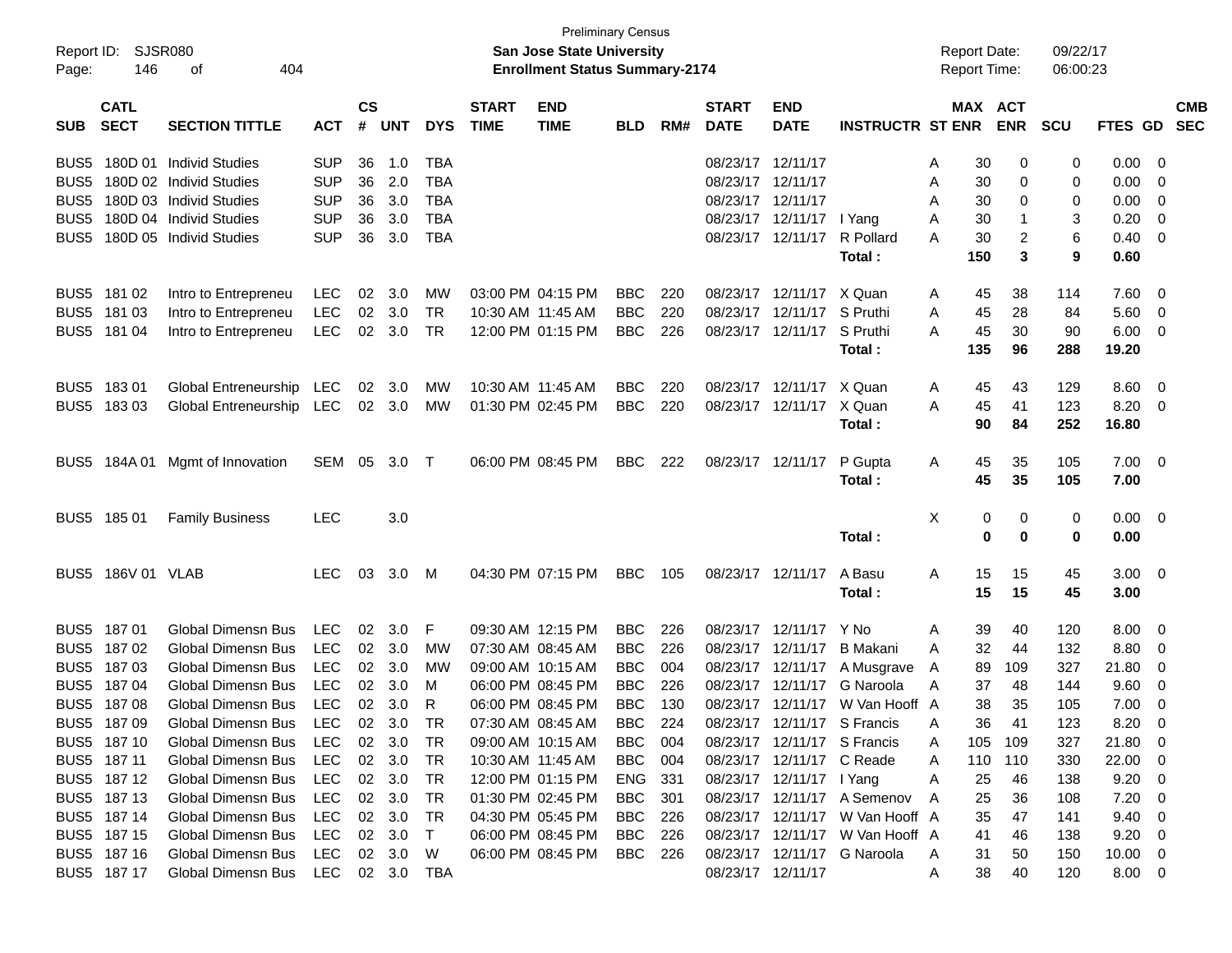| Report ID:<br>Page:              | 147                        | <b>SJSR080</b><br>οf<br>404                                    |                     |                |                   |                         |                             | <b>Preliminary Census</b><br><b>San Jose State University</b><br><b>Enrollment Status Summary-2174</b> |            |     |                                  |                                                                              |                                      |             | <b>Report Date:</b><br><b>Report Time:</b> |                          | 09/22/17<br>06:00:23       |                                   |                         |                          |
|----------------------------------|----------------------------|----------------------------------------------------------------|---------------------|----------------|-------------------|-------------------------|-----------------------------|--------------------------------------------------------------------------------------------------------|------------|-----|----------------------------------|------------------------------------------------------------------------------|--------------------------------------|-------------|--------------------------------------------|--------------------------|----------------------------|-----------------------------------|-------------------------|--------------------------|
| <b>SUB</b>                       | <b>CATL</b><br><b>SECT</b> | <b>SECTION TITTLE</b>                                          | <b>ACT</b>          | <b>CS</b><br># | <b>UNT</b>        | <b>DYS</b>              | <b>START</b><br><b>TIME</b> | <b>END</b><br><b>TIME</b>                                                                              | <b>BLD</b> | RM# | <b>START</b><br><b>DATE</b>      | <b>END</b><br><b>DATE</b>                                                    | <b>INSTRUCTR ST ENR</b>              |             | <b>MAX</b>                                 | <b>ACT</b><br><b>ENR</b> | <b>SCU</b>                 | <b>FTES</b>                       | GD                      | <b>CMB</b><br><b>SEC</b> |
| BUS5<br>BUS5<br>BUS <sub>5</sub> | 187 18<br>18785<br>18786   | Global Dimensn Bus<br>Global Dimensn Bus<br>Global Dimensn Bus | LEC<br>LEC.<br>LEC. | 02<br>02<br>02 | 3.0<br>3.0<br>3.0 | <b>TR</b><br>TBA<br>TBA | 09:00 AM 10:15 AM           |                                                                                                        | BBC.       | 220 | 08/23/17<br>08/23/17<br>08/23/17 | 12/11/17<br>12/11/17<br>12/11/17                                             | S Pruthi<br>Y No<br>I Yang<br>Total: | A<br>A<br>A | 45<br>30<br>25<br>781                      | 43<br>37<br>46<br>927    | 129<br>111<br>138<br>2781  | 8.60<br>7.40<br>9.20<br>185.40    | - 0<br>- 0<br>- 0       |                          |
| BUS5                             | 196E 01                    | Startup Founders and LEC                                       |                     |                | 3.0               |                         |                             |                                                                                                        |            |     |                                  |                                                                              | Total:                               | X           | 0<br>0                                     | 0<br>$\bf{0}$            | $\mathbf 0$<br>$\mathbf 0$ | 0.00<br>0.00                      | $\overline{\mathbf{0}}$ |                          |
|                                  | Department :               | <b>School of Global Innovation &amp; Leadership</b>            |                     |                |                   |                         |                             |                                                                                                        |            |     |                                  | <b>Department Total:</b><br><b>Lower Division:</b><br><b>Upper Division:</b> | <b>Graduate Division:</b>            |             | 3268<br>492<br>2776<br>0                   | 3105<br>466<br>2639<br>0 | 9315<br>1398<br>7917<br>0  | 621.00<br>93.20<br>527.80<br>0.00 |                         |                          |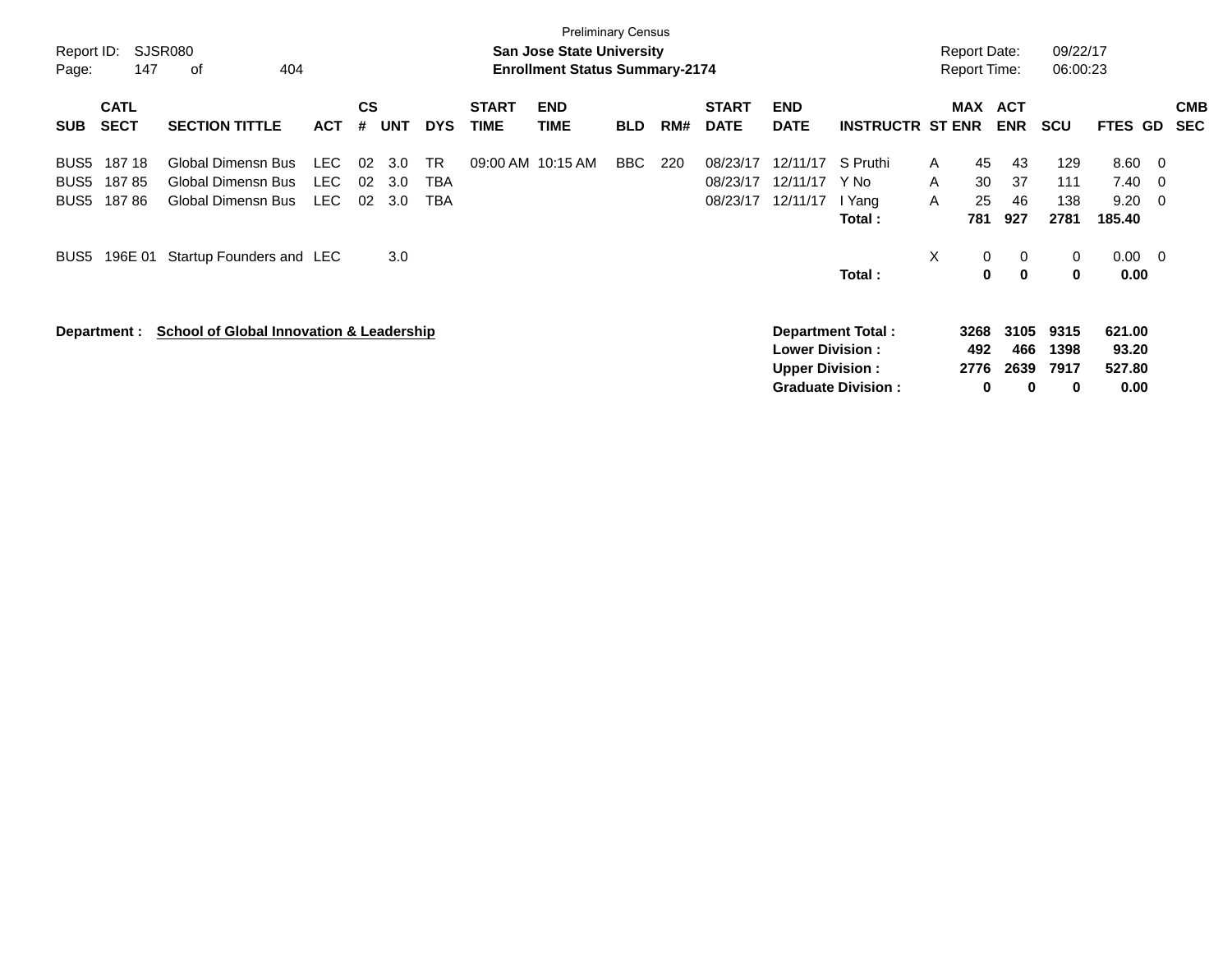| Report ID:<br>Page: | 148                        | SJSR080<br>404<br>οf                           |              |                    |            |            |                             | San Jose State University<br><b>Enrollment Status Summary-2174</b> | <b>Preliminary Census</b> |     |                             |                            |                               |   | <b>Report Date:</b><br><b>Report Time:</b> |            | 09/22/17<br>06:00:23 |                |     |                          |
|---------------------|----------------------------|------------------------------------------------|--------------|--------------------|------------|------------|-----------------------------|--------------------------------------------------------------------|---------------------------|-----|-----------------------------|----------------------------|-------------------------------|---|--------------------------------------------|------------|----------------------|----------------|-----|--------------------------|
| <b>SUB</b>          | <b>CATL</b><br><b>SECT</b> | <b>SECTION TITTLE</b>                          | <b>ACT</b>   | $\mathsf{cs}$<br># | <b>UNT</b> | <b>DYS</b> | <b>START</b><br><b>TIME</b> | <b>END</b><br><b>TIME</b>                                          | <b>BLD</b>                | RM# | <b>START</b><br><b>DATE</b> | <b>END</b><br><b>DATE</b>  | <b>INSTRUCTR ST ENR</b>       |   | MAX ACT                                    | <b>ENR</b> | <b>SCU</b>           | FTES GD        |     | <b>CMB</b><br><b>SEC</b> |
| College             | Department :               | <b>Business</b><br><b>School of Management</b> |              |                    |            |            |                             |                                                                    |                           |     |                             |                            |                               |   |                                            |            |                      |                |     |                          |
| BUS3                | 10 01                      | <b>Discover Business</b>                       | <b>LEC</b>   | 02                 | 3.0        | R          |                             | 06:00 PM 08:45 PM                                                  | <b>BBC</b>                | 105 | 08/23/17                    | 12/11/17                   | M Schwartz                    | A | 45                                         | 35         | 105                  | 7.00           | 0   |                          |
| BUS3                | 10 02                      | <b>Discover Business</b>                       | <b>LEC</b>   | 02                 | 3.0        | W          |                             | 06:00 PM 08:45 PM                                                  | <b>BBC</b>                | 003 | 08/23/17                    | 12/11/17                   | <b>R</b> Blitzer              | A | 45                                         | 38         | 114                  | 7.60           | 0   |                          |
| BUS3                | 10 03                      | <b>Discover Business</b>                       | <b>LEC</b>   | 02                 | 3.0        | MW         |                             | 12:00 PM 01:15 PM                                                  | <b>BBC</b>                | 302 | 08/23/17                    |                            | 12/11/17 V Agarwal            | A | 45                                         | 37         | 111                  | 7.40           | 0   |                          |
|                     |                            |                                                |              |                    |            |            |                             |                                                                    |                           |     |                             |                            | Total:                        |   | 135                                        | 110        | 330                  | 22.00          |     |                          |
| BUS3                | 12 01                      | <b>Money Matters</b>                           | <b>LEC</b>   | 01                 | 3.0        | TR         |                             | 03:00 PM 04:15 PM                                                  | <b>BBC</b>                | 102 | 08/23/17                    | 12/11/17                   | G Radine                      | Α | 45                                         | 46         | 138                  | 9.20           | 0   |                          |
| BUS3                | 12 02                      | <b>Money Matters</b>                           | <b>LEC</b>   | 01                 | 3.0        | <b>TR</b>  |                             | 01:30 PM 02:45 PM                                                  | <b>BBC</b>                | 104 | 08/23/17                    | 12/11/17                   | G Radine                      | A | 45                                         | 48         | 144                  | 9.60           | 0   |                          |
| BUS3                | 12 03                      | <b>Money Matters</b>                           | <b>LEC</b>   | 01                 | 3.0        | W          |                             | 06:00 PM 08:45 PM                                                  | <b>BBC</b>                | 102 | 08/23/17                    | 12/11/17                   | L Dunn-Jense A                |   | 45                                         | 47         | 141                  | 9.40           | 0   |                          |
| BUS3                | 1280                       | <b>Money Matters</b>                           | <b>LEC</b>   | 01                 | 3.0        | <b>TBA</b> |                             |                                                                    |                           |     | 08/23/17                    | 12/11/17                   | R Okumoto                     | A | 119                                        | 119        | 357                  | 23.80          | 0   |                          |
| BUS3                | 1281                       | <b>Money Matters</b>                           | <b>LEC</b>   | 01                 | 3.0        | <b>TBA</b> |                             |                                                                    |                           |     | 08/23/17                    | 12/11/17                   | R Okumoto                     | A | 60                                         | 57         | 171                  | 11.40          | 0   |                          |
|                     |                            |                                                |              |                    |            |            |                             |                                                                    |                           |     |                             |                            | Total:                        |   | 314                                        | 317        | 951                  | 63.40          |     |                          |
| BUS3                | 80 01                      | Legal Environment of LEC                       |              | 03                 | 3.0        | Т          |                             | 06:00 PM 08:45 PM                                                  | <b>BBC</b>                | 130 | 08/23/17                    | 12/11/17                   | J Dworak                      | Α | 40                                         | 38         | 114                  | 7.60           | - 0 |                          |
| BUS3                | 80 02                      | Legal Environment of LEC                       |              | 03                 | 3.0        | MW         |                             | 10:30 AM 11:45 AM                                                  | <b>BBC</b>                | 102 | 08/23/17                    | 12/11/17                   | N Clinch                      | A | 45                                         | 41         | 123                  | 8.20           | 0   |                          |
| BUS3                | 80 03                      | Legal Environment of LEC                       |              | 03                 | 3.0        | MW         |                             | 01:30 PM 02:45 PM                                                  | <b>BBC</b>                | 202 | 08/23/17                    | 12/11/17                   | N Clinch                      | A | 119                                        | 113        | 339                  | 22.60          | 0   |                          |
| BUS3                | 80 04                      | Legal Environment of LEC                       |              | 03                 | 3.0        | МW         |                             | 09:00 AM 10:15 AM                                                  | <b>BBC</b>                | 102 | 08/23/17                    | 12/11/17                   | N Clinch                      | A | 45                                         | 43         | 129                  | 8.60           | 0   |                          |
| BUS3                | 80 05                      | Legal Environment of LEC                       |              | 03                 | 3.0        | W          |                             | 06:00 PM 08:45 PM                                                  | <b>BBC</b>                | 222 | 08/23/17                    | 12/11/17                   | J Dworak                      | A | 45                                         | 45         | 135                  | 9.00           | 0   |                          |
| BUS3                | 80 06                      | Legal Environment of LEC                       |              | 03                 | 3.0        | M          |                             | 06:00 PM 08:45 PM                                                  | <b>WSQ</b>                | 109 | 08/23/17                    | 12/11/17                   | A Casey                       | A | 119                                        | 99         | 297                  | 19.80          | 0   |                          |
| BUS3                | 80 07                      | Legal Environment of LEC                       |              | 03                 | 3.0        | <b>TR</b>  |                             | 03:00 PM 04:15 PM                                                  | <b>BBC</b>                | 326 | 08/23/17                    | 12/11/17                   | I Yang                        | A | 45                                         | 47         | 141                  | 9.40           | 0   |                          |
| BUS3                | 80 08                      | Legal Environment of LEC                       |              | 03                 | 3.0        | <b>TR</b>  |                             | 09:00 AM 10:15 AM                                                  | <b>BBC</b>                | 323 | 08/23/17                    | 12/11/17                   | I Yang                        | Α | 45                                         | 41         | 123                  | 8.20           | 0   |                          |
| BUS3                | 80 80                      | Legal Environment of LEC                       |              | 03                 | 3.0        | <b>TBA</b> |                             |                                                                    |                           |     |                             | 08/23/17 12/11/17          | I Yang<br>Total:              | A | 45<br>548                                  | 44<br>511  | 132<br>1533          | 8.80<br>102.20 | 0   |                          |
|                     |                            |                                                |              |                    |            |            |                             |                                                                    |                           |     |                             |                            |                               |   |                                            |            |                      |                |     |                          |
| BUS3                | 149 01                     | Negotn & Cnflct Reso LEC                       |              |                    | 02 3.0     | -F         |                             | 12:30 PM 03:15 PM                                                  | <b>BBC</b>                | 323 |                             | 08/23/17 12/11/17          | M Ingerson<br>Total:          | A | 45<br>45                                   | 31<br>31   | 93<br>93             | 6.20           | - 0 |                          |
|                     |                            |                                                |              |                    |            |            |                             |                                                                    |                           |     |                             |                            |                               |   |                                            |            |                      | 6.20           |     |                          |
| BUS3                | 150 01                     | Fund of HR Mgmt                                | LEC          | 02                 | 3.0        | MW         |                             | 12:00 PM 01:15 PM                                                  | <b>BBC</b>                | 102 | 08/23/17                    | 12/11/17                   | R Partridge                   | A | 42                                         | 45         | 135                  | 9.00           | 0   |                          |
|                     | BUS3 150 02                | Fund of HR Mgmt                                | <b>LEC</b>   | 02 <sub>o</sub>    | 3.0        | R          |                             | 06:00 PM 08:45 PM                                                  | <b>BBC</b>                | 104 |                             | 08/23/17 12/11/17          | S Moore                       | Α | 42                                         | 46         | 138                  | 9.20           | 0   |                          |
|                     | BUS3 150 03                | Fund of HR Mgmt                                | <b>LEC</b>   |                    | 02 3.0     | Т          |                             | 06:00 PM 08:45 PM                                                  | <b>BBC</b>                | 102 |                             | 08/23/17 12/11/17          | A Ruiz                        | Α | 42                                         | 41         | 123                  | 8.20           | 0   |                          |
|                     | BUS3 150 04                | Fund of HR Mgmt                                | LEC          |                    | 3.0        |            |                             |                                                                    |                           |     |                             |                            |                               | х | 0                                          | 0          | 0                    | $0.00 \t 0$    |     |                          |
|                     | BUS3 150 05                | Fund of HR Mgmt                                | <b>LEC</b>   |                    | 02 3.0     | MW         |                             | 01:30 PM 02:45 PM                                                  | BBC 102                   |     |                             |                            | 08/23/17 12/11/17 R Partridge | A | 42                                         | 45         | 135                  | 9.00 0         |     |                          |
|                     | BUS3 150 06                | Fund of HR Mgmt                                | <b>LEC</b>   |                    | 02 3.0     | MW         |                             | 01:30 PM 02:45 PM                                                  | BBC 323                   |     |                             | 08/23/17 12/11/17 G Lester |                               | A | 42                                         | 43         | 129                  | $8.60\ 0$      |     |                          |
|                     |                            |                                                |              |                    |            |            |                             |                                                                    |                           |     |                             |                            | Total:                        |   | 210                                        | 220        | 660                  | 44.00          |     |                          |
|                     | BUS3 151 01                | <b>Labor Relations</b>                         | LEC 02 3.0 F |                    |            |            |                             | 12:30 PM 03:15 PM BBC 021                                          |                           |     |                             | 08/23/17 12/11/17 N Long   |                               | A | 45                                         | 36         | 108                  | $7.20 \t 0$    |     |                          |
|                     |                            |                                                |              |                    |            |            |                             |                                                                    |                           |     |                             |                            | Total:                        |   | 45                                         | 36         | 108                  | 7.20           |     |                          |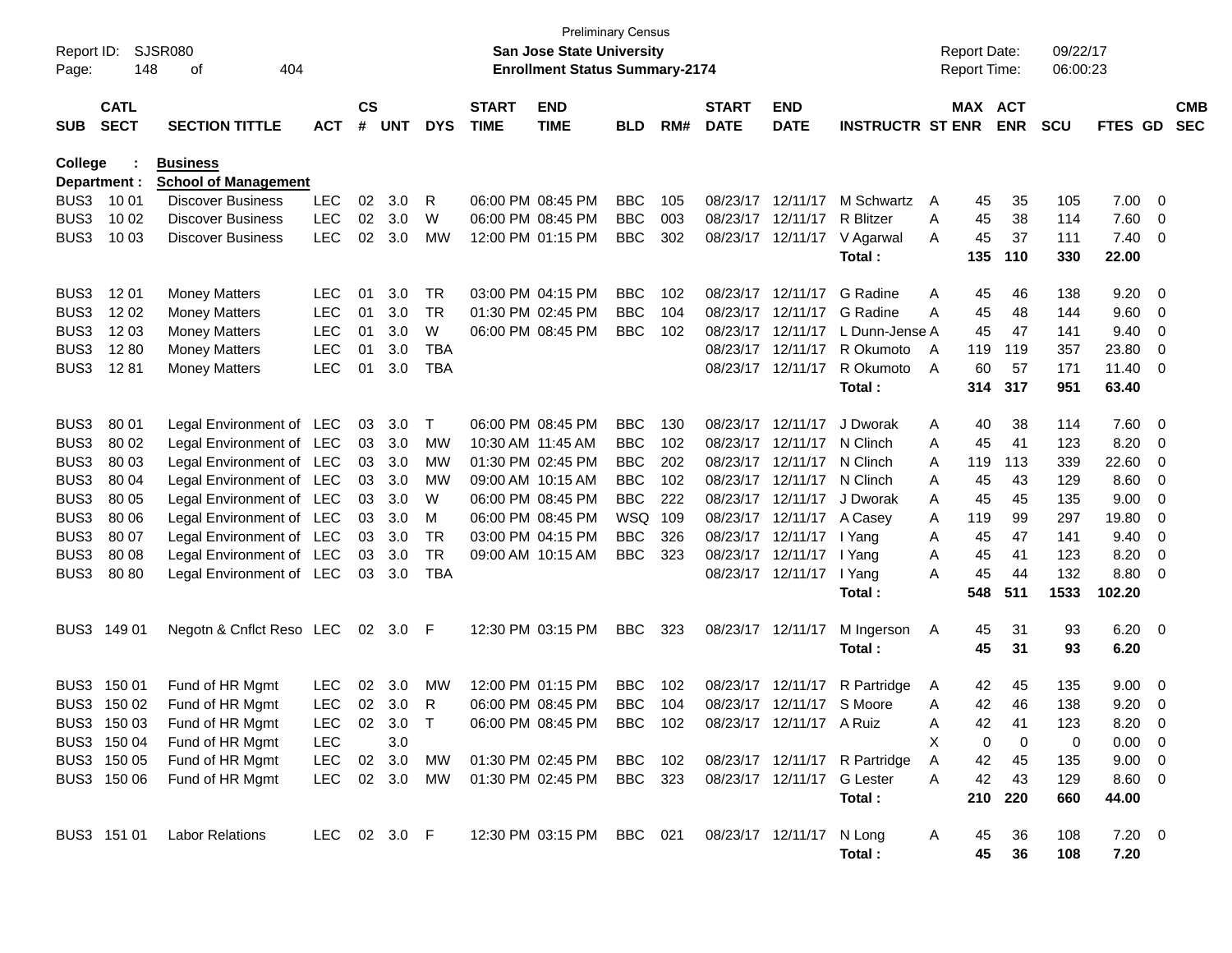| Report ID:<br>Page: | 149                        | <b>SJSR080</b><br>of<br>404                        |               |                 |            |            |                             | <b>Preliminary Census</b><br>San Jose State University<br><b>Enrollment Status Summary-2174</b> |            |     |                             |                             |                         | <b>Report Date:</b><br><b>Report Time:</b> |                         | 09/22/17<br>06:00:23 |                     |                         |                          |
|---------------------|----------------------------|----------------------------------------------------|---------------|-----------------|------------|------------|-----------------------------|-------------------------------------------------------------------------------------------------|------------|-----|-----------------------------|-----------------------------|-------------------------|--------------------------------------------|-------------------------|----------------------|---------------------|-------------------------|--------------------------|
| <b>SUB</b>          | <b>CATL</b><br><b>SECT</b> | <b>SECTION TITTLE</b>                              | <b>ACT</b>    | <b>CS</b><br>#  | <b>UNT</b> | <b>DYS</b> | <b>START</b><br><b>TIME</b> | <b>END</b><br><b>TIME</b>                                                                       | <b>BLD</b> | RM# | <b>START</b><br><b>DATE</b> | <b>END</b><br><b>DATE</b>   | <b>INSTRUCTR ST ENR</b> |                                            | MAX ACT<br><b>ENR</b>   | <b>SCU</b>           | <b>FTES GD</b>      |                         | <b>CMB</b><br><b>SEC</b> |
|                     | BUS3 154 01                | Wkfrce Plan Staff &                                | <b>LEC</b>    | 02              | 3.0        | <b>MW</b>  |                             | 03:00 PM 04:15 PM                                                                               | <b>BBC</b> | 102 | 08/23/17 12/11/17           |                             | R Partridge<br>Total:   | 45<br>A<br>45                              | 49<br>49                | 147<br>147           | 9.80 0<br>9.80      |                         |                          |
|                     | BUS3 155 01                | Performance Mgmnt & LEC                            |               | 02              | 3.0        | R          |                             | 06:00 PM 08:45 PM                                                                               | <b>BBC</b> | 102 | 08/23/17 12/11/17           |                             | E Vyas<br>Total:        | A<br>45<br>45                              | 13<br>13                | 39<br>39             | $2.60 \t 0$<br>2.60 |                         |                          |
|                     | BUS3 157 01                | Legal Issues in Hrm                                | <b>LEC</b>    | 02              | 3.0        | $\top$     |                             | 06:00 PM 08:45 PM                                                                               | <b>BBC</b> | 104 | 08/23/17 12/11/17           |                             | A Casey<br>Total:       | 45<br>A<br>45                              | 45<br>45                | 135<br>135           | $9.00 \t 0$<br>9.00 |                         |                          |
|                     | BUS3 158 01                | Compensatn & Rewd St.EC                            |               |                 | 02 3.0     | R          |                             | 03:00 PM 05:45 PM                                                                               | <b>BBC</b> | 104 | 08/23/17 12/11/17           |                             | T Brown<br>Total:       | Α<br>45<br>45                              | 52<br>52                | 156<br>156           | 10.65<br>10.65      | - 5                     |                          |
|                     | BUS3 159 01                | Senior Sem in HRM                                  | SEM           | 05              | 3.0        | $\top$     |                             | 03:00 PM 05:45 PM                                                                               | <b>BBC</b> | 301 | 08/23/17 12/11/17           |                             | M Gavino<br>Total:      | Α<br>45<br>45                              | 35<br>35                | 105<br>105           | $7.00 \t 0$<br>7.00 |                         |                          |
| BUS3                | BUS3 160 01<br>160 02      | Fund Mgmt & Org Beh LEC<br>Fund Mgmt & Org Beh LEC |               | 02              | 3.0<br>3.0 | MW         | 10:30 AM 11:45 AM           |                                                                                                 | <b>BBC</b> | 202 |                             | 08/23/17 12/11/17           | A Musgrave              | 80<br>A<br>Χ                               | 119<br>0<br>$\mathbf 0$ | 357<br>0             | 23.80<br>0.00       | $\overline{0}$<br>0     |                          |
| BUS3                | 160 03                     | Fund Mgmt & Org Beh LEC                            |               | 02              | 3.0        | MW         |                             | 04:30 PM 05:45 PM                                                                               | <b>BBC</b> | 102 |                             | 08/23/17 12/11/17           | N Bussani               | A<br>25                                    | 47                      | 141                  | 9.40                | 0                       |                          |
| BUS3                | 160 04                     | Fund Mgmt & Org Beh LEC                            |               | 02              | 3.0        | MW         |                             | 12:00 PM 01:15 PM                                                                               | <b>BBC</b> | 104 |                             | 08/23/17 12/11/17           | T Shirley               | Α<br>25                                    | 45                      | 135                  | 9.00                | 0                       |                          |
| BUS3                | 160 05                     | Fund Mgmt & Org Beh LEC                            |               | 02              | 3.0        | R          |                             | 06:00 PM 08:45 PM                                                                               | <b>BBC</b> | 003 |                             | 08/23/17 12/11/17           | A Gomez                 | 39<br>Α                                    | 42                      | 126                  | 8.40                | 0                       |                          |
| BUS3                | 160 06                     | Fund Mgmt & Org Beh LEC                            |               | 02 <sub>2</sub> | 3.0        | W          |                             | 06:00 PM 08:45 PM                                                                               | <b>BBC</b> | 301 |                             | 08/23/17 12/11/17           | C Van                   | 40<br>Α                                    | 43                      | 129                  | 8.65                | $\overline{\mathbf{1}}$ |                          |
| BUS3                | 160 07                     | Fund Mgmt & Org Beh LEC                            |               | 02              | 3.0        | <b>TR</b>  |                             | 12:00 PM 01:15 PM                                                                               | <b>BBC</b> | 202 |                             | 08/23/17 12/11/17           | E Mullen                | A<br>89                                    | 119                     | 357                  | 23.80               | 0                       |                          |
| BUS3                | 160 08                     | Fund Mgmt & Org Beh LEC                            |               | 02              | 3.0        | <b>TR</b>  | 10:30 AM 11:45 AM           |                                                                                                 | <b>BBC</b> | 202 |                             | 08/23/17 12/11/17           | S Francis               | 119<br>A                                   | 118                     | 354                  | 23.60               | 0                       |                          |
|                     | BUS3 160 09                | Fund Mgmt & Org Beh LEC                            |               | 02              | 3.0        | <b>TR</b>  | 10:30 AM 11:45 AM           |                                                                                                 | <b>BBC</b> | 102 |                             | 08/23/17 12/11/17           | A Walton                | 32<br>A                                    | 48                      | 144                  | 9.60                | 0                       |                          |
|                     | BUS3 160 10                | Fund Mgmt & Org Beh LEC                            |               | 02 <sub>2</sub> | 3.0        | т          |                             | 06:00 PM 08:45 PM                                                                               | <b>BBC</b> | 107 |                             | 08/23/17 12/11/17           | G Castro                | 25<br>A                                    | 45                      | 135                  | 9.00                | 0                       |                          |
|                     | BUS3 160 11                | Fund Mgmt & Org Beh LEC                            |               | 02              | 3.0        | М          |                             | 06:00 PM 08:45 PM                                                                               | <b>BBC</b> | 102 |                             | 08/23/17 12/11/17           | N Bussani               | 31<br>A                                    | 44                      | 132                  | 8.80                | 0                       |                          |
|                     | BUS3 160 12                | Fund Mgmt & Org Beh LEC                            |               | 02              | 3.0        | МW         |                             | 01:30 PM 02:45 PM                                                                               | <b>BBC</b> | 104 |                             | 08/23/17 12/11/17           | A Musgrave              | 27<br>A                                    | 52                      | 156                  | 10.40               | 0                       |                          |
|                     | BUS3 160 13                | Fund Mgmt & Org Beh LEC                            |               | 02 <sub>2</sub> | 3.0        | <b>TR</b>  |                             | 01:30 PM 02:45 PM                                                                               | <b>BBC</b> | 102 |                             | 08/23/17 12/11/17           | A Walton                | 30<br>Α                                    | 47                      | 141                  | 9.40                | 0                       |                          |
| BUS3                | 160 14                     | Fund Mgmt & Org Beh LEC                            |               | 02 <sub>2</sub> | 3.0        | W          |                             | 03:00 PM 05:45 PM                                                                               | <b>BBC</b> | 204 |                             | 08/23/17 12/11/17           | P Wells                 | A<br>100                                   | 112                     | 336                  | 22.40               | 0                       |                          |
|                     | BUS3 160 15                | Fund Mgmt & Org Beh LEC                            |               | 02              | 3.0        | MW         |                             | 03:00 PM 04:15 PM                                                                               | BBC        | 326 |                             | 08/23/17 12/11/17 T Shirley |                         | Α                                          | 32<br>46                | 138                  | 9.20                | 0                       |                          |
|                     |                            | BUS3 160 16 Fund Mgmt & Org Beh LEC 02 3.0 R       |               |                 |            |            |                             | 06:00 PM 08:45 PM                                                                               | BBC 202    |     | 08/23/17 12/11/17           |                             | M Hill<br>Total:        | Α                                          | 116 114<br>810 1041     | 342<br>3123          | 22.80 0<br>208.25   |                         |                          |
|                     |                            | BUS3 161A 01 Applied Org Behavr                    | SEM           |                 | 3.0        |            |                             |                                                                                                 |            |     |                             |                             |                         | X                                          | 0<br>0                  | 0                    | $0.00 \t 0$         |                         |                          |
|                     |                            | BUS3 161A 02 Applied Org Behavr                    | SEM           | 05              | 3.0        | <b>MW</b>  |                             | 10:30 AM 11:45 AM                                                                               | BBC 323    |     |                             | 08/23/17 12/11/17 G Lester  |                         | Α<br>45                                    | 41                      | 123                  | 8.20 0              |                         |                          |
|                     |                            | BUS3 161A 03 Applied Org Behavr                    | SEM 05 3.0 T  |                 |            |            |                             | 06:00 PM 08:45 PM                                                                               | BBC 003    |     | 08/23/17 12/11/17           |                             | R Pollard<br>Total:     | 45<br>A<br>90                              | 44<br>85                | 132<br>255           | 8.80 0<br>17.00     |                         |                          |
|                     |                            | BUS3 161B 01 Org Theory                            | LEC 02 3.0 TR |                 |            |            |                             | 10:30 AM 11:45 AM                                                                               | BBC 104    |     |                             | 08/23/17 12/11/17 T Altura  |                         | 45<br>A                                    | 33                      | 99                   | $6.60\quad 0$       |                         |                          |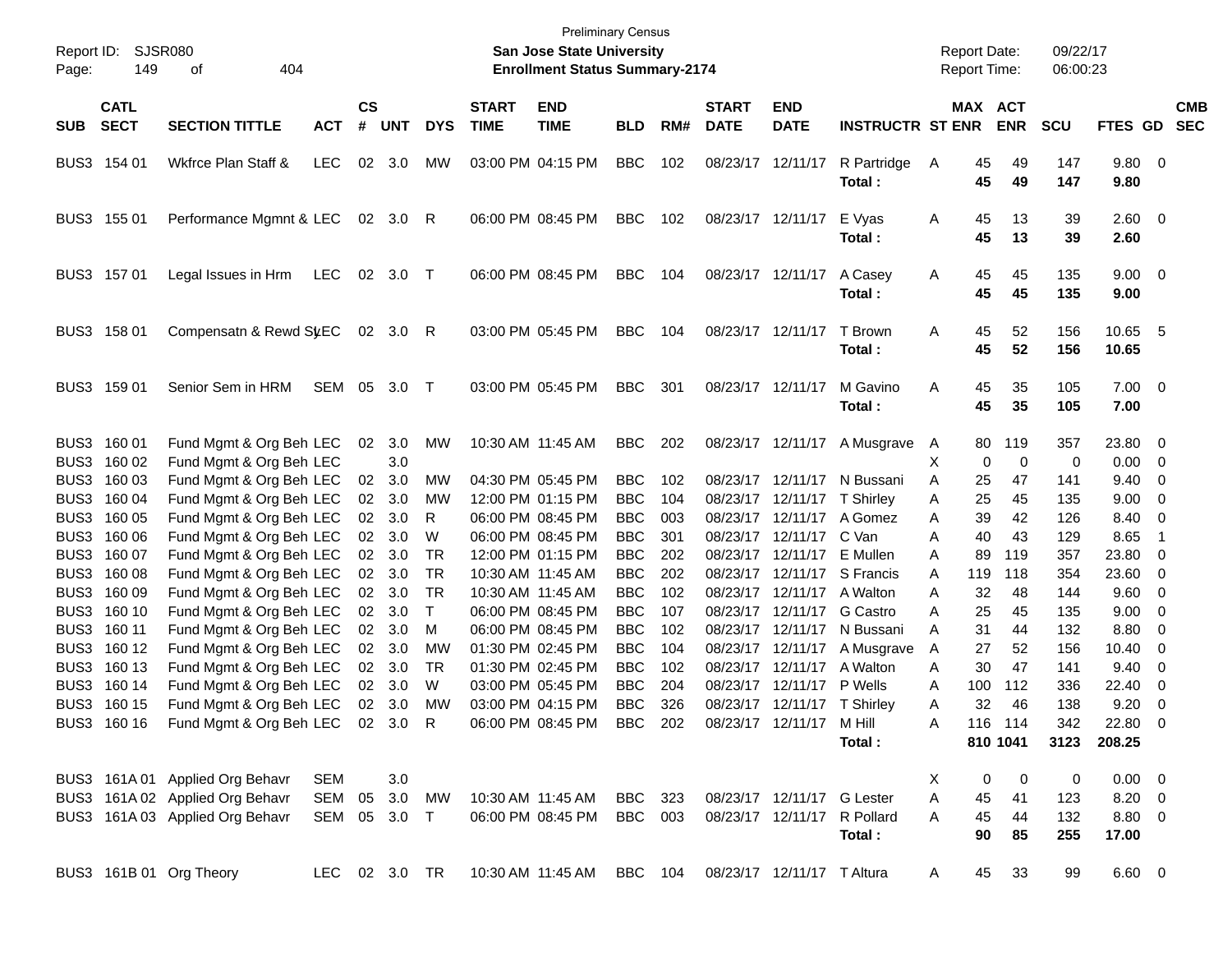| Report ID:<br>Page: | SJSR080<br>150                                                    |                                |            |                             |            |            | <b>San Jose State University</b><br><b>Enrollment Status Summary-2174</b> | <b>Preliminary Census</b> |            |     |                             |                            |                            | <b>Report Date:</b><br>Report Time: |          | 09/22/17<br>06:00:23 |            |              |                          |                          |
|---------------------|-------------------------------------------------------------------|--------------------------------|------------|-----------------------------|------------|------------|---------------------------------------------------------------------------|---------------------------|------------|-----|-----------------------------|----------------------------|----------------------------|-------------------------------------|----------|----------------------|------------|--------------|--------------------------|--------------------------|
| <b>SUB</b>          | <b>CATL</b><br><b>SECT</b><br><b>SECTION TITTLE</b><br><b>ACT</b> |                                |            | $\mathbf{c}\mathbf{s}$<br># | <b>UNT</b> | <b>DYS</b> | <b>START</b><br><b>TIME</b>                                               | <b>END</b><br><b>TIME</b> | <b>BLD</b> | RM# | <b>START</b><br><b>DATE</b> | <b>END</b><br><b>DATE</b>  | <b>INSTRUCTR ST ENR</b>    |                                     | MAX ACT  | <b>ENR</b>           | <b>SCU</b> | FTES GD      |                          | <b>CMB</b><br><b>SEC</b> |
|                     |                                                                   |                                |            |                             |            |            |                                                                           |                           |            |     |                             |                            |                            |                                     |          |                      |            |              |                          |                          |
|                     |                                                                   | BUS3 161B 02 Org Theory        | LEC        | 02                          | 3.0        | TR         |                                                                           | 12:00 PM 01:15 PM         | <b>BBC</b> | 104 |                             | 08/23/17 12/11/17          | T Altura                   | Α                                   | 45       | 31                   | 93         | 6.20         | $\overline{0}$           |                          |
|                     |                                                                   | BUS3 161B 03 Org Theory        | <b>LEC</b> | 02                          | 3.0        | M          |                                                                           | 06:00 PM 08:45 PM         | <b>BBC</b> | 222 |                             | 08/23/17 12/11/17          | R Pollard                  | Α                                   | 45       | 33                   | 99         | 6.60         | 0                        |                          |
|                     |                                                                   |                                |            |                             |            |            |                                                                           |                           |            |     |                             |                            | Total:                     |                                     | 135      | 97                   | 291        | 19.40        |                          |                          |
|                     | BUS3 166 01                                                       | Bus, Govt, Society             | LEC        | 02                          | 3.0        | TR         |                                                                           | 01:30 PM 02:45 PM         | <b>BBC</b> | 021 |                             | 08/23/17 12/11/17          | A Lawrence                 | A                                   | 45       | 43                   | 129        | 8.60         | 0                        |                          |
|                     | BUS3 166 02                                                       | Bus, Govt, Society             | <b>LEC</b> | 02                          | 3.0        | TR         |                                                                           | 12:00 PM 01:15 PM         | <b>BBC</b> | 021 |                             | 08/23/17 12/11/17          | A Lawrence                 | A                                   | 45       | 45                   | 135        | 9.00         | 0                        |                          |
|                     | BUS3 166 03                                                       | Bus, Govt, Society             | <b>LEC</b> | 02                          | 3.0        | TR         |                                                                           | 09:00 AM 10:15 AM         | <b>BBC</b> | 326 |                             | 08/23/17 12/11/17          | R Roman                    | Α                                   | 45       | 35                   | 105        | 7.00         | 0                        |                          |
|                     | BUS3 166 04                                                       | Bus, Govt, Society             | <b>LEC</b> | 02                          | 3.0        | R          |                                                                           | 06:00 PM 08:45 PM         | <b>BBC</b> | 323 |                             | 08/23/17 12/11/17          | R Pollard                  | A                                   | 45       | 36                   | 108        | 7.20         | 0                        |                          |
|                     |                                                                   |                                |            |                             |            |            |                                                                           |                           |            |     |                             |                            | Total:                     |                                     | 180      | 159                  | 477        | 31.80        |                          |                          |
|                     |                                                                   |                                |            |                             |            |            |                                                                           |                           |            |     |                             |                            | E Mullen                   |                                     |          |                      |            |              |                          |                          |
|                     | BUS3 169A01                                                       | <b>Honors Seminar</b>          | <b>LEC</b> | 02                          | 3.0        | $\top$     |                                                                           | 03:00 PM 05:45 PM         | <b>BBC</b> | 302 |                             | 08/23/17 12/11/17          | Total:                     | Α                                   | 40<br>40 | 14<br>14             | 42<br>42   | 2.80<br>2.80 | $\overline{\phantom{0}}$ |                          |
|                     |                                                                   |                                |            |                             |            |            |                                                                           |                           |            |     |                             |                            |                            |                                     |          |                      |            |              |                          |                          |
|                     |                                                                   | BUS3 180D 01 Indiv St Org Mgmt | <b>SUP</b> | 36                          | 6.0        | TBA        |                                                                           |                           |            |     |                             | 08/23/17 12/11/17          |                            | A                                   | 0        | 0                    | 0          | 0.00         | - 0                      |                          |
|                     |                                                                   | BUS3 180D 02 Indiv St Org Mgmt | <b>SUP</b> | 36                          | 1.0        | TBA        |                                                                           |                           |            |     |                             | 08/23/17 12/11/17          | M Virick                   | Α                                   | 10       | 0                    | 0          | 0.00         | 0                        |                          |
|                     |                                                                   | BUS3 180D 03 Indiv St Org Mgmt | <b>SUP</b> | 36                          | 1.0        | <b>TBA</b> |                                                                           |                           |            |     |                             | 08/23/17 12/11/17          | M Virick                   | A                                   | 10       | 0                    | 0          | 0.00         | 0                        |                          |
|                     |                                                                   | BUS3 180D 04 Indiv St Org Mgmt | <b>SUP</b> | 36                          | 1.0        | TBA        |                                                                           |                           |            |     |                             | 08/23/17 12/11/17          | M Virick                   | Α                                   | 10       | 0                    | 0          | 0.00         | 0                        |                          |
|                     |                                                                   | BUS3 180D 05 Indiv St Org Mgmt | <b>SUP</b> | 36                          | 1.0        | <b>TBA</b> |                                                                           |                           |            |     |                             | 08/23/17 12/11/17          | M Virick                   | Α                                   | 10       | 0                    | 0          | 0.00         | 0                        |                          |
|                     |                                                                   | BUS3 180D 06 Indiv St Org Mgmt | <b>SUP</b> | 36                          | 3.0        | <b>TBA</b> |                                                                           |                           |            |     |                             | 08/23/17 12/11/17          | M Virick                   | A                                   | 10       | 0                    | 0          | 0.00         | 0                        |                          |
|                     |                                                                   | BUS3 180D 07 Indiv St Org Mgmt | <b>SUP</b> | 36                          | 3.0        | <b>TBA</b> |                                                                           |                           |            |     |                             | 08/23/17 12/11/17          | M Virick                   | A                                   | 10       | 0                    | 0          | 0.00         | 0                        |                          |
|                     |                                                                   | BUS3 180D 08 Indiv St Org Mgmt | <b>SUP</b> | 36                          | 3.0        | TBA        |                                                                           |                           |            |     |                             | 08/23/17 12/11/17          | M Virick                   | Α                                   | 10       | 0                    | 0          | 0.00         | 0                        |                          |
|                     |                                                                   | BUS3 180D 09 Indiv St Org Mgmt | <b>SUP</b> | 36                          | 1.0        | TBA        |                                                                           |                           |            |     |                             | 08/23/17 12/11/17          | M Virick                   | Α                                   | 10       | 0                    | 0          | 0.00         | 0                        |                          |
|                     |                                                                   | BUS3 180D 10 Indiv St Org Mgmt | <b>SUP</b> | 36                          | 1.0        | <b>TBA</b> |                                                                           |                           |            |     |                             | 08/23/17 12/11/17          | M Virick                   | A                                   | 10       | 0                    | 0          | 0.00         | 0                        |                          |
|                     |                                                                   | BUS3 180D 11 Indiv St Org Mgmt | <b>SUP</b> | 36                          | 1.0        | <b>TBA</b> |                                                                           |                           |            |     |                             | 08/23/17 12/11/17          | M Virick                   | А                                   | 10       | 0                    | 0          | 0.00         | 0                        |                          |
|                     |                                                                   |                                |            |                             |            |            |                                                                           |                           |            |     |                             |                            | Total :                    |                                     | 100      | 0                    | 0          | 0.00         |                          |                          |
|                     | BUS3 189 02                                                       | <b>Strategic Mgmt</b>          | SEM        | 05                          | 3.0        | MW         |                                                                           | 09:00 AM 10:15 AM         | <b>BBC</b> | 104 |                             | 08/23/17 12/11/17          | S Khavul                   | Α                                   | 30       | 25                   | 75         | 5.00         | 0                        |                          |
|                     | BUS3 189 04                                                       | <b>Strategic Mgmt</b>          | SEM        | 05                          | 3.0        | <b>TR</b>  |                                                                           | 09:00 AM 10:15 AM         | <b>BBC</b> | 301 |                             | 08/23/17 12/11/17          | <b>G</b> Mathur            | Α                                   | 30       | 27                   | 81         | 5.40         | 0                        |                          |
|                     | BUS3 189 05                                                       | <b>Strategic Mgmt</b>          | SEM        | 05                          | 3.0        | TR         |                                                                           | 01:30 PM 02:45 PM         | <b>BBC</b> | 326 |                             | 08/23/17 12/11/17          | W Fruin                    | Α                                   | 30       | 32                   | 96         | 6.40         | 0                        |                          |
|                     | BUS3 189 06                                                       | <b>Strategic Mgmt</b>          | <b>SEM</b> | 05                          | 3.0        | R          |                                                                           | 06:00 PM 08:45 PM         | <b>BBC</b> | 224 |                             | 08/23/17 12/11/17          | L Gee                      | Α                                   | 30       | 34                   | 102        | 6.80         | 0                        |                          |
|                     | BUS3 189 07                                                       | <b>Strategic Mgmt</b>          | SEM        |                             | 05 3.0     | TR         |                                                                           | 12:00 PM 01:15 PM         | BBC.       | 326 |                             | 08/23/17 12/11/17 W Fruin  |                            | А                                   | 30       | 36                   | 108        | 7.20         | $\Omega$                 |                          |
|                     | BUS3 189 08                                                       | <b>Strategic Mgmt</b>          | SEM        | 05                          | 3.0        | TR         |                                                                           | 10:30 AM 11:45 AM         | BBC.       | 301 |                             |                            | 08/23/17 12/11/17 G Mathur | A                                   | 30       | 26                   | 78         | 5.20         | - 0                      |                          |
|                     | BUS3 189 09                                                       | <b>Strategic Mgmt</b>          | SEM        | 05                          | 3.0        | МW         |                                                                           | 10:30 AM 11:45 AM         | <b>BBC</b> | 326 |                             | 08/23/17 12/11/17          | R Stross                   | A                                   | 30       | 30                   | 90         | 6.00         | 0                        |                          |
|                     | BUS3 189 10                                                       | <b>Strategic Mgmt</b>          | SEM        | 05                          | 3.0        | МW         |                                                                           | 01:30 PM 02:45 PM         | BBC        | 326 |                             | 08/23/17 12/11/17 S Chou   |                            | Α                                   | 30       | 32                   | 96         | 6.40         | 0                        |                          |
|                     | BUS3 189 11                                                       | <b>Strategic Mgmt</b>          | SEM        | 05                          | 3.0        | TR         |                                                                           | 01:30 PM 02:45 PM         | BBC        | 323 |                             |                            | 08/23/17 12/11/17 G Mathur | Α                                   | 30       | 28                   | 84         | 5.60         | 0                        |                          |
|                     | BUS3 189 12                                                       | <b>Strategic Mgmt</b>          | SEM        | 05                          | 3.0        | M          |                                                                           | 06:00 PM 08:45 PM         | BBC        | 003 |                             | 08/23/17 12/11/17 S Rodan  |                            | Α                                   | 30       | 27                   | 81         | 5.40         | 0                        |                          |
|                     | BUS3 189 13                                                       | <b>Strategic Mgmt</b>          | SEM        | 05                          | 3.0        | TR         |                                                                           | 10:30 AM 11:45 AM         | BBC        | 326 |                             | 08/23/17 12/11/17 Y No     |                            | Α                                   | 30       | 27                   | 81         | 5.40         | 0                        |                          |
|                     | BUS3 189 14                                                       | <b>Strategic Mgmt</b>          | SEM        | 05                          | 3.0        | МW         |                                                                           | 12:00 PM 01:15 PM         | <b>BBC</b> | 326 |                             | 08/23/17 12/11/17 S Chou   |                            | A                                   | 30       | 32                   | 96         | 6.40         | $\overline{\mathbf{0}}$  |                          |
|                     | BUS3 189 15                                                       | <b>Strategic Mgmt</b>          | SEM 05 3.0 |                             |            | МW         |                                                                           | 10:30 AM 11:45 AM         | <b>BBC</b> | 104 |                             | 08/23/17 12/11/17 S Khavul |                            | A                                   | 30       | 25                   | 75         | $5.00 \t 0$  |                          |                          |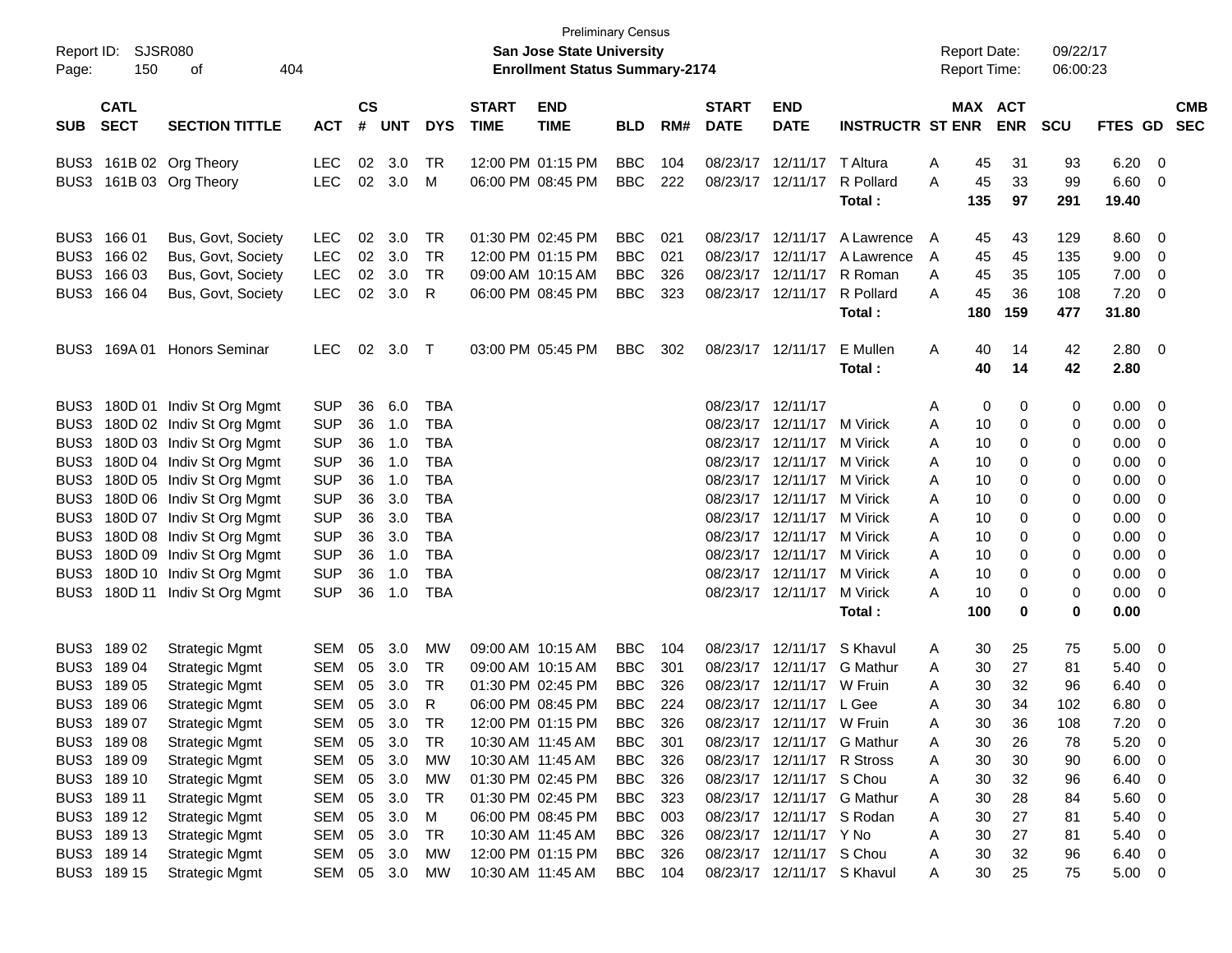| Report ID:<br>Page: | 151                        | SJSR080<br>404<br>оf        |            |                |            |            | <b>Preliminary Census</b><br><b>San Jose State University</b><br><b>Enrollment Status Summary-2174</b> |                    |            |     |                             |                           |                          | <b>Report Date:</b><br><b>Report Time:</b> |             | 09/22/17<br>06:00:23     |             |             |                                 |  |
|---------------------|----------------------------|-----------------------------|------------|----------------|------------|------------|--------------------------------------------------------------------------------------------------------|--------------------|------------|-----|-----------------------------|---------------------------|--------------------------|--------------------------------------------|-------------|--------------------------|-------------|-------------|---------------------------------|--|
| <b>SUB</b>          | <b>CATL</b><br><b>SECT</b> | <b>SECTION TITTLE</b>       | <b>ACT</b> | <b>CS</b><br># | <b>UNT</b> | <b>DYS</b> | <b>START</b><br><b>TIME</b>                                                                            | <b>END</b><br>TIME | <b>BLD</b> | RM# | <b>START</b><br><b>DATE</b> | <b>END</b><br><b>DATE</b> | <b>INSTRUCTR ST ENR</b>  |                                            | <b>MAX</b>  | <b>ACT</b><br><b>ENR</b> | <b>SCU</b>  | <b>FTES</b> | <b>CMB</b><br><b>SEC</b><br>GD. |  |
| BUS3                | 189 16                     | <b>Strategic Mgmt</b>       | <b>SEM</b> | 05             | 3.0        | <b>TR</b>  |                                                                                                        | 07:30 AM 08:45 AM  | BBC        | 102 | 08/23/17                    | 12/11/17                  | C Wang                   | A                                          | 30          | 29                       | 87          | 5.80        | - 0                             |  |
| BUS3                | 189 17                     | <b>Strategic Mgmt</b>       | SEM        | 05             | 3.0        | TR         |                                                                                                        | 09:00 AM 10:15 AM  | BBC        | 102 | 08/23/17                    | 12/11/17                  | C Wang                   | A                                          | 30          | 32                       | 96          | 6.40        | - 0                             |  |
| BUS3                | 189 18                     | <b>Strategic Mgmt</b>       | <b>SEM</b> | 05             | 3.0        | <b>TR</b>  |                                                                                                        | 12:00 PM 01:15 PM  | BBC        | 102 | 08/23/17                    | 12/11/17                  | C Wang                   | A                                          | 30          | 32                       | 96          | 6.40        | - 0                             |  |
| BUS3                | 189 19                     | Strategic Mgmt              | <b>SEM</b> |                | 3.0        |            |                                                                                                        |                    |            |     |                             |                           |                          | X                                          | $\mathbf 0$ | $\Omega$                 | $\mathbf 0$ | 0.00        | - 0                             |  |
| BUS3                | 189 20                     | Strategic Mgmt              | SEM        | 05             | 3.0        |            |                                                                                                        | 06:00 PM 08:45 PM  | BBC        | 323 | 08/23/17                    | 12/11/17                  | K Chandy                 | A                                          | 30          | 23                       | 69          | 4.60        | - 0                             |  |
| BUS3                | 18980                      | <b>Strategic Mgmt</b>       | <b>SEM</b> | 05             | 3.0        | <b>TBA</b> |                                                                                                        |                    |            |     | 08/23/17                    | 12/11/17                  | R Stross                 | A                                          | 30          | 30                       | 90          | 6.00        | - 0                             |  |
| BUS3                | 18981                      | Strategic Mgmt              | SEM        | 05             | 3.0        | <b>TBA</b> |                                                                                                        |                    |            |     | 08/23/17                    | 12/11/17                  | R Stross                 | A                                          | 30          | 30                       | 90          | 6.00        | $\overline{0}$                  |  |
|                     |                            |                             |            |                |            |            |                                                                                                        |                    |            |     |                             |                           | Total :                  |                                            | 570         | 557                      | 1671        | 111.40      |                                 |  |
|                     | Department :               | <b>School of Management</b> |            |                |            |            |                                                                                                        |                    |            |     |                             |                           | <b>Department Total:</b> |                                            | 3447        |                          | 3372 10116  | 674.70      |                                 |  |

| <b>Department Total:</b>  |     |                |          | 3447 3372 10116 674.70 |
|---------------------------|-----|----------------|----------|------------------------|
| <b>Lower Division :</b>   | 997 |                | 938 2814 | 187.60                 |
| <b>Upper Division:</b>    |     | 2450 2434 7302 |          | 487.10                 |
| <b>Graduate Division:</b> | n   | n              | o        | 0.00                   |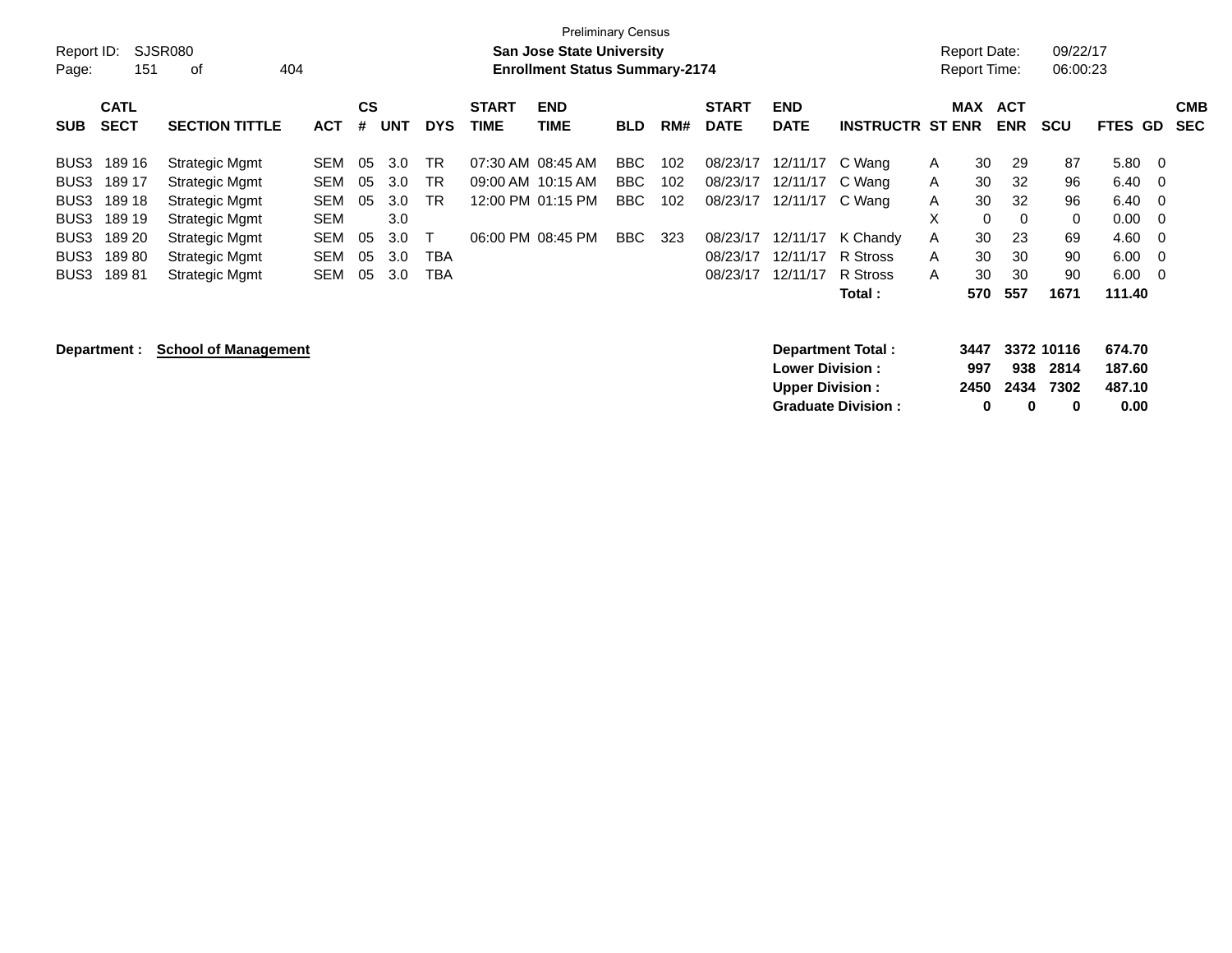| Page:      | Report ID:<br>SJSR080<br>152<br>404<br>οf |                                                       |            |                    |            |             |                             | <b>Preliminary Census</b><br><b>San Jose State University</b><br><b>Enrollment Status Summary-2174</b> |            |     |                             |                            |                              |   | <b>Report Date:</b><br><b>Report Time:</b> |            | 09/22/17<br>06:00:23 |             |                          |                          |
|------------|-------------------------------------------|-------------------------------------------------------|------------|--------------------|------------|-------------|-----------------------------|--------------------------------------------------------------------------------------------------------|------------|-----|-----------------------------|----------------------------|------------------------------|---|--------------------------------------------|------------|----------------------|-------------|--------------------------|--------------------------|
| <b>SUB</b> | <b>CATL</b><br><b>SECT</b>                | <b>SECTION TITTLE</b>                                 | <b>ACT</b> | $\mathsf{cs}$<br># | <b>UNT</b> | <b>DYS</b>  | <b>START</b><br><b>TIME</b> | <b>END</b><br><b>TIME</b>                                                                              | <b>BLD</b> | RM# | <b>START</b><br><b>DATE</b> | <b>END</b><br><b>DATE</b>  | <b>INSTRUCTR ST ENR</b>      |   | MAX ACT                                    | <b>ENR</b> | <b>SCU</b>           | FTES GD     |                          | <b>CMB</b><br><b>SEC</b> |
| College    |                                           | <b>Business</b>                                       |            |                    |            |             |                             |                                                                                                        |            |     |                             |                            |                              |   |                                            |            |                      |             |                          |                          |
|            | Department :                              | <b>School of Information Systems &amp; Technology</b> |            |                    |            |             |                             |                                                                                                        |            |     |                             |                            |                              |   |                                            |            |                      |             |                          |                          |
| BUS4       | 91A 01                                    | Adv Comp Tools Bus                                    | LEC        |                    |            |             |                             | 04:30 PM 05:45 PM                                                                                      | <b>BBC</b> | 305 | 08/23/17                    | 10/31/17                   | M Splane                     | A | 45                                         | 17         | 17                   | 1.13        | $\overline{\phantom{0}}$ |                          |
|            |                                           |                                                       |            |                    |            |             |                             |                                                                                                        |            |     |                             |                            | Total:                       |   | 45                                         | 17         | 17                   | 1.13        |                          |                          |
| BUS4       | 91L01                                     | Comp Tools for Bus                                    | <b>LEC</b> | 01                 | 1.0        | $\top$      |                             | 06:00 PM 07:15 PM                                                                                      | <b>BBC</b> | 305 | 08/23/17                    | 10/31/17                   | P Kwan                       | A | 45                                         | 39         | 39                   | 2.60        | 0                        |                          |
| BUS4       | 91L02                                     | Comp Tools for Bus                                    | <b>LEC</b> | 01                 | 1.0        | $\mathsf T$ |                             | 07:30 PM 08:45 PM                                                                                      | <b>BBC</b> | 305 | 08/23/17                    | 10/31/17                   | P Kwan                       | A | 45                                         | 19         | 19                   | 1.27        | 0                        |                          |
| BUS4       | 91L03                                     | Comp Tools for Bus                                    | <b>LEC</b> | 01                 | 1.0        | M           |                             | 01:30 PM 02:45 PM                                                                                      | <b>BBC</b> | 305 | 08/23/17                    | 11/06/17                   | M Splane                     | A | 45                                         | 46         | 46                   | 3.07        | 0                        |                          |
| BUS4       | 91L04                                     | Comp Tools for Bus                                    | <b>LEC</b> | 01                 | 1.0        | M           |                             | 03:00 PM 04:15 PM                                                                                      | <b>BBC</b> | 305 | 08/23/17                    | 11/06/17                   | M Splane                     | A | 45                                         | 46         | 46                   | 3.07        | 0                        |                          |
| BUS4       | 91L05                                     | Comp Tools for Bus                                    | <b>LEC</b> | 01                 | 1.0        | $\top$      |                             | 01:30 PM 02:45 PM                                                                                      | <b>BBC</b> | 305 | 08/23/17                    | 10/31/17                   | M Splane                     | A | 45                                         | 44         | 44                   | 2.93        | 0                        |                          |
| BUS4       | 91L06                                     | Comp Tools for Bus                                    | <b>LEC</b> | 01                 | 1.0        | $\top$      |                             | 03:00 PM 04:15 PM                                                                                      | <b>BBC</b> | 305 | 08/23/17                    | 10/31/17                   | M Splane                     | A | 45                                         | 42         | 42                   | 2.80        | 0                        |                          |
| BUS4       | 91L07                                     | Comp Tools for Bus                                    | <b>LEC</b> | 01                 | 1.0        | W           |                             | 01:30 PM 02:45 PM                                                                                      | <b>BBC</b> | 305 | 08/23/17                    | 10/25/17                   | M Splane                     | A | 45                                         | 44         | 44                   | 2.93        | 0                        |                          |
| BUS4       | 91L08                                     | Comp Tools for Bus                                    | <b>LEC</b> | 01                 | 1.0        | W           |                             | 03:00 PM 04:15 PM                                                                                      | <b>BBC</b> | 305 | 08/23/17                    | 10/25/17                   | M Splane                     | A | 45                                         | 43         | 43                   | 2.87        | 0                        |                          |
| BUS4       | 91L09                                     | Comp Tools for Bus                                    | <b>LEC</b> | 01                 | 1.0        | R           |                             | 01:30 PM 02:45 PM                                                                                      | <b>BBC</b> | 305 | 08/23/17                    | 10/26/17                   | M Splane                     | A | 45                                         | 45         | 45                   | 3.00        | 0                        |                          |
| BUS4       | 91L 10                                    | Comp Tools for Bus                                    | <b>LEC</b> | 01                 | 1.0        | R           |                             | 03:00 PM 04:15 PM                                                                                      | <b>BBC</b> | 305 | 08/23/17                    | 10/26/17                   | M Splane                     | A | 45                                         | 42         | 42                   | 2.80        | 0                        |                          |
| BUS4       | 91L 11                                    | Comp Tools for Bus                                    | <b>LEC</b> | 01                 | 1.0        | M           |                             | 04:30 PM 05:45 PM                                                                                      | <b>BBC</b> | 305 | 08/23/17                    | 11/06/17                   | M Splane                     | A | 45                                         | 44         | 44                   | 2.93        | 0                        |                          |
| BUS4       | 91L 12                                    | Comp Tools for Bus                                    | <b>LEC</b> | 01                 | 1.0        | M           |                             | 06:00 PM 07:15 PM                                                                                      | <b>BBC</b> | 305 | 08/23/17                    | 11/06/17                   | U Andra                      | A | 45                                         | 37         | 37                   | 2.47        | 0                        |                          |
| BUS4       | 91L 13                                    | Comp Tools for Bus                                    | <b>LEC</b> | 01                 | 1.0        | M           |                             | 07:30 PM 08:45 PM                                                                                      | <b>BBC</b> | 305 |                             | 08/23/17 11/06/17          | U Andra                      | A | 45                                         | 25<br>516  | 25<br>516            | 1.67        | 0                        |                          |
|            |                                           |                                                       |            |                    |            |             |                             |                                                                                                        |            |     |                             |                            | Total:                       |   | 585                                        |            |                      | 34.40       |                          |                          |
| BUS4       | 92 01                                     | Intro Bus Prog                                        | SEM        | 04                 | 3.0        | TR          | 09:00 AM 10:15 AM           |                                                                                                        | <b>BBC</b> | 305 | 08/23/17 12/11/17           |                            | N Aggarwal                   | A | 45                                         | 46         | 138                  | 9.20        | 0                        |                          |
| BUS4       | 92 02                                     | Intro Bus Prog                                        | SEM        | 04                 | 3.0        | <b>TR</b>   | 10:30 AM 11:45 AM           |                                                                                                        | <b>BBC</b> | 305 |                             | 08/23/17 12/11/17          | N Aggarwal                   | A | 45                                         | 45         | 135                  | 9.00        | 0                        |                          |
| BUS4       | 92 03                                     | Intro Bus Prog                                        | SEM        | 04                 | 3.0        | <b>TR</b>   |                             | 12:00 PM 01:15 PM                                                                                      | <b>BBC</b> | 305 |                             | 08/23/17 12/11/17          | N Aggarwal                   | A | 45                                         | 45         | 135                  | 9.00        | 0                        |                          |
|            |                                           |                                                       |            |                    |            |             |                             |                                                                                                        |            |     |                             |                            | Total:                       |   | 135                                        | 136        | 408                  | 27.20       |                          |                          |
| BUS4       | 110A01                                    | Fund Mgmt Info Sys                                    | <b>SEM</b> | 04                 | 3.0        | TR          | 10:30 AM 11:45 AM           |                                                                                                        | <b>BBC</b> | 304 | 08/23/17                    | 12/11/17                   | <b>L</b> Albert              | Α | 45                                         | 41         | 123                  | 8.20        | 0                        |                          |
| BUS4       | 110A 02                                   | Fund Mgmt Info Sys                                    | SEM        | 04                 | 3.0        | TR          |                             | 12:00 PM 01:15 PM                                                                                      | <b>BBC</b> | 304 | 08/23/17                    | 12/11/17                   | L Albert                     | A | 45                                         | 41         | 123                  | 8.20        | 0                        |                          |
| BUS4       | 110A03                                    | Fund Mgmt Info Sys                                    | <b>SEM</b> | 04                 | 3.0        | <b>TR</b>   | 09:00 AM 10:15 AM           |                                                                                                        | <b>BBC</b> | 304 | 08/23/17                    | 12/11/17                   | R Sessions                   | A | 45                                         | 41         | 123                  | 8.20        | 0                        |                          |
| BUS4       | 110A 04                                   | Fund Mgmt Info Sys                                    | SEM        | 04                 | 3.0        | R           |                             | 06:00 PM 08:45 PM                                                                                      | <b>BBC</b> | 304 |                             | 08/23/17 12/11/17          | R Sessions                   | A | 45                                         | 15         | 45                   | 3.00        | 0                        |                          |
|            |                                           |                                                       |            |                    |            |             |                             |                                                                                                        |            |     |                             |                            | Total :                      |   | 180                                        | 138        | 414                  | 27.60       |                          |                          |
|            |                                           | BUS4 110B 01 Sys Analysis & Desig                     | SEM 04 3.0 |                    |            | MW          | 09:00 AM 10:15 AM           |                                                                                                        | BBC        | 103 |                             |                            | 08/23/17 12/11/17 R Burkhard |   | 45                                         | 43         | 129                  | 8.60 0      |                          |                          |
|            |                                           | BUS4 110B 02 Sys Analysis & Desig                     | SEM 04 3.0 |                    |            | МW          | 10:30 AM 11:45 AM           |                                                                                                        | <b>BBC</b> | 103 |                             | 08/23/17 12/11/17          | R Burkhard                   | Α | 45                                         | 46         | 138                  | 9.20        | $\overline{\phantom{0}}$ |                          |
|            |                                           | BUS4 110B 03 Sys Analysis & Desig                     | SEM 04 3.0 |                    |            | $\top$      |                             | 03:00 PM 05:45 PM                                                                                      | <b>BBC</b> | 103 |                             | 08/23/17 12/11/17          | R Burkhard                   | A | 45                                         | 45         | 135                  | $9.00 \t 0$ |                          |                          |
|            |                                           |                                                       |            |                    |            |             |                             |                                                                                                        |            |     |                             |                            | Total:                       |   | 135                                        | 134        | 402                  | 26.80       |                          |                          |
|            | BUS4 111 01                               | Networking & Data Co SEM                              |            |                    | 3.0        |             |                             |                                                                                                        |            |     |                             |                            |                              | X | 0                                          | 0          | 0                    | $0.00 \t 0$ |                          |                          |
|            | BUS4 111 02                               | Networking & Data Co SEM 04                           |            |                    | 3.0        | <b>MW</b>   |                             | 12:00 PM 01:15 PM                                                                                      | BBC        | 103 |                             | 08/23/17 12/11/17 R Sridar |                              | Α | 45                                         | 45         | 135                  | $9.00 \t 0$ |                          |                          |
|            | BUS4 111 03                               | Networking & Data Co SEM 04 3.0                       |            |                    |            | TR          |                             | 01:30 PM 02:45 PM                                                                                      | BBC        | 320 |                             | 08/23/17 12/11/17 R Sridar |                              | Α | 45                                         | 49         | 147                  | $9.80\ 0$   |                          |                          |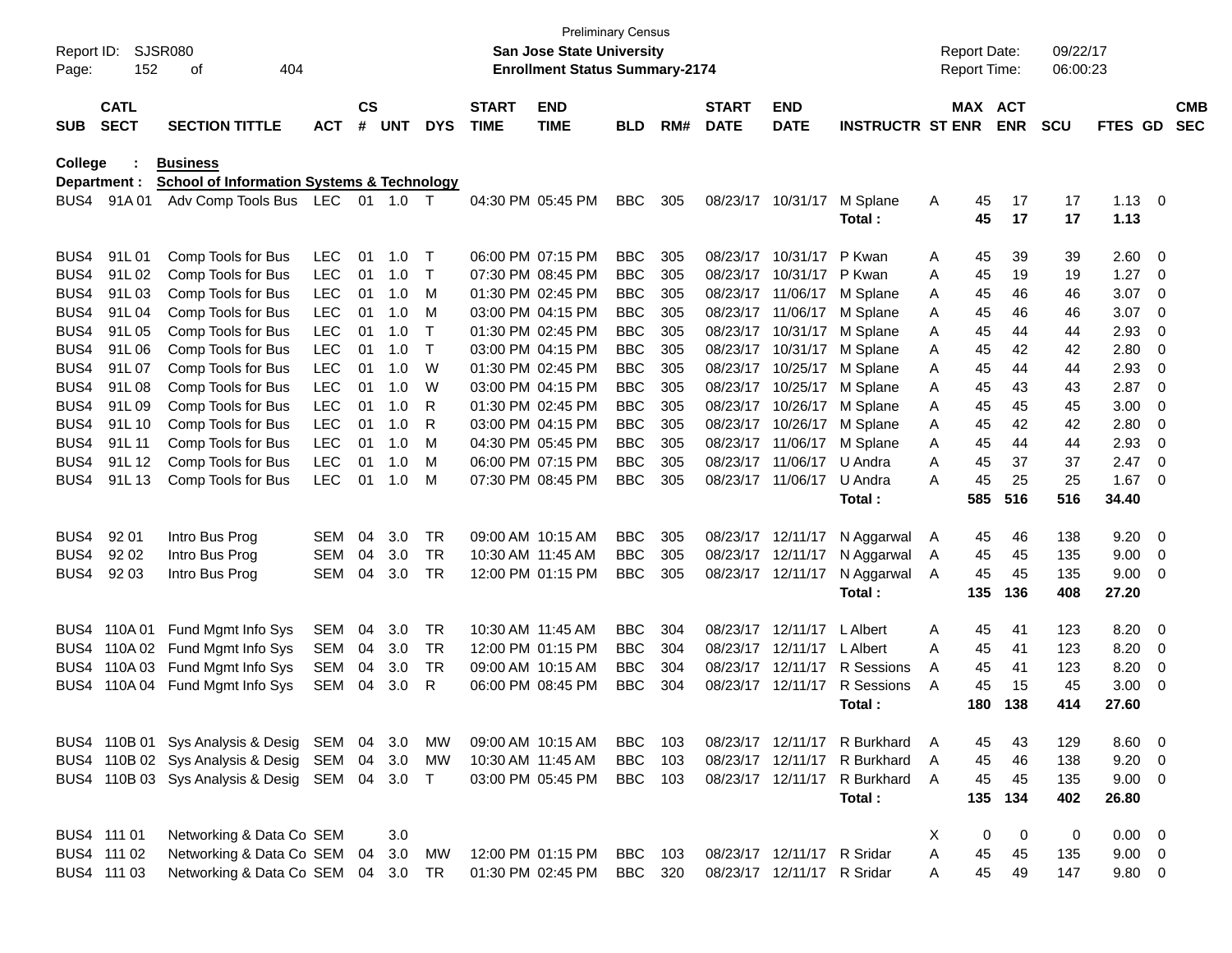|            | Report ID: SJSR080 |                                                                         |                |               |            |            |              | <b>San Jose State University</b>      | <b>Preliminary Census</b> |     |              |                          |                            | <b>Report Date:</b> |            | 09/22/17   |                 |                          |            |
|------------|--------------------|-------------------------------------------------------------------------|----------------|---------------|------------|------------|--------------|---------------------------------------|---------------------------|-----|--------------|--------------------------|----------------------------|---------------------|------------|------------|-----------------|--------------------------|------------|
| Page:      | 153<br>404<br>οf   |                                                                         |                |               |            |            |              | <b>Enrollment Status Summary-2174</b> |                           |     |              |                          |                            | <b>Report Time:</b> |            | 06:00:23   |                 |                          |            |
|            | <b>CATL</b>        |                                                                         |                | $\mathsf{cs}$ |            |            | <b>START</b> | <b>END</b>                            |                           |     | <b>START</b> | <b>END</b>               |                            | MAX ACT             |            |            |                 |                          | <b>CMB</b> |
| <b>SUB</b> | <b>SECT</b>        | <b>SECTION TITTLE</b>                                                   | <b>ACT</b>     | #             | <b>UNT</b> | <b>DYS</b> | <b>TIME</b>  | <b>TIME</b>                           | <b>BLD</b>                | RM# | <b>DATE</b>  | <b>DATE</b>              | <b>INSTRUCTR ST ENR</b>    |                     | <b>ENR</b> | <b>SCU</b> | <b>FTES GD</b>  |                          | <b>SEC</b> |
|            | BUS4 111 04        | Networking & Data Co SEM 04 3.0                                         |                |               |            | MW         |              | 10:30 AM 11:45 AM                     | <b>BBC</b>                | 305 | 08/23/17     | 12/11/17                 | R Sridar<br>Total:         | 45<br>A<br>135      | 44<br>138  | 132<br>414 | 8.80 0<br>27.60 |                          |            |
|            |                    |                                                                         |                |               |            |            |              |                                       |                           |     |              |                          |                            |                     |            |            |                 |                          |            |
|            | BUS4 112 01        | Database ManagementSEM                                                  |                | 04            | 3.0        | MW         |              | 12:00 PM 01:15 PM                     | <b>BBC</b>                | 304 | 08/23/17     | 12/11/17                 | A Shirani                  | A<br>45             | 51         | 153        | 10.35           | $\overline{\mathbf{3}}$  |            |
|            | BUS4 112 02        | Database ManagementSEM                                                  |                | 04            | 3.0        | TR         |              | 03:00 PM 04:15 PM                     | <b>BBC</b>                | 320 | 08/23/17     | 12/11/17                 | A Shirani                  | Α<br>45             | 50         | 150        | 10.10           | $\overline{2}$           |            |
|            | BUS4 112 03        | Database ManagementSEM                                                  |                | 04            | 3.0        | $\top$     |              | 06:00 PM 08:45 PM                     | <b>BBC</b>                | 320 |              | 08/23/17 12/11/17        | A Shirani                  | 45<br>А             | 47         | 141        | 9.40            | $\overline{\phantom{0}}$ |            |
|            |                    |                                                                         |                |               |            |            |              |                                       |                           |     |              |                          | Total :                    | 135                 | 148        | 444        | 29.85           |                          |            |
|            | BUS4 116 01        | Adv DB Mgmt Sys                                                         | SEM            | 04            | 3.0        | R          |              | 06:00 PM 08:45 PM                     | <b>BBC</b>                | 305 |              | 08/23/17 12/11/17        | A Shirani                  | A<br>45             | 30         | 90         | $6.00 \quad 0$  |                          |            |
|            |                    |                                                                         |                |               |            |            |              |                                       |                           |     |              |                          | Total :                    | 45                  | 30         | 90         | 6.00            |                          |            |
|            |                    |                                                                         |                |               |            |            |              |                                       |                           |     |              |                          |                            |                     |            |            |                 |                          |            |
|            |                    | BUS4 118C 01 Info Security Mgmt                                         | SEM            | 04            | 3.0        | TR         |              | 01:30 PM 02:45 PM                     | <b>BBC</b>                | 304 |              | 08/23/17 12/11/17        | <b>L</b> Albert            | A<br>45             | 44         | 132        | $8.80\ 0$       |                          |            |
|            |                    |                                                                         |                |               |            |            |              |                                       |                           |     |              |                          | Total :                    | 45                  | 44         | 132        | 8.80            |                          |            |
|            | BUS4 118S 01       | <b>Special Topics MIS</b>                                               | <b>SEM</b>     | 02            | 3.0        | <b>TR</b>  |              | 12:00 PM 01:15 PM                     | <b>BBC</b>                | 103 | 08/23/17     | 12/11/17                 | S Jensen                   | A<br>45             | 43         | 129        | $8.60$ 0        |                          |            |
| BUS4       |                    | 118S 02 Special Topics MIS                                              | SEM            |               | 02 3.0     | TR         |              | 01:30 PM 02:45 PM                     | <b>BBC</b>                | 103 |              | 08/23/17 12/11/17        | S Jensen                   | Α<br>45             | 35         | 105        | $7.00 \t 0$     |                          |            |
|            |                    |                                                                         |                |               |            |            |              |                                       |                           |     |              |                          | Total:                     | 90                  | 78         | 234        | 15.60           |                          |            |
|            |                    |                                                                         |                |               |            |            |              |                                       |                           |     |              |                          |                            |                     |            |            |                 |                          |            |
|            |                    | BUS4 118W 01 Web Based Computing SEM                                    |                | 04            | 3.0        | MW         |              | 09:00 AM 10:15 AM                     | <b>BBC</b>                | 304 | 08/23/17     | 12/11/17                 | S Venkatsubr A             | 45                  | 35         | 105        | $7.00 \t 0$     |                          |            |
|            |                    | BUS4 118W 02 Web Based Computing SEM                                    |                |               | 04 3.0     | МW         |              | 10:30 AM 11:45 AM                     | <b>BBC</b>                | 304 | 08/23/17     | 12/11/17                 | S Venkatsubr A             | 45                  | 42         | 126        | 8.40 0          |                          |            |
|            |                    |                                                                         |                |               |            |            |              |                                       |                           |     |              |                          | Total:                     | 90                  | 77         | 231        | 15.40           |                          |            |
|            | BUS4 119A01        | <b>Practicum in MIS</b>                                                 | SEM            | 05            | 3.0        | <b>MW</b>  |              | 01:30 PM 02:45 PM                     | <b>BBC</b>                | 103 | 08/23/17     | 12/11/17                 | R Sridar                   | 45<br>A             | 45         | 135        | $9.00 \t 0$     |                          |            |
| BUS4       | 119A 02            | <b>Practicum in MIS</b>                                                 | <b>SEM</b>     | 05            | 3.0        | <b>TR</b>  |              | 12:00 PM 01:15 PM                     | <b>BBC</b>                | 320 | 08/23/17     | 12/11/17                 | R Sridar                   | A<br>45             | 45         | 135        | 9.00            | $\overline{\phantom{0}}$ |            |
| BUS4       |                    | 119A 03 Practicum in MIS                                                | <b>SEM</b>     | 05            | 3.0        | $\top$     |              | 06:00 PM 08:45 PM                     | <b>BBC</b>                | 103 |              | 08/23/17 12/11/17        | L Gee                      | 45<br>А             | 22         | 66         | $4.40 \ 0$      |                          |            |
|            |                    |                                                                         |                |               |            |            |              |                                       |                           |     |              |                          | Total:                     | 135                 | 112        | 336        | 22.40           |                          |            |
|            |                    |                                                                         |                |               |            |            |              |                                       |                           |     |              |                          |                            |                     |            |            |                 |                          |            |
|            | BUS4 119B 01       | <b>Bus Strat Info Sys</b>                                               | <b>SEM</b>     | 05            | 3.0        | TR         |              | 10:30 AM 11:45 AM                     | <b>BBC</b>                | 320 | 08/23/17     | 12/11/17                 | R Sessions                 | A<br>45             | 44         | 132        | 8.80 0          |                          |            |
| BUS4.      |                    | 119B 02 Bus Strat Info Sys                                              | SEM            | 05            | 3.0        | TR         |              | 04:30 PM 05:45 PM                     | <b>BBC</b>                | 320 | 08/23/17     | 12/11/17                 | R Sessions                 | 45<br>A             | 36         | 108        | 7.20            | $\overline{\phantom{0}}$ |            |
|            |                    |                                                                         |                |               |            |            |              |                                       |                           |     |              |                          | Total :                    | 90                  | 80         | 240        | 16.00           |                          |            |
|            |                    | BUS4 119H 01 Honors Practicum in SEM 05 3.0 M 03:00 PM 05:45 PM BBC 103 |                |               |            |            |              |                                       |                           |     |              |                          | 08/23/17 12/11/17 J Sawyer | 20<br>A             | 15         | 45         | $3.00 \ 0$      |                          |            |
|            |                    |                                                                         |                |               |            |            |              |                                       |                           |     |              |                          | Total:                     | 20                  | 15         | 45         | 3.00            |                          |            |
|            |                    |                                                                         |                |               |            |            |              |                                       |                           |     |              |                          |                            |                     |            |            |                 |                          |            |
|            | BUS4 180101        | Ind Studies MIS                                                         | SUP 36 4.0     |               |            | TBA        |              |                                       |                           |     |              | 08/23/17 12/11/17        |                            | 0<br>A              | 0          | 0          | $0.00 \t 0$     |                          |            |
|            | BUS4 180 02        | Ind Studies MIS                                                         | SUP            |               | 36 1.0     | <b>TBA</b> |              |                                       |                           |     |              | 08/23/17 12/11/17 T Hill |                            | 10<br>A             | 0          | 0          | $0.00 \t 0$     |                          |            |
|            | BUS4 180 03        | Ind Studies MIS                                                         | SUP            |               | 36 2.0     | TBA        |              |                                       |                           |     |              | 08/23/17 12/11/17 THill  |                            | 10<br>A             | 0          | 0          | $0.00 \t 0$     |                          |            |
|            | BUS4 180104        | Ind Studies MIS                                                         | SUP 36 3.0 TBA |               |            |            |              |                                       |                           |     |              | 08/23/17 12/11/17 THill  |                            | 10<br>A             | 0          | 0          | $0.00 \t 0$     |                          |            |
|            |                    |                                                                         |                |               |            |            |              |                                       |                           |     |              |                          | Total:                     | 30                  | 0          | 0          | 0.00            |                          |            |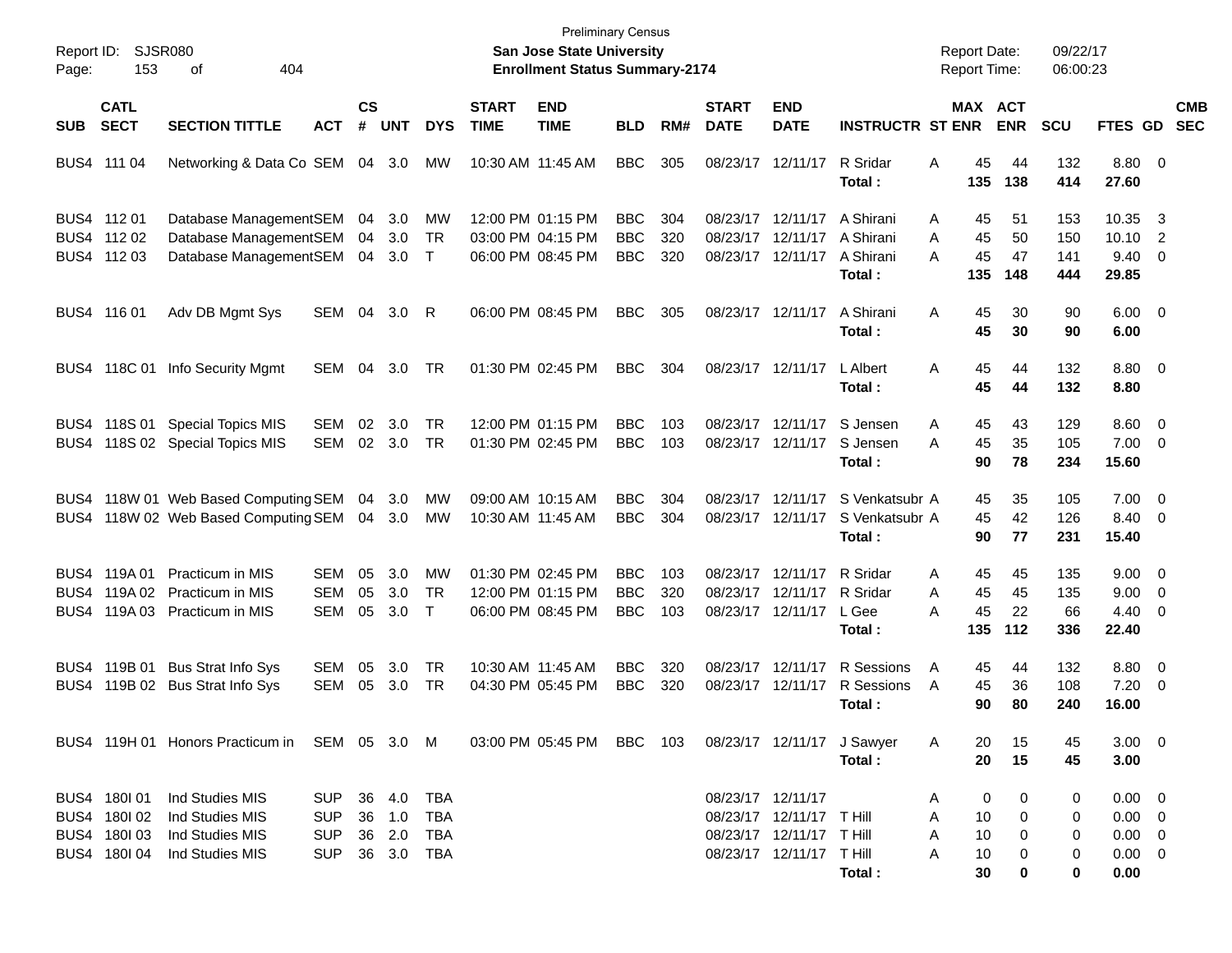| Report ID: |                            | SJSR080                 |            |                |            |            |                             | <b>Preliminary Census</b><br><b>San Jose State University</b> |            |     |                             |                           |                         | <b>Report Date:</b> |                          | 09/22/17   |             |    |                          |
|------------|----------------------------|-------------------------|------------|----------------|------------|------------|-----------------------------|---------------------------------------------------------------|------------|-----|-----------------------------|---------------------------|-------------------------|---------------------|--------------------------|------------|-------------|----|--------------------------|
| Page:      | 154                        | 404<br>οf               |            |                |            |            |                             | <b>Enrollment Status Summary-2174</b>                         |            |     |                             |                           |                         | <b>Report Time:</b> |                          | 06:00:23   |             |    |                          |
| <b>SUB</b> | <b>CATL</b><br><b>SECT</b> | <b>SECTION TITTLE</b>   | <b>ACT</b> | <b>CS</b><br># | <b>UNT</b> | <b>DYS</b> | <b>START</b><br><b>TIME</b> | <b>END</b><br>TIME                                            | <b>BLD</b> | RM# | <b>START</b><br><b>DATE</b> | <b>END</b><br><b>DATE</b> | <b>INSTRUCTR ST ENR</b> | <b>MAX</b>          | <b>ACT</b><br><b>ENR</b> | <b>SCU</b> | <b>FTES</b> | GD | <b>CMB</b><br><b>SEC</b> |
| BUS4       | 18801                      | <b>Business Systems</b> | LEC.       | 02             | 3.0        | M          | 03:00 PM 05:45 PM           |                                                               | BBC        | 304 | 08/23/17                    | 12/11/17                  | S Wilde                 | 40<br>A             | 45                       | 135        | 9.00        | -0 |                          |
| BUS4       | 18802                      | <b>Business Systems</b> | LEC.       | 02             | 3.0        | M          | 06:00 PM 08:45 PM           |                                                               | <b>BBC</b> | 103 | 08/23/17                    | 12/11/17                  | L Gee                   | A<br>40             | 47                       | 141        | 9.40        | -0 |                          |
| BUS4       | 18803                      | <b>Business Systems</b> | <b>LEC</b> | 02             | 3.0        | м          | 03:00 PM 05:45 PM           |                                                               | BBC        | 324 | 08/23/17                    | 12/11/17                  | R Sha                   | 42<br>A             | 45                       | 135        | 9.00        | 0  |                          |
| BUS4       | 188 05                     | <b>Business Systems</b> | <b>LEC</b> |                | 3.0        |            |                             |                                                               |            |     |                             |                           |                         | X                   | 0<br>$\Omega$            | 0          | 0.00        | 0  |                          |
| BUS4       | 188 06                     | <b>Business Systems</b> | <b>LEC</b> | 02             | 3.0        | м          | 06:00 PM 08:45 PM           |                                                               | <b>BBC</b> | 304 | 08/23/17                    | 12/11/17                  | S Wilde                 | 42<br>A             | 48                       | 144        | 9.60        | 0  |                          |
| BUS4       | 18807                      | <b>Business Systems</b> | <b>LEC</b> | 02             | 3.0        |            | 06:00 PM 08:45 PM           |                                                               | <b>BBC</b> | 304 | 08/23/17                    | 12/11/17                  | R Sessions              | 40<br>A             | 46                       | 138        | 9.20        | 0  |                          |
| BUS4       | 18808                      | <b>Business Systems</b> | <b>LEC</b> |                | 3.0        |            |                             |                                                               |            |     |                             |                           |                         | X                   | 0<br>$\Omega$            | 0          | 0.00        | 0  |                          |
| BUS4       | 18809                      | <b>Business Systems</b> | <b>LEC</b> | 02             | 3.0        | W          | 03:00 PM 05:45 PM           |                                                               | BBC        | 202 | 08/23/17                    | 12/11/17                  | G Webb                  | 110<br>A            | 117                      | 351        | 23.40       | 0  |                          |
| BUS4       | 188 10                     | <b>Business Systems</b> | LEC.       | 02             | 3.0        | W          | 06:00 PM 08:45 PM           |                                                               | <b>BBC</b> | 103 | 08/23/17                    | 12/11/17                  | K Soohoo                | 40<br>A             | 45                       | 135        | 9.00        | 0  |                          |
| BUS4       | 188 11                     | <b>Business Systems</b> | <b>LEC</b> | 02             | 3.0        | W          | 06:00 PM 08:45 PM           |                                                               | <b>BBC</b> | 320 | 08/23/17                    | 12/11/17                  | L Gee                   | 40<br>A             | 48                       | 144        | 9.60        | 0  |                          |
| BUS4       | 188 12                     | <b>Business Systems</b> | <b>LEC</b> | 02             | 3.0        | R          | 03:00 PM 05:45 PM           |                                                               | <b>BBC</b> | 103 | 08/23/17                    | 12/11/17                  | G Webb                  | A<br>40             | 44                       | 132        | 8.80        | 0  |                          |
| BUS4       | 188 13                     | <b>Business Systems</b> | LEC.       | 02             | 3.0        | т          | 06:00 PM 08:45 PM           |                                                               | SH         | 311 | 08/23/17                    | 12/11/17                  | H Nguyen                | 40<br>A             | 39                       | 117        | 7.80        | 0  |                          |
|            |                            |                         |            |                |            |            |                             |                                                               |            |     |                             |                           | Total :                 | 474                 | 524                      | 1572       | 104.80      |    |                          |

**Department : School of Information Systems & Technology Department Total : 2369 2187 5495 366.58**<br>2.73 Lower Division : 2369 941 62.73 **Lower Division : 765 669 941 62.73 Upper Division : 1604 1518 4554 303.85<br>
Graduate Division : 0 0 0 0 0.00 Graduate Division : 0 0 0 0.00**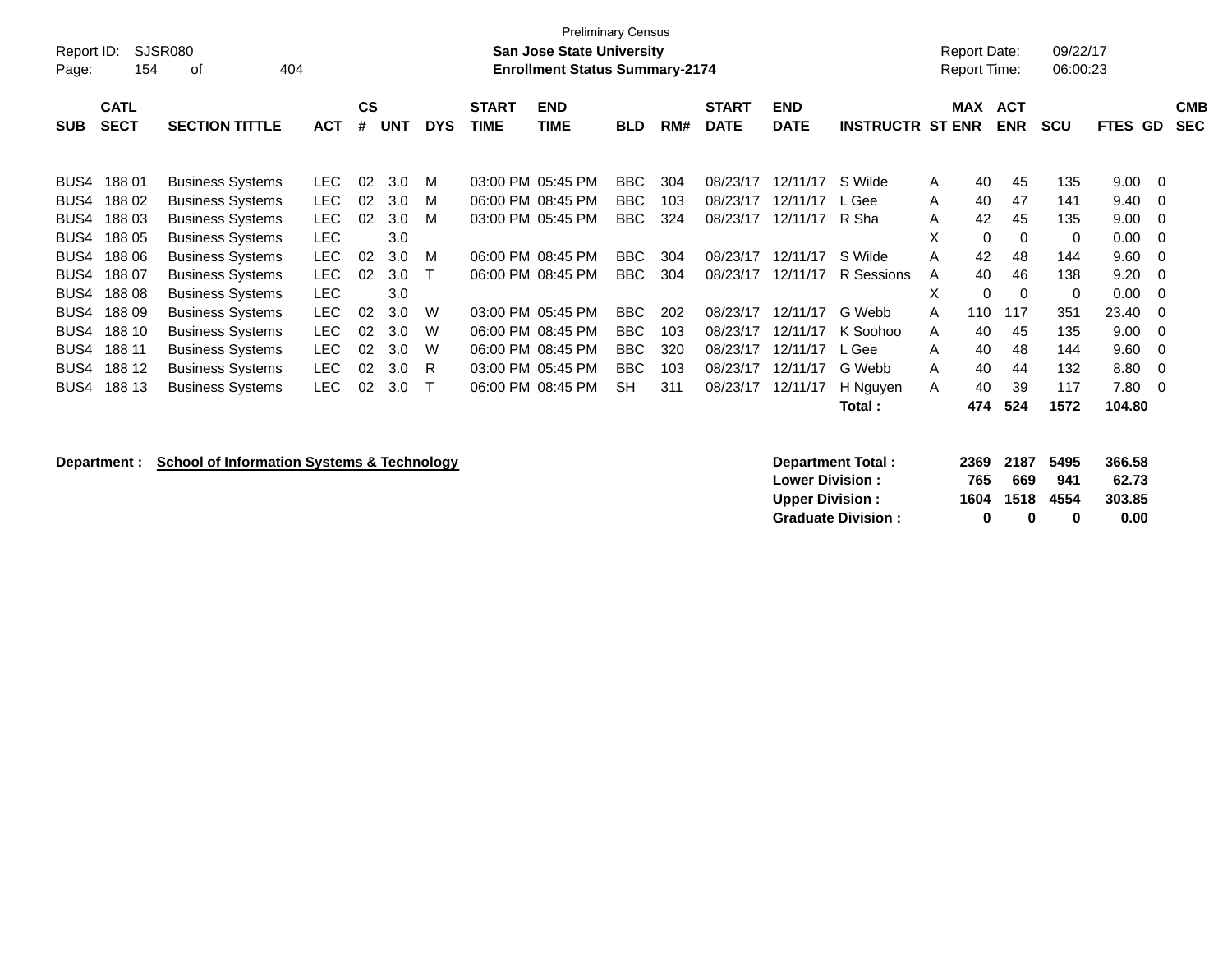| Report ID:<br>Page: | 155                        | SJSR080<br>οf                | 404            |                |        |            |                             | <b>San Jose State University</b><br><b>Enrollment Status Summary-2174</b>  | <b>Preliminary Census</b> |     |                             |                           |                           |   | <b>Report Date:</b><br><b>Report Time:</b> |            | 09/22/17<br>06:00:23 |                |          |                          |
|---------------------|----------------------------|------------------------------|----------------|----------------|--------|------------|-----------------------------|----------------------------------------------------------------------------|---------------------------|-----|-----------------------------|---------------------------|---------------------------|---|--------------------------------------------|------------|----------------------|----------------|----------|--------------------------|
| <b>SUB</b>          | <b>CATL</b><br><b>SECT</b> | <b>SECTION TITTLE</b>        | <b>ACT</b>     | <b>CS</b><br># | UNT    | <b>DYS</b> | <b>START</b><br><b>TIME</b> | <b>END</b><br><b>TIME</b>                                                  | <b>BLD</b>                | RM# | <b>START</b><br><b>DATE</b> | <b>END</b><br><b>DATE</b> | <b>INSTRUCTR ST ENR</b>   |   | MAX ACT                                    | <b>ENR</b> | <b>SCU</b>           | <b>FTES GD</b> |          | <b>CMB</b><br><b>SEC</b> |
| College             |                            | <b>Business</b>              |                |                |        |            |                             |                                                                            |                           |     |                             |                           |                           |   |                                            |            |                      |                |          |                          |
|                     | Department :               | <b>Marketing</b>             |                |                |        |            |                             |                                                                            |                           |     |                             |                           |                           |   |                                            |            |                      |                |          |                          |
| BUS <sub>2</sub>    | 90 01                      | <b>Bus Statistics</b>        | SEM            |                | 3.0    |            |                             |                                                                            |                           |     |                             |                           |                           | X | 0                                          | 0          | 0                    | 0.00           | 0        |                          |
| BUS <sub>2</sub>    | 90 02                      | <b>Bus Statistics</b>        | <b>SEM</b>     | 04             | 3.0    | MW         |                             | 09:00 AM 10:15 AM                                                          | <b>BBC</b>                | 224 |                             | 08/23/17 12/11/17         | A Kalinowski A            |   | 45                                         | 57         | 171                  | 11.40          | 0        |                          |
| BUS <sub>2</sub>    | 90 03                      | <b>Bus Statistics</b>        | SEM            | 04             | 3.0    | MW         |                             | 12:00 PM 01:15 PM                                                          | <b>BBC</b>                | 105 |                             | 08/23/17 12/11/17         | D McFeely                 | A | 45                                         | 48         | 144                  | 9.60           | 0        |                          |
| BUS <sub>2</sub>    | 90 04                      | <b>Bus Statistics</b>        | SEM            | 04             | 3.0    | TR         |                             | 10:30 AM 11:45 AM                                                          | <b>BBC</b>                | 105 | 08/23/17                    | 12/11/17                  | S Tian                    | A | 45                                         | 43         | 129                  | 8.60           | 0        |                          |
| BUS <sub>2</sub>    | 90 05                      | <b>Bus Statistics</b>        | <b>SEM</b>     | 04             | 3.0    | TR         |                             | 03:00 PM 04:15 PM                                                          | <b>BBC</b>                | 324 | 08/23/17                    | 12/11/17 S Tian           |                           | A | 45                                         | 41         | 123                  | 8.20           | 0        |                          |
| BUS <sub>2</sub>    | 90 06                      | <b>Bus Statistics</b>        | <b>SEM</b>     |                | 3.0    |            |                             |                                                                            |                           |     |                             |                           |                           | Х | 0                                          | 0          | 0                    | 0.00           | 0        |                          |
| BUS <sub>2</sub>    | 90 07                      | <b>Bus Statistics</b>        | <b>SEM</b>     | 04             | 3.0    | W          |                             | 06:00 PM 08:45 PM                                                          | <b>BBC</b>                | 324 | 08/23/17                    | 12/11/17                  | J Johnson                 | Α | 45                                         | 47         | 141                  | 9.40           | 0        |                          |
| BUS <sub>2</sub>    | 90 80                      | <b>Bus Statistics</b>        | SEM            | 04             | 3.0    | TBA        |                             |                                                                            |                           |     | 08/23/17                    | 12/11/17                  | S Silver                  | A | 45                                         | 42         | 126                  | 8.40           | 0        |                          |
| BUS <sub>2</sub>    | 90 81                      | <b>Bus Statistics</b>        | SEM            | 04             | 3.0    | TBA        |                             |                                                                            |                           |     |                             | 08/23/17 12/11/17         | S Silver                  | Α | 45                                         | 42         | 126                  | 8.40           | 0        |                          |
|                     |                            |                              |                |                |        |            |                             |                                                                            |                           |     |                             |                           | Total :                   |   | 315                                        | 320        | 960                  | 64.00          |          |                          |
|                     | BUS2 130 01                | Intro to Marketing           | <b>LEC</b>     | 02             | 3.0    | MW         |                             | 01:30 PM 02:45 PM                                                          | <b>BBC</b>                | 320 | 08/23/17                    | 12/11/17                  | S Onkvisit                | A | 25                                         | 50         | 150                  | 10.00          | 0        |                          |
|                     | BUS2 130 02                | Intro to Marketing           | <b>LEC</b>     | 02             | 3.0    | MW         |                             | 01:30 PM 02:45 PM                                                          | <b>BBC</b>                | 224 | 08/23/17                    | 12/11/17                  | G Castro                  | A | 25                                         | 48         | 144                  | 9.60           | 0        |                          |
|                     | BUS2 130 03                | Intro to Marketing           | <b>LEC</b>     | 02             | 3.0    | MW         |                             | 03:00 PM 04:15 PM                                                          | <b>BBC</b>                | 224 | 08/23/17                    | 12/11/17                  | <b>G</b> Castro           | A | 25                                         | 47         | 141                  | 9.40           | 0        |                          |
|                     | BUS2 130 04                | Intro to Marketing           | <b>LEC</b>     | 02             | 3.0    | MW         |                             | 03:00 PM 04:15 PM                                                          | <b>BBC</b>                | 320 | 08/23/17                    |                           | 12/11/17 S Onkvisit       | A | 25                                         | 43         | 129                  | 8.60           | 0        |                          |
|                     | BUS2 130 05                | Intro to Marketing           | <b>LEC</b>     | 02             | 3.0    | TR         |                             | 09:00 AM 10:15 AM                                                          | <b>BBC</b>                | 224 | 08/23/17                    | 12/11/17 T Louie          |                           | A | 25                                         | 39         | 117                  | 7.80           | 0        |                          |
|                     | BUS2 130 06                | Intro to Marketing           | <b>LEC</b>     | 02             | 3.0    | TR         |                             | 10:30 AM 11:45 AM                                                          | <b>BBC</b>                | 204 | 08/23/17                    | 12/11/17 T Louie          |                           | A | 80                                         | 106        | 318                  | 21.20          | 0        |                          |
|                     | BUS2 130 07                | Intro to Marketing           | <b>LEC</b>     | 02             | 3.0    | TR         |                             | 01:30 PM 02:45 PM                                                          | <b>BBC</b>                | 204 | 08/23/17                    | 12/11/17                  | R Murray                  | A | 80                                         | 122        | 366                  | 24.40          | 0        |                          |
|                     | BUS2 130 08                | Intro to Marketing           | <b>LEC</b>     | 02             | 3.0    | TR         |                             | 03:00 PM 04:15 PM                                                          | <b>BBC</b>                | 105 | 08/23/17                    | 12/11/17                  | R Murray                  | A | 34                                         | 48         | 144                  | 9.60           | 0        |                          |
|                     | BUS2 130 09                | Intro to Marketing           | <b>LEC</b>     | 02             | 3.0    | TR         |                             | 03:00 PM 04:15 PM                                                          | <b>BBC</b>                | 022 | 08/23/17                    | 12/11/17                  | <b>R</b> Sessions         | A | 31                                         | 49         | 147                  | 9.80           | 0        |                          |
|                     | BUS2 130 10                | Intro to Marketing           | <b>LEC</b>     | 02             | 3.0    | TR         |                             | 04:30 PM 05:45 PM                                                          | <b>BBC</b>                | 324 | 08/23/17                    | 12/11/17                  | <b>B</b> Boveda           | A | 36                                         | 40         | 120                  | 8.00           | 0        |                          |
|                     | BUS2 130 11                | Intro to Marketing           | <b>LEC</b>     | 02             | 3.0    | R          |                             | 06:00 PM 08:45 PM                                                          | <b>BBC</b>                | 204 | 08/23/17                    | 12/11/17                  | <b>B</b> Boveda           | A | 113                                        | 110        | 330                  | 22.00          | 0        |                          |
|                     | BUS2 130 80                | Intro to Marketing           | <b>LEC</b>     | 02             | 3.0    | <b>TBA</b> |                             |                                                                            |                           |     | 08/23/17                    | 12/11/17                  | M Easter                  | A | 34                                         | 39         | 117                  | 7.80           | 0        |                          |
|                     | BUS2 130 81                | Intro to Marketing           | <b>LEC</b>     | 02             | 3.0    | TBA        |                             |                                                                            |                           |     | 08/23/17                    | 12/11/17                  | M Easter                  | A | 41                                         | 43         | 129                  | 8.60           | 0        |                          |
|                     | BUS2 130 82                | Intro to Marketing           | <b>LEC</b>     | 02             | 3.0    | TBA        |                             |                                                                            |                           |     | 08/23/17                    | 12/11/17                  | M Easter                  | A | 41                                         | 39         | 117                  | 7.80           | 0        |                          |
|                     | BUS2 130 83                | Intro to Marketing           | <b>LEC</b>     | 02             | 3.0    | TBA        |                             |                                                                            |                           |     | 08/23/17                    | 12/11/17                  | H Combs                   | A | 41                                         | 33         | 99                   | 6.60           | 0        |                          |
|                     | BUS2 130 84                | Intro to Marketing           | <b>LEC</b>     | 02             | 3.0    | TBA        |                             |                                                                            |                           |     | 08/23/17                    | 12/11/17                  | H Combs                   | A | 40                                         | 33         | 99                   | 6.60           | 0        |                          |
|                     | BUS2 130 85                | Intro to Marketing           | <b>LEC</b>     | 02             | 3.0    | <b>TBA</b> |                             |                                                                            |                           |     |                             |                           | 08/23/17 12/11/17 H Combs | A | 41                                         | 36         | 108                  | 7.20           | 0        |                          |
|                     | BUS2 130 86                | Intro to Marketing           | LEC            |                | 02 3.0 | <b>TBA</b> |                             |                                                                            |                           |     |                             | 08/23/17 12/11/17 M Rajan |                           |   | 32                                         | 44         | 132                  | 8.80           | $\Omega$ |                          |
|                     | BUS2 130 87                | Intro to Marketing           | LEC 02 3.0     |                |        | TBA        |                             |                                                                            |                           |     |                             | 08/23/17 12/11/17 M Rajan |                           | A | 38                                         | 48         | 144                  | $9.60 \quad 0$ |          |                          |
|                     | BUS2 130 88                | Intro to Marketing           | LEC 02 3.0     |                |        | TBA        |                             |                                                                            |                           |     |                             | 08/23/17 12/11/17 M Merz  |                           | A | 25                                         | 41         | 123                  | 8.20 0         |          |                          |
|                     | BUS2 130 89                | Intro to Marketing           | LEC 02 3.0     |                |        | TBA        |                             |                                                                            |                           |     |                             | 08/23/17 12/11/17 M Merz  |                           | A | 36                                         | 40         | 120                  | $8.00 \t 0$    |          |                          |
|                     | BUS2 130 90                | Intro to Marketing           | LEC 02 3.0     |                |        | TBA        |                             |                                                                            |                           |     |                             | 08/23/17 12/11/17 M Merz  |                           | A | 33                                         | 40         | 120                  | $8.00 \t 0$    |          |                          |
|                     | BUS2 130 91                | Intro to Marketing           | LEC 02 3.0 TBA |                |        |            |                             |                                                                            |                           |     |                             | 08/23/17 12/11/17 M Merz  |                           | A | 45                                         | 43         | 129                  | 8.60 0         |          |                          |
|                     |                            |                              |                |                |        |            |                             |                                                                            |                           |     |                             |                           | Total:                    |   |                                            | 946 1181   | 3543                 | 236.20         |          |                          |
|                     |                            | BUS2 131A 01 Bus-to-Bus Mktg |                |                |        |            |                             | LEC 02 3.0 TR  09:00 AM  10:15 AM  BBC  022  08/23/17  12/11/17  R  Vitale |                           |     |                             |                           |                           | A |                                            | 45 34      | 102                  | $6.80\quad 0$  |          |                          |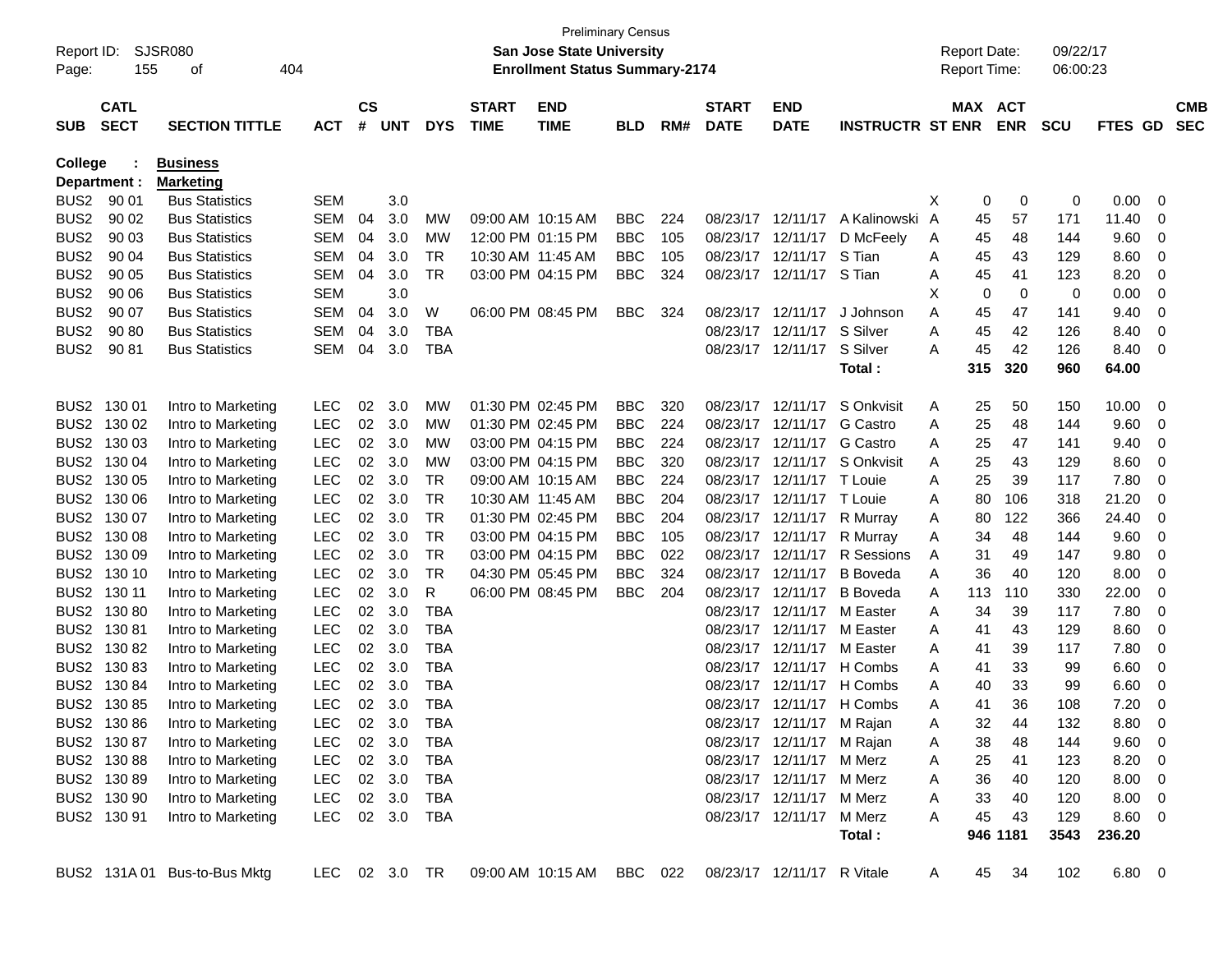| Page:            | SJSR080<br>Report ID:<br>156<br>404<br>оf |                                                             |            |                    |                |            |                             | <b>Preliminary Census</b><br><b>San Jose State University</b><br><b>Enrollment Status Summary-2174</b> |            |     |                             |                           |                              | <b>Report Date:</b><br>Report Time: |     |                              | 09/22/17<br>06:00:23 |                |                          |                          |
|------------------|-------------------------------------------|-------------------------------------------------------------|------------|--------------------|----------------|------------|-----------------------------|--------------------------------------------------------------------------------------------------------|------------|-----|-----------------------------|---------------------------|------------------------------|-------------------------------------|-----|------------------------------|----------------------|----------------|--------------------------|--------------------------|
| <b>SUB</b>       | <b>CATL</b><br><b>SECT</b>                | <b>SECTION TITTLE</b>                                       | <b>ACT</b> | $\mathsf{cs}$<br># | <b>UNT</b>     | <b>DYS</b> | <b>START</b><br><b>TIME</b> | <b>END</b><br><b>TIME</b>                                                                              | <b>BLD</b> | RM# | <b>START</b><br><b>DATE</b> | <b>END</b><br><b>DATE</b> | <b>INSTRUCTR ST ENR</b>      |                                     |     | <b>MAX ACT</b><br><b>ENR</b> | <b>SCU</b>           | FTES GD        |                          | <b>CMB</b><br><b>SEC</b> |
|                  |                                           |                                                             |            |                    |                |            |                             |                                                                                                        |            |     |                             |                           | Total:                       |                                     | 45  | 34                           | 102                  | 6.80           |                          |                          |
| BUS <sub>2</sub> |                                           | 131D 01 Mkt in New Ventures                                 | <b>LEC</b> | 01                 | 3.0            | MW         |                             | 09:00 AM 10:15 AM                                                                                      | <b>BBC</b> | 022 | 08/23/17                    | 12/11/17                  | D McFeely                    | A                                   | 40  | 40                           | 120                  | 8.00           | $\overline{\mathbf{0}}$  |                          |
| BUS <sub>2</sub> |                                           | 131D 02 Mkt in New Ventures                                 | <b>LEC</b> |                    | 3.0            |            |                             |                                                                                                        |            |     |                             |                           |                              | х                                   | 0   | 0                            | 0                    | 0.00           | 0                        |                          |
| BUS <sub>2</sub> |                                           | 131D 03 Mkt in New Ventures                                 | <b>LEC</b> | 01                 | 3.0            | W          |                             | 06:00 PM 08:45 PM                                                                                      | <b>BBC</b> | 326 |                             | 08/23/17 12/11/17         | S Lilienthal                 | A                                   | 45  | 46                           | 138                  | 9.20           | 0                        |                          |
|                  |                                           |                                                             |            |                    |                |            |                             |                                                                                                        |            |     |                             |                           | Total :                      |                                     | 85  | 86                           | 258                  | 17.20          |                          |                          |
| BUS <sub>2</sub> | 133A 01                                   | <b>Interntl Marketing</b>                                   | <b>SEM</b> | 04                 | 3.0            | MW         | 10:30 AM 11:45 AM           |                                                                                                        | <b>BBC</b> | 320 | 08/23/17                    | 12/11/17                  | S Onkvisit                   | Α                                   | 45  | 36                           | 108                  | 7.20           | $\overline{\phantom{0}}$ |                          |
| BUS <sub>2</sub> | 133A 02                                   | Interntl Marketing                                          | <b>SEM</b> | 04                 | 3.0            | MW         |                             | 12:00 PM 01:15 PM                                                                                      | <b>BBC</b> | 320 | 08/23/17                    | 12/11/17                  | S Onkvisit                   | A                                   | 45  | 31                           | 93                   | 6.20           | 0                        |                          |
| BUS <sub>2</sub> | 133A 03                                   | Interntl Marketing                                          | <b>SEM</b> | 04                 | 3.0            | TR         |                             | 01:30 PM 02:45 PM                                                                                      | <b>BBC</b> | 022 | 08/23/17                    | 12/11/17                  | J Fadiman                    | A                                   | 45  | 48                           | 144                  | 9.60           | 0                        |                          |
|                  |                                           |                                                             |            |                    |                |            |                             |                                                                                                        |            |     |                             |                           | Total:                       |                                     | 135 | 115                          | 345                  | 23.00          |                          |                          |
| BUS <sub>2</sub> |                                           | 133C 01 Int Mktg: Dev Nat                                   | <b>LEC</b> | 02                 | 3.0            | W          |                             | 06:00 PM 08:45 PM                                                                                      | <b>BBC</b> | 105 | 08/23/17                    | 12/11/17                  | J Fadiman                    | Α                                   | 45  | 42                           | 126                  | 8.40 0         |                          |                          |
|                  |                                           |                                                             |            |                    |                |            |                             |                                                                                                        |            |     |                             |                           | Total:                       |                                     | 45  | 42                           | 126                  | 8.40           |                          |                          |
| BUS <sub>2</sub> | 134A 01                                   | <b>Consumer Behavior</b>                                    | <b>SEM</b> | 04                 | 3.0            | <b>TR</b>  | 10:30 AM 11:45 AM           |                                                                                                        | <b>BBC</b> | 324 | 08/23/17                    | 12/11/17                  | J Zhang                      | Α                                   | 40  | 43                           | 129                  | 8.60           | $\overline{\mathbf{0}}$  |                          |
| BUS <sub>2</sub> | 134A 02                                   | <b>Consumer Behavior</b>                                    | <b>SEM</b> | 04                 | 3.0            | <b>TR</b>  |                             | 12:00 PM 01:15 PM                                                                                      | <b>BBC</b> | 324 | 08/23/17                    | 12/11/17                  | J Zhang                      | Α                                   | 40  | 44                           | 132                  | 8.80           | 0                        |                          |
| BUS <sub>2</sub> | 134A 80                                   | <b>Consumer Behavior</b>                                    | <b>SEM</b> | 04                 | 3.0            | <b>TBA</b> |                             |                                                                                                        |            |     | 08/23/17                    | 12/11/17                  | M Merz                       | A                                   | 40  | 41                           | 123                  | 8.20           | 0                        |                          |
| BUS <sub>2</sub> | 134A 81                                   | <b>Consumer Behavior</b>                                    | <b>SEM</b> | 04                 | 3.0            | <b>TBA</b> |                             |                                                                                                        |            |     |                             | 08/23/17 12/11/17         | M Merz                       | A                                   | 40  | 44                           | 132                  | 8.80           | $\overline{0}$           |                          |
|                  |                                           |                                                             |            |                    |                |            |                             |                                                                                                        |            |     |                             |                           | Total:                       |                                     | 160 | 172                          | 516                  | 34.40          |                          |                          |
| BUS <sub>2</sub> | 134B 01                                   | <b>Marketing Com</b>                                        | <b>SEM</b> | 04                 | 3.0            | MW         |                             | 09:00 AM 10:15 AM                                                                                      | <b>BBC</b> | 320 | 08/23/17                    | 12/11/17                  | <b>B</b> Makani              | Α                                   | 40  | 42                           | 126                  | 8.40           | $\overline{\phantom{0}}$ |                          |
| BUS <sub>2</sub> |                                           | 134B 02 Marketing Com                                       | <b>SEM</b> | 04                 | 3.0            | MW         | 10:30 AM 11:45 AM           |                                                                                                        | <b>BBC</b> | 022 | 08/23/17                    | 12/11/17                  | G Castro                     | A                                   | 40  | 48                           | 144                  | 9.60           | 0                        |                          |
| BUS <sub>2</sub> |                                           | 134B 03 Marketing Com                                       | <b>SEM</b> | 04                 | 3.0            | <b>TR</b>  |                             | 12:00 PM 01:15 PM                                                                                      | <b>BBC</b> | 105 | 08/23/17                    | 12/11/17                  | R Vitale                     | A                                   | 40  | 43                           | 129                  | 8.60           | 0                        |                          |
| BUS <sub>2</sub> |                                           | 134B 04 Marketing Com                                       | <b>SEM</b> | 04                 | 3.0            | <b>TR</b>  |                             | 01:30 PM 02:45 PM                                                                                      | <b>BBC</b> | 105 | 08/23/17                    | 12/11/17                  | R Vitale                     | A                                   | 40  | 35                           | 105                  | 7.00           | 0                        |                          |
|                  |                                           |                                                             |            |                    |                |            |                             |                                                                                                        |            |     |                             |                           | Total:                       |                                     | 160 | 168                          | 504                  | 33.60          |                          |                          |
| BUS <sub>2</sub> | 134C 01                                   | SMM                                                         | <b>LEC</b> | 02                 | 3.0            | MW         | 10:30 AM 11:45 AM           |                                                                                                        | <b>BBC</b> | 224 | 08/23/17                    | 12/11/17                  | H Lee                        | Α                                   | 45  | 42                           | 126                  | 8.40           | $\overline{\mathbf{0}}$  |                          |
| BUS <sub>2</sub> | 134C 02 SMM                               |                                                             | <b>LEC</b> | 02                 | 3.0            | MW         |                             | 12:00 PM 01:15 PM                                                                                      | <b>BBC</b> | 224 | 08/23/17                    | 12/11/17                  | H Lee                        | A                                   | 45  | 44                           | 132                  | 8.80           | 0                        |                          |
|                  |                                           |                                                             |            |                    |                |            |                             |                                                                                                        |            |     |                             |                           | Total:                       |                                     | 90  | 86                           | 258                  | 17.20          |                          |                          |
|                  |                                           | BUS2 135 01 Sales Management SEM 04 3.0 T                   |            |                    |                |            |                             | 06:00 PM 08:45 PM BBC 324                                                                              |            |     |                             |                           | 08/23/17 12/11/17 B Boveda   | A                                   | 45  | 48                           | 144                  | 9.60 0         |                          |                          |
|                  |                                           |                                                             |            |                    |                |            |                             |                                                                                                        |            |     |                             |                           | Total:                       |                                     | 45  | 48                           | 144                  | 9.60           |                          |                          |
|                  | BUS2 136 01                               | Product Development SEM 04 3.0 MW 10:30 AM 11:45 AM BBC 324 |            |                    |                |            |                             |                                                                                                        |            |     |                             |                           | 08/23/17 12/11/17 V Agarwal  | A                                   | 45  | 44                           | 132                  | 8.80 0         |                          |                          |
|                  |                                           |                                                             |            |                    |                |            |                             |                                                                                                        |            |     |                             |                           | Total:                       |                                     | 45  | 44                           | 132                  | 8.80           |                          |                          |
|                  |                                           | BUS2 137A 80 Soft Skills                                    | LEC        |                    | $02 \quad 3.0$ | <b>TBA</b> |                             |                                                                                                        |            |     |                             |                           | 08/23/17 12/11/17 J Bechkoff | A                                   | 45  | 45                           | 135                  | $9.00 \quad 0$ |                          |                          |
|                  |                                           | BUS2 137A 81 Soft Skills                                    | <b>LEC</b> |                    |                | 02 3.0 TBA |                             |                                                                                                        |            |     |                             |                           | 08/23/17 12/11/17 J Bechkoff | A                                   | 45  | 45                           | 135                  | $9.00 \t 0$    |                          |                          |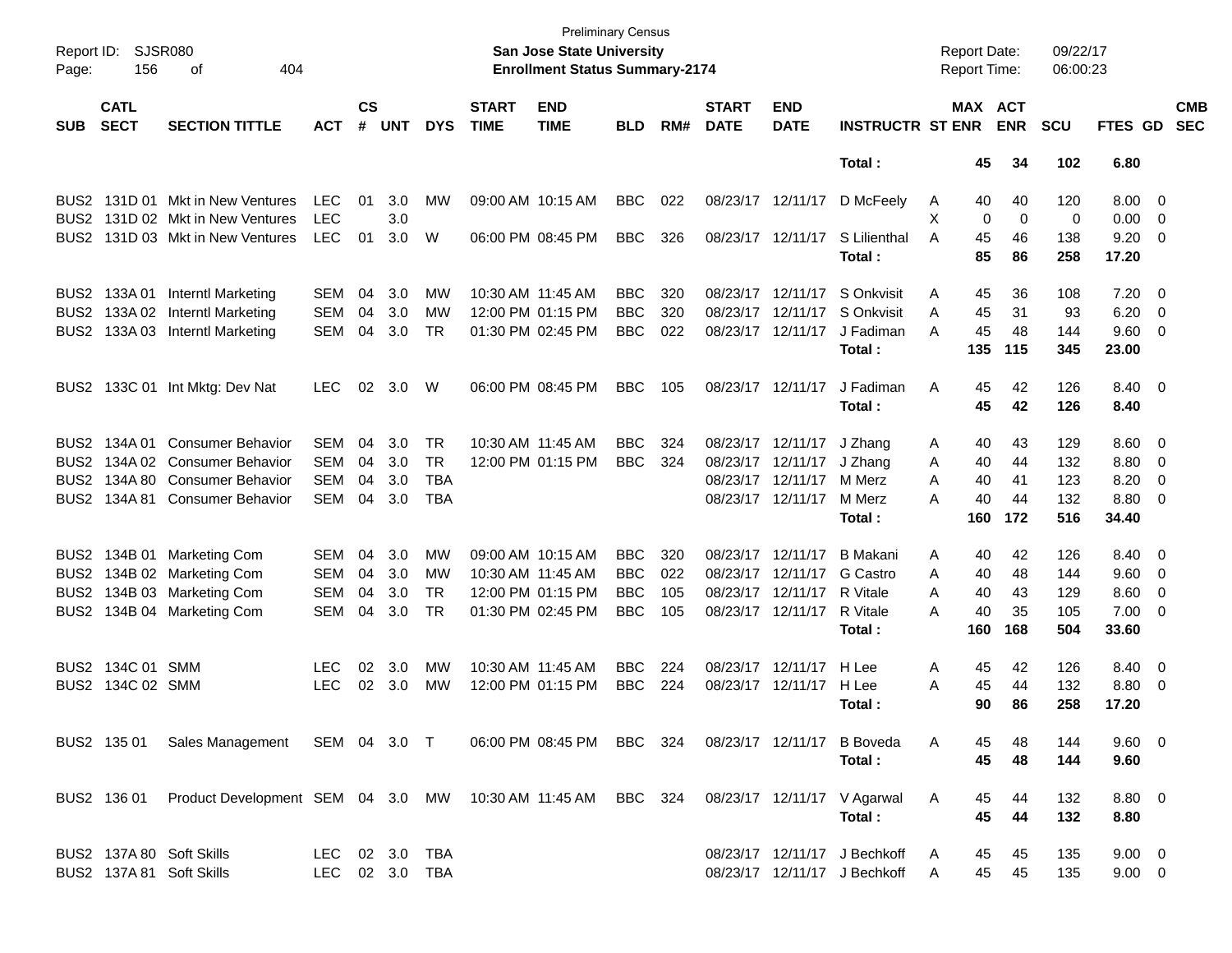| Report ID:<br>Page:                  | <b>SJSR080</b><br>157      |                                       |                          |                    |            |                          | San Jose State University<br><b>Enrollment Status Summary-2174</b> | <b>Preliminary Census</b> |            |     |                             |                                        | <b>Report Date:</b><br>Report Time: |              |           | 09/22/17<br>06:00:23  |            |                      |                                                     |                          |
|--------------------------------------|----------------------------|---------------------------------------|--------------------------|--------------------|------------|--------------------------|--------------------------------------------------------------------|---------------------------|------------|-----|-----------------------------|----------------------------------------|-------------------------------------|--------------|-----------|-----------------------|------------|----------------------|-----------------------------------------------------|--------------------------|
| <b>SUB</b>                           | <b>CATL</b><br><b>SECT</b> | <b>SECTION TITTLE</b>                 | <b>ACT</b>               | $\mathsf{cs}$<br># | <b>UNT</b> | <b>DYS</b>               | <b>START</b><br><b>TIME</b>                                        | <b>END</b><br><b>TIME</b> | <b>BLD</b> | RM# | <b>START</b><br><b>DATE</b> | <b>END</b><br><b>DATE</b>              | <b>INSTRUCTR ST ENR</b>             |              |           | MAX ACT<br><b>ENR</b> | <b>SCU</b> | FTES GD              |                                                     | <b>CMB</b><br><b>SEC</b> |
|                                      |                            |                                       |                          |                    |            |                          |                                                                    |                           |            |     |                             |                                        | Total:                              |              | 90        | 90                    | 270        | 18.00                |                                                     |                          |
|                                      |                            | BUS2 137H 01 Mkt Honors Practicum LEC |                          | 02                 | 3.0        | M                        |                                                                    | 06:00 PM 08:45 PM         | <b>BBC</b> | 224 |                             | 08/23/17 12/11/17                      | R Vitale<br>Total:                  | A            | 45<br>45  | 21<br>21              | 63<br>63   | $4.20 \ 0$<br>4.20   |                                                     |                          |
|                                      |                            | BUS2 137S 80 Mkt Special Topics       | <b>LEC</b>               |                    | 3.0        |                          |                                                                    |                           |            |     |                             |                                        |                                     | X            | 0         | 0                     | 0          | $0.00 \t 0$          |                                                     |                          |
|                                      |                            | BUS2 137S 81 Mkt Special Topics       | <b>LEC</b>               | 02                 | 3.0        | TBA                      |                                                                    |                           |            |     |                             | 08/23/17 12/11/17                      | M Merz<br>Total:                    | A            | 45<br>45  | 47<br>47              | 141<br>141 | 9.40<br>9.40         | $\overline{\phantom{0}}$                            |                          |
|                                      | BUS2 138 01                | Mktg Research                         | SEM                      | 04                 | 3.0        | TR.                      |                                                                    | 09:00 AM 10:15 AM         | <b>BBC</b> | 324 |                             | 08/23/17 12/11/17                      | K Gehrt                             | A            | 40        | 35                    | 105        | 7.05                 | - 1                                                 |                          |
|                                      | BUS2 138 02                | <b>Mktg Research</b>                  | <b>SEM</b>               | 04                 | 3.0        | <b>TR</b>                | 10:30 AM 11:45 AM                                                  |                           | <b>BBC</b> | 224 |                             | 08/23/17 12/11/17                      | K Gehrt                             | Α            | 40        | 44                    | 132        | 8.80                 | $\overline{\phantom{0}}$                            |                          |
|                                      | BUS2 138 03<br>BUS2 138 04 | Mktg Research<br><b>Mktg Research</b> | <b>SEM</b><br><b>SEM</b> | 04                 | 3.0<br>3.0 | W                        |                                                                    | 03:00 PM 05:45 PM         | <b>BBC</b> | 324 |                             | 08/23/17 12/11/17 R Sibley             |                                     | A<br>X       | 40<br>0   | 42<br>0               | 126<br>0   | 8.40<br>0.00         | $\overline{\phantom{0}}$<br>$\overline{\mathbf{0}}$ |                          |
|                                      | BUS2 138 80                | Mktg Research                         | <b>SEM</b>               | 04                 | 3.0        | <b>TBA</b>               |                                                                    |                           |            |     |                             | 08/23/17 12/11/17                      | J Bechkoff                          | Α            | 40        | 39                    | 117        | 7.80 0               |                                                     |                          |
|                                      |                            |                                       |                          |                    |            |                          |                                                                    |                           |            |     |                             |                                        | Total:                              |              | 160       | 160                   | 480        | 32.05                |                                                     |                          |
|                                      | BUS2 139 01                | <b>Marketing Manage</b>               | <b>SEM</b>               | 04                 | 3.0        | TR.                      |                                                                    | 12:00 PM 01:15 PM         | <b>BBC</b> | 224 |                             | 08/23/17 12/11/17                      | K Gehrt                             | A            | 40        | 26                    | 78         | 5.20                 | $\overline{\phantom{0}}$                            |                          |
|                                      | BUS2 139 02                | <b>Marketing Manage</b>               | <b>SEM</b>               | 04                 | 3.0        | Τ                        |                                                                    | 03:00 PM 05:45 PM         | <b>BBC</b> | 224 |                             | 08/23/17 12/11/17                      | R Sibley                            | Α            | 40        | 40                    | 120        | 8.00                 | $\overline{\phantom{0}}$                            |                          |
|                                      | BUS2 139 03                | <b>Marketing Manage</b>               | <b>SEM</b>               | 04                 | 3.0        | $\mathsf{T}$             |                                                                    | 06:00 PM 08:45 PM         | <b>BBC</b> | 224 |                             | 08/23/17 12/11/17                      | R Sibley<br>Total:                  | Α            | 40<br>120 | 40<br>106             | 120<br>318 | $8.00 \t 0$<br>21.20 |                                                     |                          |
|                                      | BUS2 180F 01               | Indiv Study Mktg                      | <b>SUP</b>               | 36                 | 3.0        | <b>TBA</b>               |                                                                    |                           |            |     | 08/23/17 12/11/17           |                                        |                                     | Α            | 0         | 0                     | 0          | 0.00 0               |                                                     |                          |
| BUS <sub>2</sub>                     |                            | 180F 02 Indiv Study Mktg              | <b>SUP</b>               | 36                 | 1.0        | <b>TBA</b>               |                                                                    |                           |            |     |                             | 08/23/17 12/11/17                      | J Giglierano                        | $\mathsf{A}$ | 10        | 0                     | 0          | 0.00                 | $\overline{\phantom{0}}$                            |                          |
| BUS <sub>2</sub>                     | 180F 03                    | Indiv Study Mktg                      | <b>SUP</b>               | 36                 | 1.0        | <b>TBA</b>               |                                                                    |                           |            |     |                             | 08/23/17 12/11/17                      | J Giglierano                        | A            | 10        | 0                     | 0          | 0.00                 | $\overline{\phantom{0}}$                            |                          |
| BUS <sub>2</sub>                     |                            | 180F 04 Indiv Study Mktg              | <b>SUP</b>               | 36                 | 1.0        | <b>TBA</b>               |                                                                    |                           |            |     |                             | 08/23/17 12/11/17                      | J Giglierano                        | A            | 10        | 0                     | 0          | 0.00                 | - 0                                                 |                          |
| BUS <sub>2</sub>                     |                            | 180F 05 Indiv Study Mktg              | <b>SUP</b>               | 36                 | 2.0        | <b>TBA</b>               |                                                                    |                           |            |     |                             | 08/23/17 12/11/17                      | J Giglierano                        | A            | 10        | 0                     | 0          | 0.00                 | $\overline{\phantom{0}}$                            |                          |
| BUS <sub>2</sub><br>BUS <sub>2</sub> |                            | 180F 06 Indiv Study Mktg              | <b>SUP</b><br><b>SUP</b> | 36<br>36           | 2.0<br>2.0 | <b>TBA</b><br><b>TBA</b> |                                                                    |                           |            |     |                             | 08/23/17 12/11/17<br>08/23/17 12/11/17 | J Giglierano                        | A            | 10<br>10  | 0<br>0                | 0<br>0     | 0.00                 | - 0<br>$\overline{\mathbf{0}}$                      |                          |
| BUS <sub>2</sub>                     | 180F 07<br>180F 08         | Indiv Study Mktg<br>Indiv Study Mktg  | <b>SUP</b>               | 36                 | 3.0        | <b>TBA</b>               |                                                                    |                           |            |     |                             | 08/23/17 12/11/17                      | J Giglierano<br>J Giglierano        | A<br>A       | 10        |                       | 3          | 0.00<br>0.20         | 0                                                   |                          |
|                                      |                            | BUS2 180F 09 Indiv Study Mktg         | <b>SUP</b>               | 36                 | 3.0        | <b>TBA</b>               |                                                                    |                           |            |     |                             |                                        | 08/23/17 12/11/17 J Giglierano A    |              | 10        | 0                     | 0          | 0.00                 | $\overline{\phantom{0}}$                            |                          |
|                                      |                            | BUS2 180F 10 Indiv Study Mktg         | <b>SUP</b>               |                    | 36 3.0 TBA |                          |                                                                    |                           |            |     |                             |                                        | 08/23/17 12/11/17 J Giglierano A    |              | 10        |                       | 3          | $0.20 \ 0$           |                                                     |                          |
|                                      |                            |                                       |                          |                    |            |                          |                                                                    |                           |            |     |                             |                                        | Total:                              |              | 90        | $\mathbf{2}$          | 6          | 0.40                 |                                                     |                          |
|                                      | BUS2 190 01                | <b>Quant Bus Analysis</b>             | SEM                      |                    | 04 3.0     | МW                       |                                                                    | 09:00 AM 10:15 AM         | BBC        | 105 |                             | 08/23/17 12/11/17 O Yu                 |                                     | Α            | 45        | 47                    | 141        | $9.40 \quad 0$       |                                                     |                          |
|                                      | BUS2 190 02                | <b>Quant Bus Analysis</b>             | SEM                      | 04                 | 3.0        | МW                       |                                                                    | 10:30 AM 11:45 AM         | <b>BBC</b> | 105 |                             | 08/23/17 12/11/17 OYu                  |                                     | A            | 45        | 45                    | 135        | $9.00 \t 0$          |                                                     |                          |
|                                      | BUS2 190 03                | <b>Quant Bus Analysis</b>             | SEM                      | 04                 | 3.0        | МW                       |                                                                    | 12:00 PM 01:15 PM         | <b>BBC</b> | 324 |                             |                                        | 08/23/17 12/11/17 A Kalinowski A    |              | 45        | 46                    | 138        | $9.20 \ 0$           |                                                     |                          |
|                                      | BUS2 190 04                | <b>Quant Bus Analysis</b>             | SEM                      | 04                 | 3.0        | МW                       |                                                                    | 01:30 PM 02:45 PM         | <b>BBC</b> | 324 |                             |                                        | 08/23/17 12/11/17 A Kalinowski A    |              | 45        | 45                    | 135        | $9.00 \t 0$          |                                                     |                          |
|                                      | BUS2 190 05                | <b>Quant Bus Analysis</b>             | SEM                      | 04                 | 3.0        | МW                       |                                                                    | 01:30 PM 02:45 PM         | <b>BBC</b> | 022 |                             | 08/23/17 12/11/17 O Yu                 |                                     | Α            | 45        | 46                    | 138        | $9.20 \ 0$           |                                                     |                          |
|                                      | BUS2 190 06                | <b>Quant Bus Analysis</b>             | SEM                      |                    | 3.0        |                          |                                                                    |                           |            |     |                             |                                        |                                     | X            | $\pmb{0}$ | 0                     | 0          | $0.00 \t 0$          |                                                     |                          |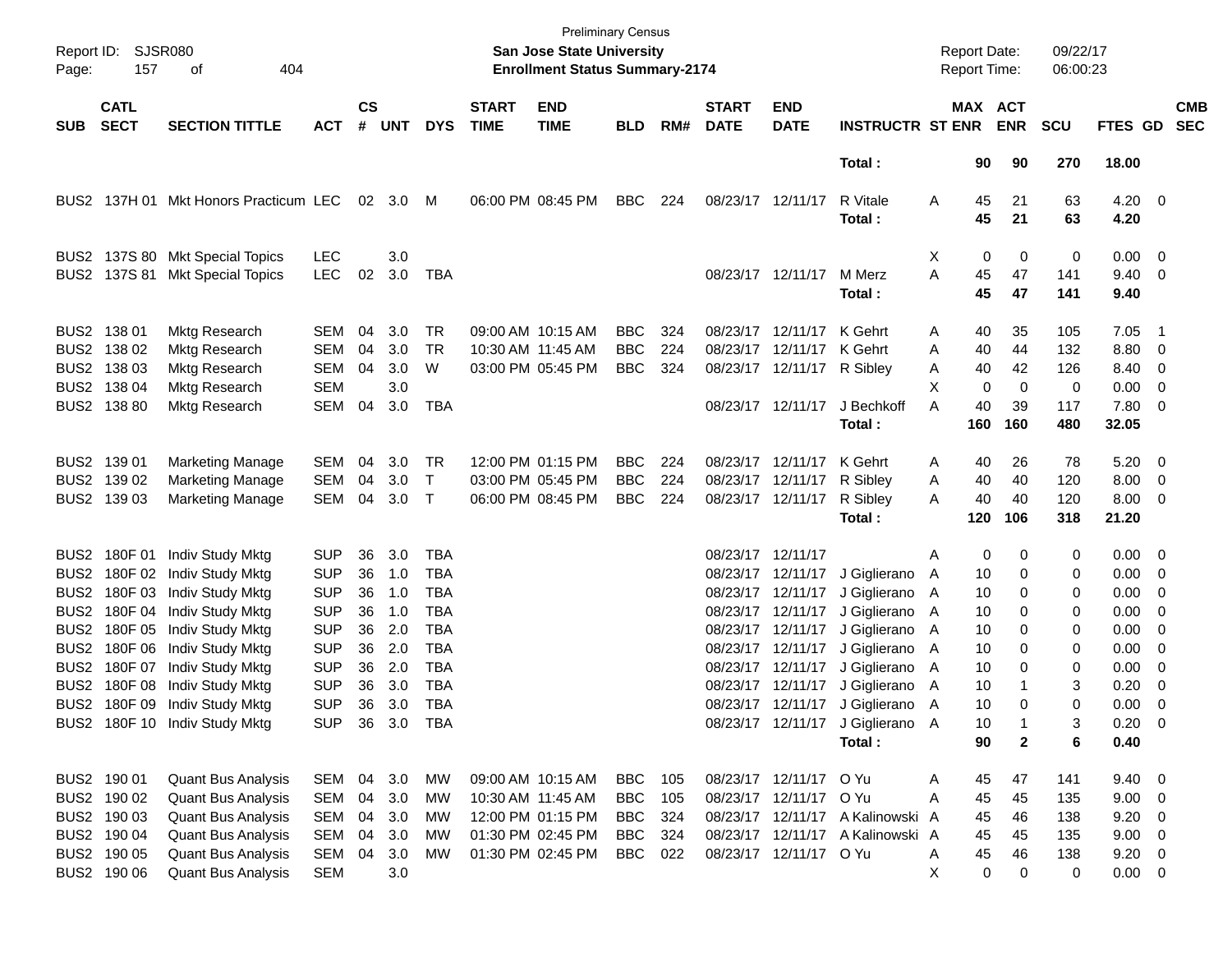|                                                                                    | <b>Preliminary Census</b>  |                             |            |                |            |            |                             |                                                                           |            |     |                             |                           |                           |   |                                     |             |                      |              |                |                          |
|------------------------------------------------------------------------------------|----------------------------|-----------------------------|------------|----------------|------------|------------|-----------------------------|---------------------------------------------------------------------------|------------|-----|-----------------------------|---------------------------|---------------------------|---|-------------------------------------|-------------|----------------------|--------------|----------------|--------------------------|
| Report ID:<br>Page:                                                                | 158                        | SJSR080<br>404<br>of        |            |                |            |            |                             | <b>San Jose State University</b><br><b>Enrollment Status Summary-2174</b> |            |     |                             |                           |                           |   | <b>Report Date:</b><br>Report Time: |             | 09/22/17<br>06:00:23 |              |                |                          |
|                                                                                    |                            |                             |            |                |            |            |                             |                                                                           |            |     |                             |                           |                           |   |                                     |             |                      |              |                |                          |
| <b>SUB</b>                                                                         | <b>CATL</b><br><b>SECT</b> | <b>SECTION TITTLE</b>       | <b>ACT</b> | <b>CS</b><br># | <b>UNT</b> | <b>DYS</b> | <b>START</b><br><b>TIME</b> | <b>END</b><br><b>TIME</b>                                                 | <b>BLD</b> | RM# | <b>START</b><br><b>DATE</b> | <b>END</b><br><b>DATE</b> | <b>INSTRUCTR ST ENR</b>   |   | MAX ACT                             | <b>ENR</b>  | SCU                  | FTES GD      |                | <b>CMB</b><br><b>SEC</b> |
| BUS <sub>2</sub>                                                                   | 190 07                     | <b>Quant Bus Analysis</b>   | <b>SEM</b> |                | 3.0        |            |                             |                                                                           |            |     |                             |                           |                           | X | 0                                   | $\mathbf 0$ | 0                    | 0.00         | - 0            |                          |
| BUS <sub>2</sub>                                                                   | 190 08                     | <b>Quant Bus Analysis</b>   | <b>SEM</b> | 04             | 3.0        | <b>TR</b>  |                             | 09:00 AM 10:15 AM                                                         | <b>BBC</b> | 105 | 08/23/17                    | 12/11/17 Y Ahuia          |                           | A | 45                                  | 45          | 135                  | 9.00         | 0              |                          |
| BUS <sub>2</sub>                                                                   | 190 09                     | <b>Quant Bus Analysis</b>   | <b>SEM</b> | 04             | 3.0        | <b>TR</b>  |                             | 12:00 PM 01:15 PM                                                         | <b>BBC</b> | 204 | 08/23/17                    | 12/11/17                  | Y Ahuia                   | A | 119                                 | 114         | 342                  | 22.80        | 0              |                          |
| BUS <sub>2</sub>                                                                   | 190 10                     | <b>Quant Bus Analysis</b>   | <b>SEM</b> | 04             | 3.0        | MW         |                             | 03:00 PM 04:15 PM                                                         | <b>BBC</b> | 301 | 08/23/17                    | 12/11/17                  | M Klein                   | Α | 45                                  | 44          | 132                  | 8.80         | - 0            |                          |
| BUS <sub>2</sub>                                                                   | 190 11                     | <b>Quant Bus Analysis</b>   | <b>SEM</b> | 04             | 3.0        | W          |                             | 06:00 PM 08:45 PM                                                         | <b>BBC</b> | 104 | 08/23/17                    | 12/11/17                  | M Klein                   | A | 45                                  | 44          | 132                  | 8.80         | $\overline{0}$ |                          |
|                                                                                    | BUS2 190 80                | <b>Quant Bus Analysis</b>   | <b>SEM</b> |                | 3.0        |            |                             |                                                                           |            |     |                             |                           |                           | X | $\mathbf 0$                         | $\mathbf 0$ | 0                    | 0.00         | $\overline{0}$ |                          |
| BUS <sub>2</sub>                                                                   | 19081                      | <b>Quant Bus Analysis</b>   | <b>SEM</b> |                | 3.0        |            |                             |                                                                           |            |     |                             |                           |                           | X | 0                                   | $\mathbf 0$ | 0                    | 0.00         | $\overline{0}$ |                          |
| BUS <sub>2</sub>                                                                   | 19082                      | <b>Quant Bus Analysis</b>   | <b>SEM</b> | 04             | 3.0        | <b>TBA</b> |                             |                                                                           |            |     | 08/23/17                    | 12/11/17                  | D Czerwinski A            |   | 45                                  | 45          | 135                  | 9.00         | $\overline{0}$ |                          |
|                                                                                    | BUS2 190 83                | <b>Quant Bus Analysis</b>   | <b>SEM</b> | 04             | 3.0        | <b>TBA</b> |                             |                                                                           |            |     | 08/23/17                    | 12/11/17                  | D Czerwinski A            |   | 45                                  | 45          | 135                  | 9.00         | $\mathbf 0$    |                          |
|                                                                                    | BUS2 190 84                | <b>Quant Bus Analysis</b>   | <b>SEM</b> | 04             | 3.0        | <b>TBA</b> |                             |                                                                           |            |     |                             | 08/23/17 12/11/17         | A Kalinowski A            |   | 45                                  | 29          | 87                   | 5.80         | - 0            |                          |
|                                                                                    |                            |                             |            |                |            |            |                             |                                                                           |            |     |                             |                           | Total:                    |   | 614                                 | 595         | 1785                 | 119.00       |                |                          |
| BUS <sub>2</sub>                                                                   | 194A 01                    | <b>Statistical Analysis</b> | <b>LEC</b> | 02             | 3.0        | <b>TR</b>  |                             | 01:30 PM 02:45 PM                                                         | <b>BBC</b> | 324 | 08/23/17                    | 12/11/17                  | S Tian                    | Α | 45                                  | 43          | 129                  | 8.60         | $\overline{0}$ |                          |
|                                                                                    |                            |                             |            |                |            |            |                             |                                                                           |            |     |                             |                           | Total:                    |   | 45                                  | 43          | 129                  | 8.60         |                |                          |
|                                                                                    |                            |                             |            |                |            |            |                             |                                                                           |            |     |                             |                           |                           |   |                                     |             |                      |              |                |                          |
| BUS <sub>2</sub>                                                                   | 195A 01                    | Spreadsheet Modeling LEC    |            | 02             | 3.0        | W          |                             | 06:00 PM 08:45 PM                                                         | <b>BBC</b> | 304 | 08/23/17                    | 12/11/17                  | D Czerwinski A<br>Total:  |   | 45<br>45                            | 46<br>46    | 138<br>138           | 9.20<br>9.20 | $\overline{0}$ |                          |
|                                                                                    |                            |                             |            |                |            |            |                             |                                                                           |            |     |                             |                           |                           |   |                                     |             |                      |              |                |                          |
| BUS <sub>2</sub>                                                                   | 195B 01                    | Data Viz                    | <b>LEC</b> | 02             | 3.0        | F          |                             | 09:30 AM 12:15 PM                                                         | <b>BBC</b> | 304 | 08/23/17 12/11/17           |                           | M Mobin                   | A | 45                                  | 30          | 90                   | 6.10 2       |                |                          |
|                                                                                    |                            |                             |            |                |            |            |                             |                                                                           |            |     |                             |                           | Total:                    |   | 45                                  | 30          | 90                   | 6.10         |                |                          |
|                                                                                    |                            |                             |            |                |            |            |                             |                                                                           |            |     |                             |                           |                           |   |                                     |             |                      |              |                |                          |
| <b>Department Total:</b><br>3370<br>3436 10308<br><b>Marketing</b><br>Department : |                            |                             |            |                |            |            |                             |                                                                           |            |     |                             | 687.35                    |                           |   |                                     |             |                      |              |                |                          |
|                                                                                    |                            |                             |            |                |            |            |                             |                                                                           |            |     |                             | <b>Lower Division:</b>    |                           |   | 315                                 | 320         | 960                  | 64.00        |                |                          |
|                                                                                    |                            |                             |            |                |            |            |                             |                                                                           |            |     |                             | <b>Upper Division:</b>    |                           |   | 3055                                | 3116        | 9348                 | 623.35       |                |                          |
|                                                                                    |                            |                             |            |                |            |            |                             |                                                                           |            |     |                             |                           | <b>Graduate Division:</b> |   | 0                                   | 0           | 0                    | 0.00         |                |                          |